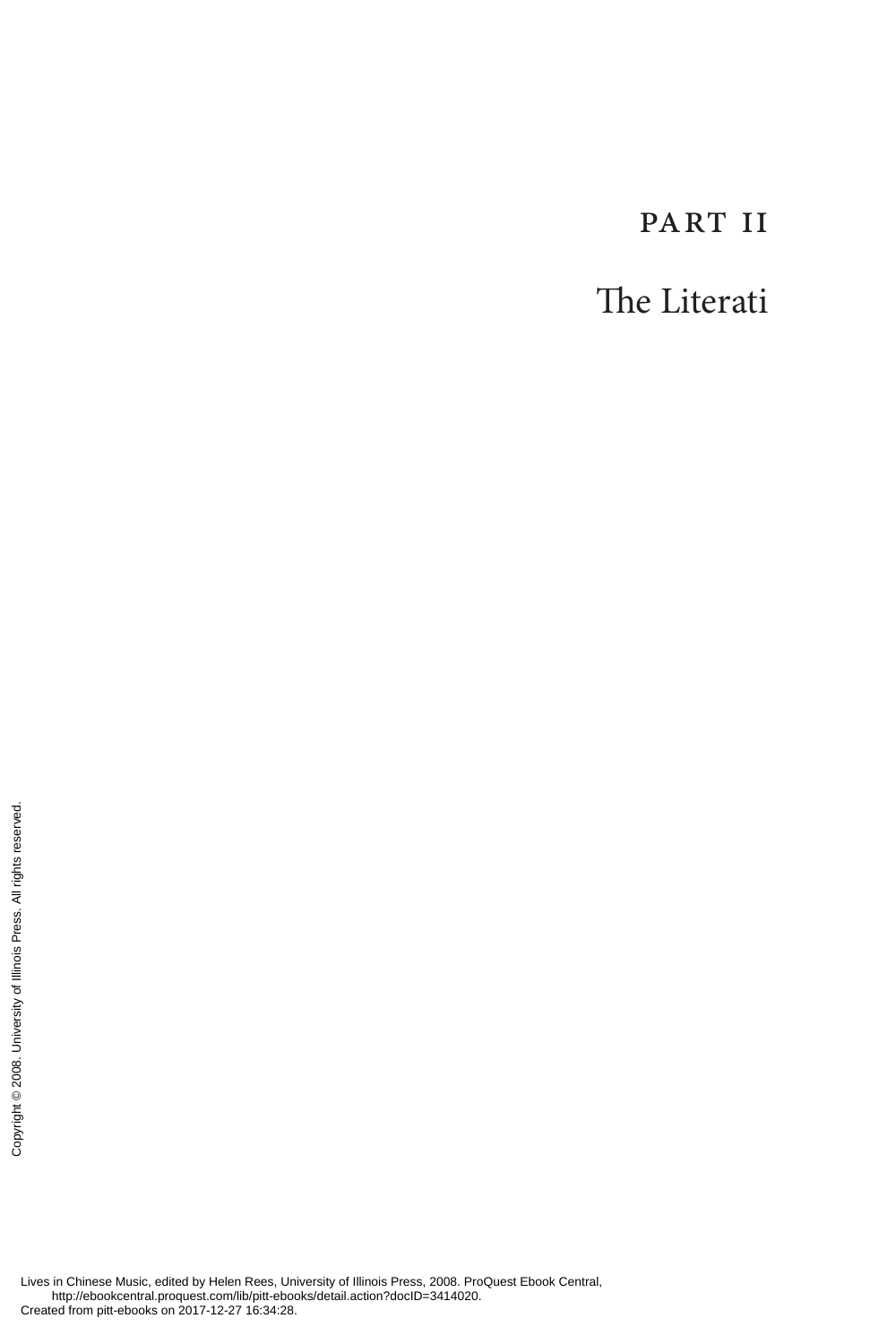Lives in Chinese Music, edited by Helen Rees, University of Illinois Press, 2008. ProQuest Ebook Central, http://ebookcentral.proquest.com/lib/pitt-ebooks/detail.action?docID=3414020. Peology<br>Created from pitt-ebooks on 2017-12-27 16:34:28.<br>Lives in Chinese Music, edited by Helen Rees, Unit<br>Created from pitt-ebooks on 2017-12-27 16:34:28.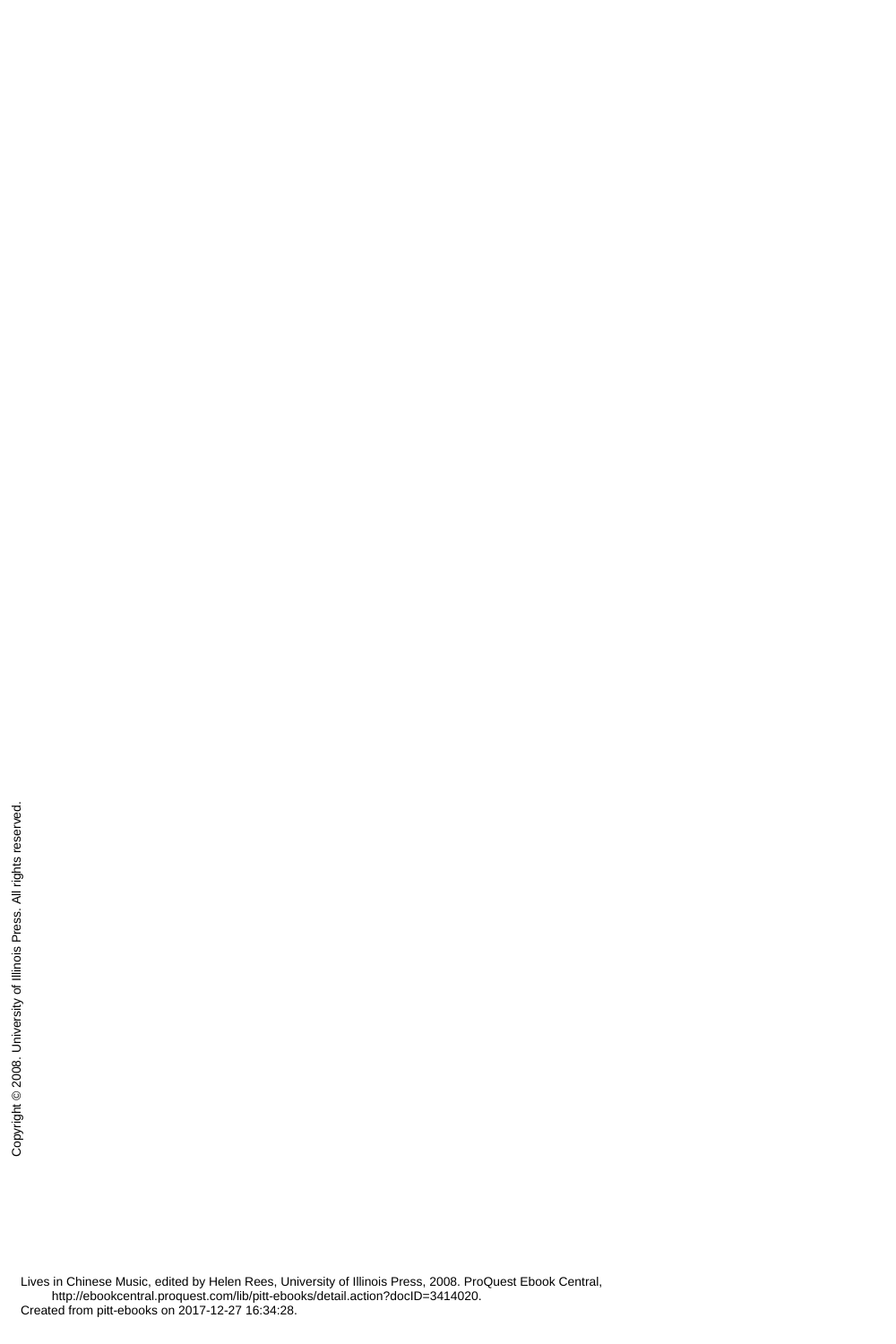# 3. Tsar Teh-yun at Age 100

*A Life of Qin Music, Poetry, and Calligraphy*

bell yung

The seven-string zither *qin* and its music are unique in Chinese musical culture.<sup>1</sup> Its long and uninterrupted history of at least two millennia is attested by archaeological and literary evidence. While many instruments in the world are as old, few can claim the unbroken continuity of the qin tradition, a continuity that underscores its generally conservative nature and retains much that is archaic, including the repertory, notational system, performance practice, and social context.

Qin music has always been associated intimately and exclusively with China's literati and is identified closely with the refinement and sophistication of this elite social class. Until recent times, the great majority of China's population had little chance to hear this music, although many would have known of the instrument, because it is often mentioned in popular performing genres such as storytelling and opera. It is also a common subject in paintings that depict the recluse scholar-gentleman contemplating the serenity and grandeur of nature.

The long history of the qin has produced a rich lore and literature. Physical parts of the instrument and many of the individual finger techniques have symbolic significance; individual pieces in the vast repertory are laden with extramusical content. The symbolism and lore are related to the history, myths, legends, philosophy, and religion of China, especially as cultivated and transmitted by the literati. Thus, the qin and its music constitute a microcosm of China's elite and refined culture. The notational system used today was established at least as early as the twelfth century A.D. and has remained essentially unchanged.2 The relative stability of the notation makes music written down centuries ago accessible to a modern musician. A repertory of over three thousand items, mostly from the last five and a half centuries, is extant today. Exerces from pitt-ebooks on 2017-12-27 16:34:28.<br>Created from pitt-ebooks on 2017-12-27 16:34:28.<br>Created from pitt-ebooks on 2017-12-27 16:34:28.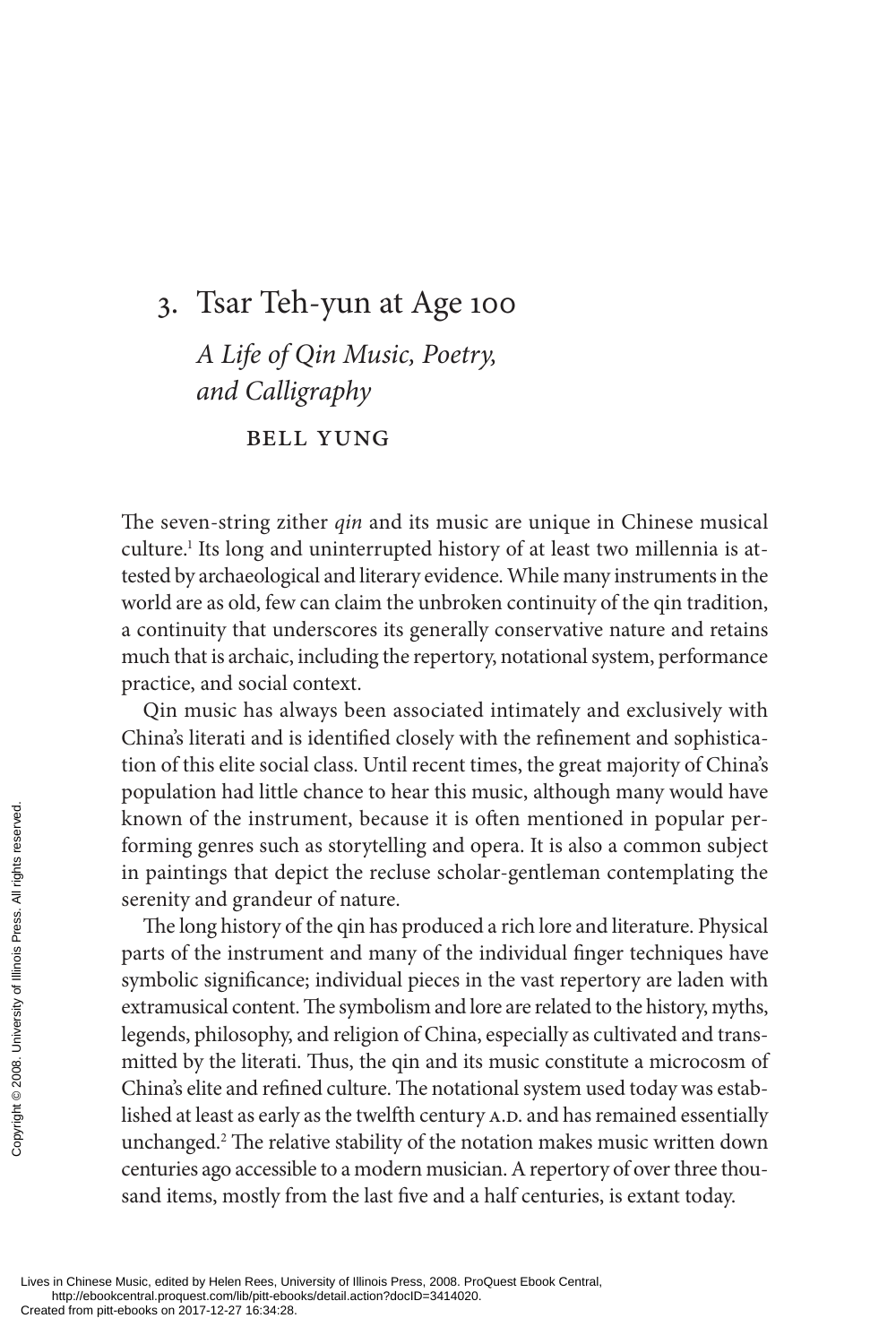The qin was traditionally used in a ritual music ensemble, and to accompany the singing of refined poetry. But its outstanding role has always been as a solo instrument. As such, it is played not so much for an audience as for the performer's own enlightenment and enjoyment, although occasionally performers may play for each other. Qin musicians are predominantly amateurs, in the sense that they do not depend upon performance for their livelihood and need not cater to a paying audience. This private mode of performance has been critical in shaping the aesthetic principles and musical characteristics of the instrument.

Qin music is complex in structure and refined and subtle in its aesthetics. The extreme quietness of its tone requires the listener's full and undivided attention; it takes a sensitive and cultivated ear to appreciate the many shades of timbre and dynamics within a small range of expression, produced by minute differences in finger techniques. Since most compositions have extramusical content that relate to the history, philosophy, and religion of China, the music offers yet another challenge to the uneducated listener.

These characteristics of the qin tradition are all related to the fact that it has for centuries been cultivated by the scholar-gentlemen, an elite class that held supreme power and wealth throughout history. As long as their status remained unchanged, so did the qin tradition and its special characteristics. Despite China's turbulent history in the last 2,500 years as dynasties rose and fell, the reign of the scholar-gentlemen remained essentially unchanged. It followed that the longevity and continuity of the qin tradition were sustained.

But the late nineteenth century and twentieth century witnessed tumultuous change in China's political, social, and economic structures. Furthermore, the last century saw a burst of development in science and technology, the large-scale import of Western ideas of democracy and aesthetics, the increasing dominance of market power, and the rise of the middle class. Along with the collapse of China's last imperial dynasty in 1911 came the disintegration of the scholar-gentlemen class. As a result, the qin tradition as it was practiced for two millennia was doomed.

Not surprisingly, by far the majority of famous qin musicians recorded in history, legend, or fiction were men, ranging from the mythological Bo Ya to great twentieth-century musicians such as Guan Pinghu.<sup>3</sup> According to the membership list of the well-known Jinyu Qin Society (Jinyu Qinshe) of Shanghai, formed in 1936, of the 224 members, 24 were female, some of whom were included in part because they were wives of qin musicians. It is therefore quite astonishing that the oldest and most revered qin musician today is a woman, Tsar Teh-yun,<sup>4</sup> or Mrs. Shen Honglai. Press. Press. The collapse of China<br>
Engine for the collapse of China<br>
the scholar-gentlem<br>
for two millennia w<br>
Not surprisingly,<br>
in history, legend, c<br>
Ya to great twentiet<br>
to the membership<br>
of Shanghai, formed<br>
whom

Tsar Teh-yun was born in the waning days of China's last imperial dy-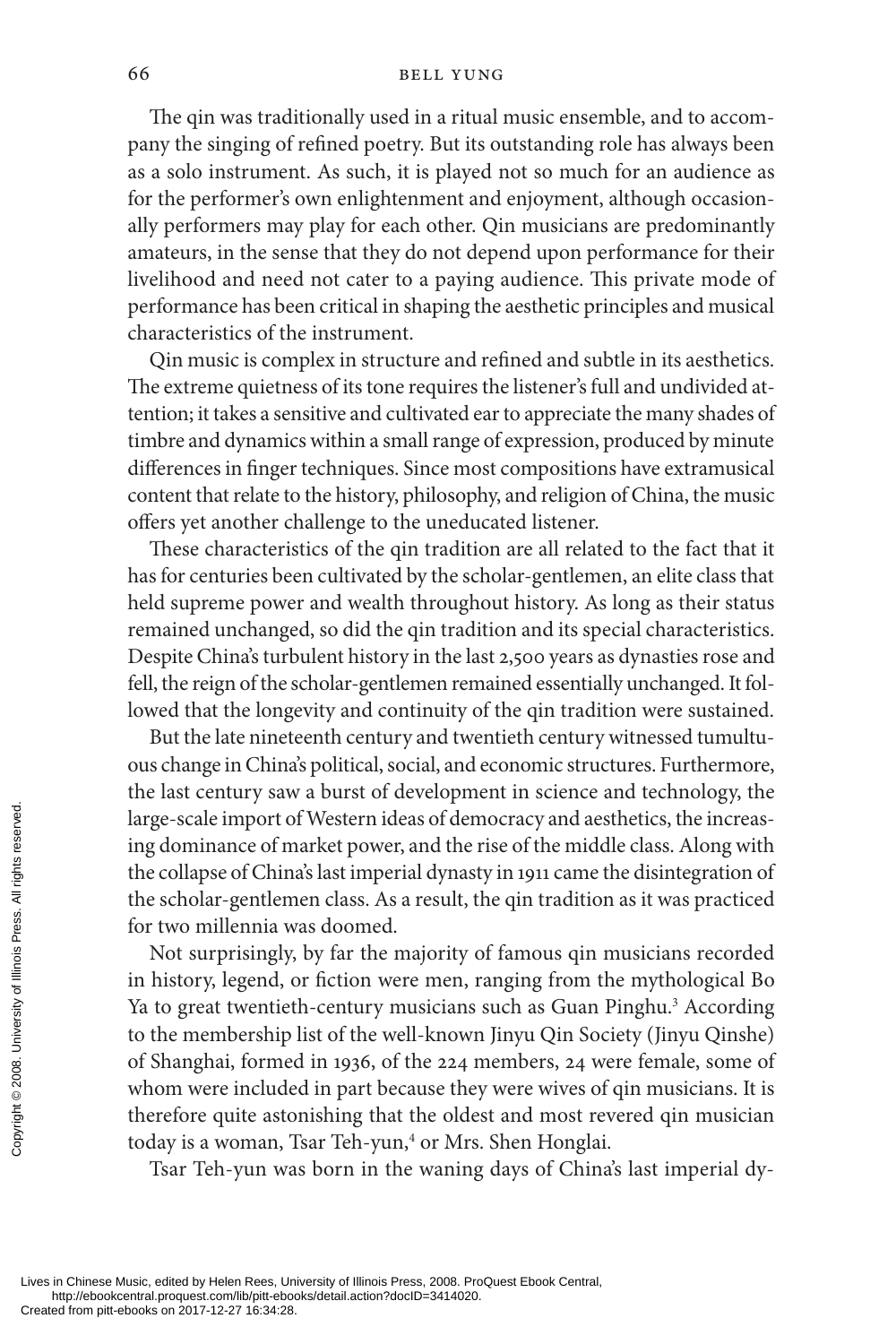nasty. She lived through most of the twentieth century, and now well into the twenty-first. During this period, the world has seen unprecedented advances in science, technology, and mass media. China has witnessed violent upheavals, from the fall of the Qing dynasty in 1911, through internal strife among warlords, the rise of the Communist Party, the invasion and ultimate defeat of the Japanese, the establishment in 1949 of the People's Republic, subsequent isolation from the outside world, the Cultural Revolution of 1966–76, and finally the development of a market economy since the 1980s. After 1949, the Nationalist government on Taiwan and the British colony of Hong Kong grew in economic power and enjoyed political stability. These tremendous political, social, and economic changes also brought enormous changes in ways of living and artistic pursuits. If someone from the early 1900s were transported to the twenty-first century, he or she would be totally disoriented by how people live today, by the value systems people hold, and by the fast pace of life.

Tsar Teh-yun grew up in a privileged family of education and refined tastes, which prepared her well when she later lived in a world of the literati. Such a world has a long tradition called *yaji,* or "elegant gatherings," dating back at least two millennia. In imperial China, men of leisure, and occasionally women, met at these *yaji* and cultivated as a group the gentle arts of poetry, painting, calligraphy, and qin music. By the early twentieth century, the privileged literati class and its lifestyle had largely vanished along with the imperial dynasty. Yet in 1940s Shanghai and 1950s Hong Kong, Tsar and her friends held on to the last vestiges of artistic practice, even though most of them by then no longer belonged to the privileged leisure class but were working professionals. Tsar Teh-yun, at age 100 as of this writing, represents the last surviving testament of this heritage. Her life and artistic pursuits may be considered representative of a small group of Chinese who carried on in the last century a tradition that most of us only read about today. Through her, one senses a link to a part of Chinese social history that will not appear again.

Yet Tsar is also special because she is a woman in a man's world. From her many stories, one is struck by the fact that her being a daughter, a wife, and a mother—above all, a woman—exerted great influence on her private life, on the challenges she faced, and on the solutions she found. In her public and social life, she was often the only woman among a group of men. It cannot have been easy to maneuver her way through such social interactions. One story suffices as an example. A noted qin musician once expressed his admiration of her playing, but then in no uncertain terms let her know that she was so highly regarded only because she was a woman. representative of a sn<br>
a tradition that most<br>
link to a part of Chir<br>
Yet Tsar is also spe<br>
many stories, one is<br>
a mother—above all<br>
on the challenges sh<br>
and social life, she w.<br>
not have been easy t<br>
One story suffices

This essay aims to document Tsar's life, in particular those aspects concerned with the qin, her other artistic pursuits, and the *yaji* that have been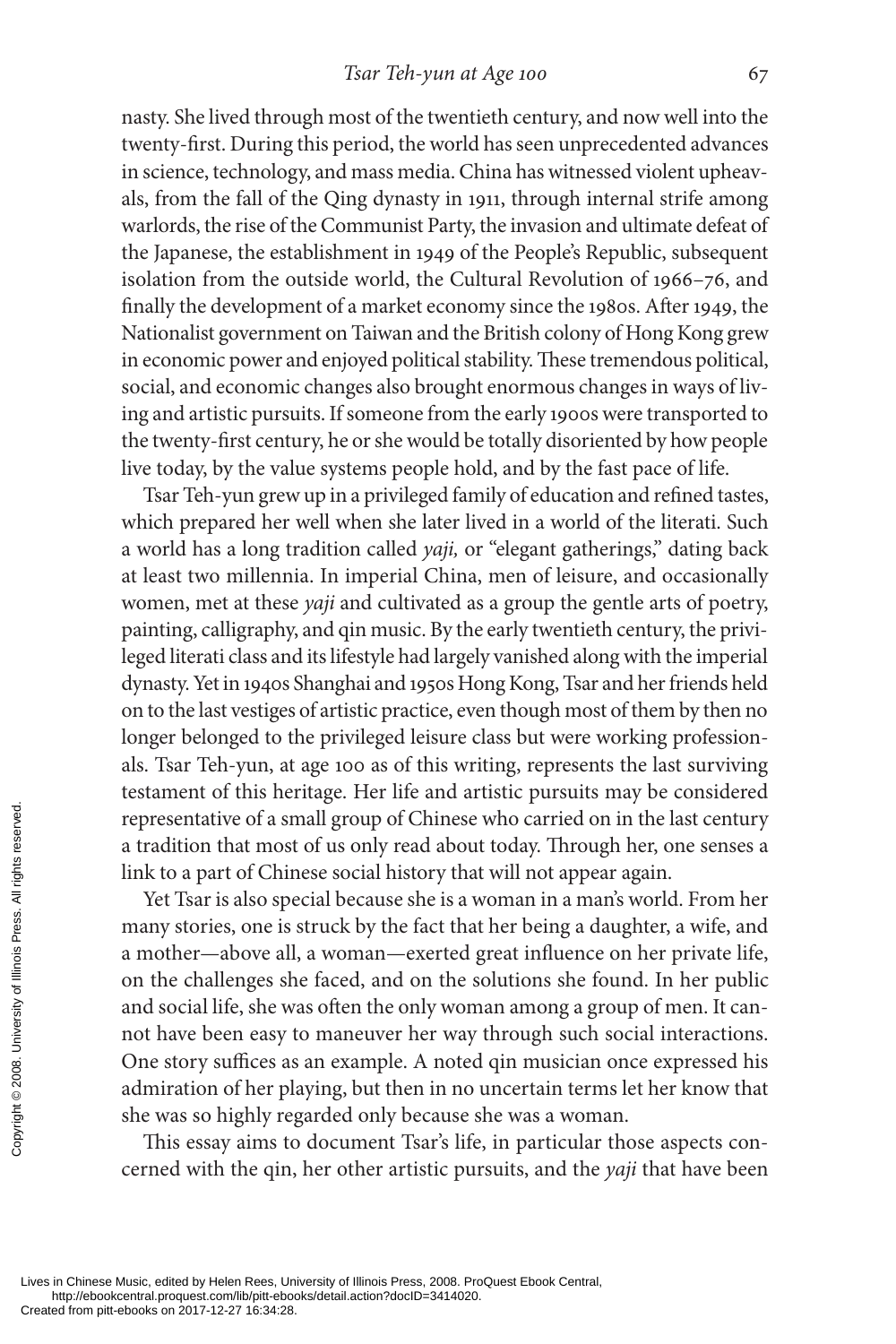so important in the literatus world she has inhabited. As much as possible I stay close to her own words to depict her experience as an accomplished woman in this milieu, and the frustrations and rewards it has brought her.

# Meeting Tsar Teh-yun

I first met Tsar Teh-yun *laoshi*<sup>5</sup> in fall 1978 when I started teaching at Chinese University of Hong Kong. Shortly after arrival in September, I paid a visit to Tsar laoshi with Professor Rulan Chao Pian of Harvard University, who was visiting at the university that year. We expressed our wish to study qin with her, and she graciously agreed to accept us as students and give us weekly lessons. Professor Pian's lessons lasted only a few months because she had to return to Harvard; mine continued until December 1980, when I left Hong Kong to teach at the University of Pittsburgh. Lessons stopped during the summers of 1979 and 1980 because of the heat—her normal practice. At the time, Tsar laoshi and her husband lived in the North Point region of Hong Kong Island, occupying a modest third-floor apartment ("second floor" in British and Hong Kong terminology) along King's Road, a major thoroughfare. Stepping into her flat was like entering a different world, for despite the hum of traffic and the hustle and bustle outside, a special calmness reigned inside. Most prominent in the living room was the qin table, on which sat two instruments facing each other that she used for teaching. One of them was her personal instrument, called "Huxiao," or "Tiger's roar," with which I would become well acquainted in the following decades. The other was a nameless instrument for students to play. In another corner was her calligraphy table, on which sat an inkwell, an ink slab, and a cylindrical bamboo container in which calligraphic ink brushes of different sizes stood. Rolls of rice paper lay alongside. On one wall hung an ink-brush painting of peony flowers by her artist friend Zhou Shixin; on another was a short essay, composed by her and in her own elegant calligraphy, that read: Proposed from pitt-ebooks on 2017-12-27 16:34:28.<br>
Created from pitt-ebooks on 2017-12-27 16:34:28.<br>
Created from pitt-ebooks on 2017-12-27 16:34:28.

Yinyin Study is where I take delight and amuse myself

with qin music and calligraphy. Despite frequent forced dislocations,

I never forsake my arts.

With all the separations and reunions

I have had my fill of joy and sorrow,

More than my body and soul can endure.

Yet in this small study,

I could rest my knees,

Nurture my soul,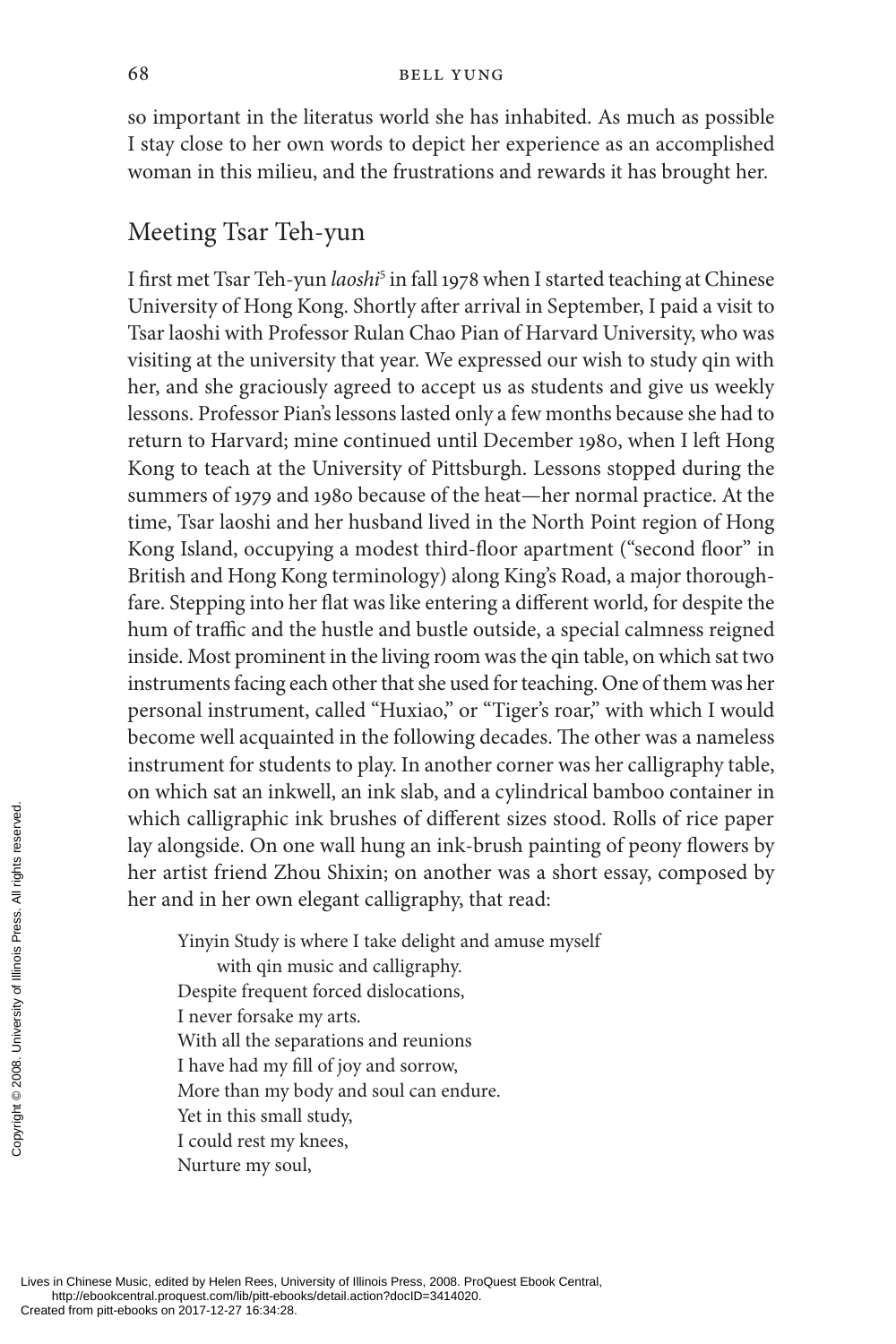While away my time, And indulge my love for the arts. This place is my humble refuge.

Throughout the years I have known Tsar laoshi, she has moved house numerous times within Hong Kong, but in each flat she made her private Yinyin Study, her "humble refuge." Though the rooms were different, the qin table, calligraphy table, and artwork on the wall were the same.

When I first met her in 1978, Tsar laoshi was seventy-three years old, although she looked not a day over fifty. Her hair barely showed streaks of gray, and her youthful gestures and movements hid her advanced age. She was soft-spoken, with delicate features and gentle demeanor. With sparkling eyes and a quick smile, she had a sharp wit and a lively sense of humor. When she played the qin, she seemed the embodiment of paradox, for her posture was calm and stately with hardly any overt movement, and her facial expression was neutral, betraying no emotion. In contrast, her hands were swift and flexible, darting this way and that, sliding, lifting, striking or in repose. The music that emanated, alive with excitement and rhythmic suppleness and subtlety, seemed an extension of the movements of her hands. In turn, her hands when she was playing the qin seemed to be the essence of her existence, the manifestation of her energy and spirit.

From 1981 on, I returned to Hong Kong at least once a year to conduct research and visit my parents. These visits lasted from a week or so to a month; much later, from 1996 to 2002, I taught at the University of Hong Kong and spent extended periods of time in the city. On each visit, I made a point of visiting Tsar laoshi and playing qin with her. Through the years, I realize that what I have learned from Tsar laoshi is much more than simply playing a musical instrument, for qin is not merely an instrument, and playing it is not merely making music. The long history of the instrument and its music have developed a unique philosophy and code of behavior among qin musicians. Learning about this philosophy is part and parcel of learning to play the qin. Studying with Tsar makes this point obvious. How she plays and teaches, how she talks about music and life, and how she behaves toward her students and others are different from norms common to other kinds of music making and teaching. Meeting her week after week, one learns a set of ethical codes and a philosophy of life besides playing the qin. Training a musical instants produced from pitter-ebooks on 2017-12-27 16:34:28.<br>
Lives in Chinese Music, edited by Helen Rees, University of Created from pitt-ebooks on 2017-12-27 16:34:28.<br>
Created from pitt-ebooks on 201

For example, after she agreed to teach me, she never mentioned money or tuition. It was tacitly understood that she taught me not because she expected any return, monetary or otherwise. Rather, she taught me because she liked me and thought I had the potential to be a qin musician. She never acted as if she was a teacher and I a student. Instead, she made it clear that

Lives in Chinese Music, edited by Helen Rees, University of Illinois Press, 2008. ProQuest Ebook Central, http://ebookcentral.proquest.com/lib/pitt-ebooks/detail.action?docID=3414020.<br>Created from pitt-ebooks on 2017-12-27 16:34:28.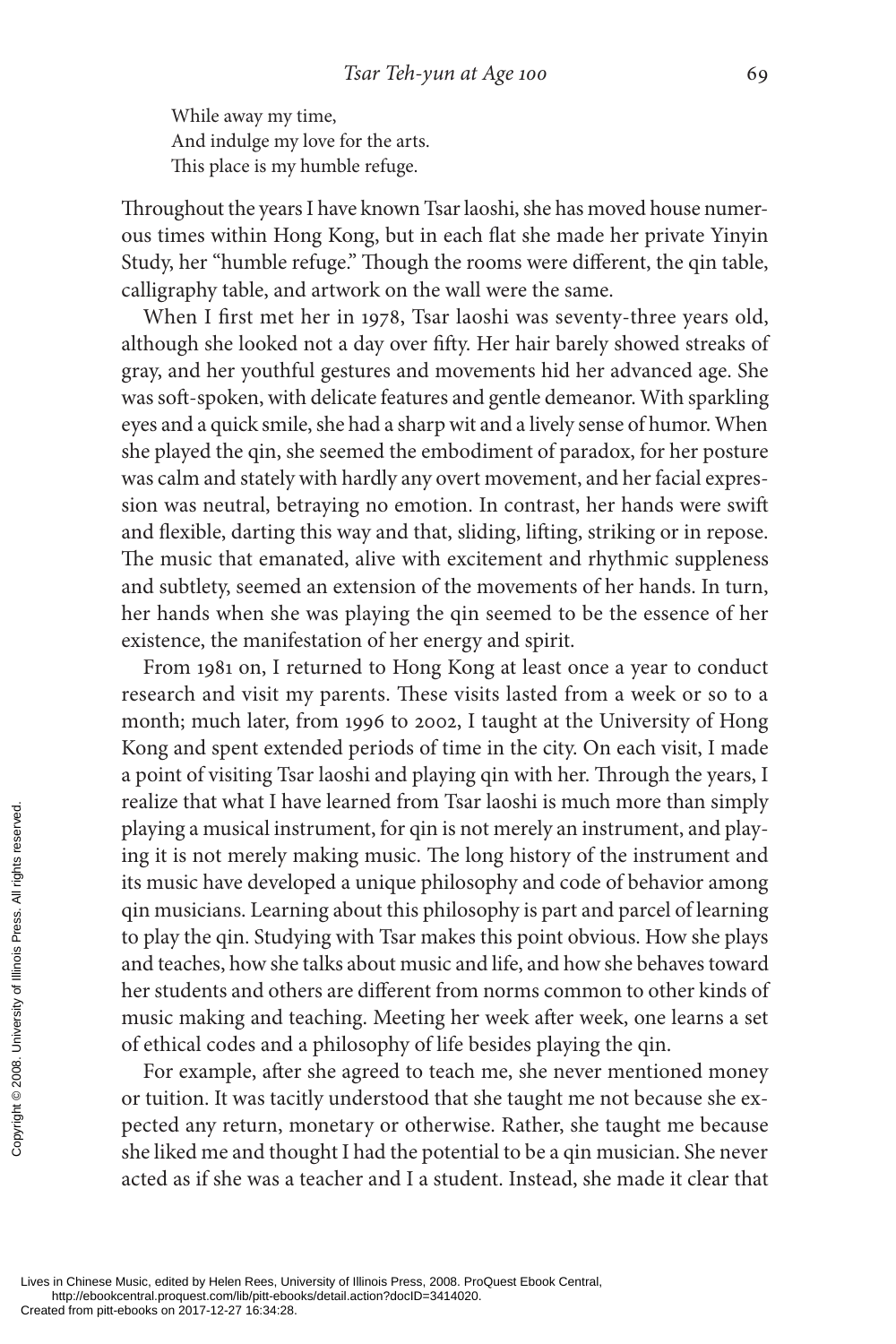our relationship was one between close friends with a shared interest in qin music and in life.

Another student, Yip Mingmei, wrote, "Tsar laoshi does not only teach the technique of qin playing, but she is concerned with the development of one's character. She often says that qin playing will not bring one wealth and fame, but it makes one happy and would nurture one's aspirations" (Yip 1991:216). Tsar laoshi told me that she would agree to teach someone only if she found that the person had a pleasant physical appearance, refined manners, cultivated tastes, and integrity in personality. She is known to have rejected potential students outright, or after a few lessons, because she deemed them not worthy of being her friend. She has also said that playing the qin is an outward expression of one's inner self. Who you are will be laid bare by how you play.

My visits always began at around 3:00 p.m., shortly after her nap. After about one hour of lesson, the routine was to have an afternoon snack. During those early years when Tsar laoshi had a Chinese maid, the snacks were mini-meals, often consisting of a bowl of noodles or other delicacies. In later years, she would serve cakes that she had her Filipina maid buy in a bakery nearby. These rituals were obligatory in traditional middle- and uppermiddle-class homes for family members and honored guests. For Tsar, her students belonged to one of those two categories. She would invite favored students to stay for dinner after the lesson, or arrange for several of them to gather to play for one another, with dinner served afterwards. On those occasions, Tsar laoshi often prepared dishes herself, surprising and delighting us with her Shanghai-style cuisine.

In recent years, particularly since about 2000, Tsar laoshi has played less and less because of arthritis in her right shoulder, which causes pain when she lifts her right arm. She wants her students to play, and, as we do, she closes her eyes and moves the fingers of her hands quietly across her lap as if herself playing.

Because she has been playing less of late, she and I would chat more during my visits. She began telling me about herself, with stories from different periods of her life. She talked about her parents and siblings, her teachers and schoolmates, her husband and his family, and, much later in her life, her qin friends and students. I found the early stories particularly fascinating and illuminating, for those first few decades of the twentieth century were no more than distant and vague images to my generation. Every little incident reveals a time and place that are both familiar and strange to me. Her stories are also moving because many are very personal. I began to see another side Exercise and less because of<br>she lifts her right a<br>closes her eyes and<br>if herself playing.<br>Because she has b<br>ing my visits. She be<br>periods of her life. A<br>and schoolmates, he<br>qin friends and stu-<br>and illuminating, fo<br>more t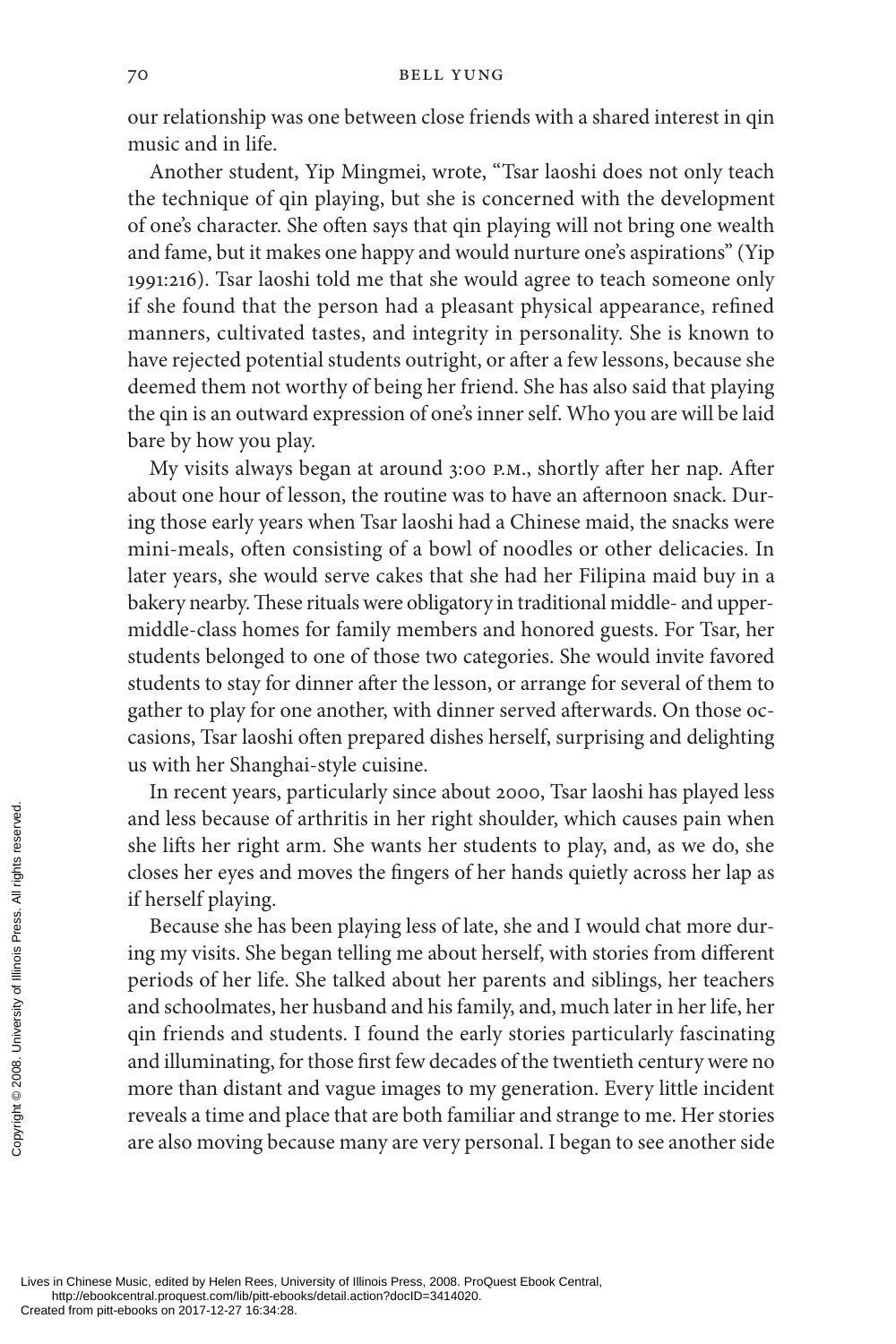of Tsar laoshi behind the gracious manners and witty words. Her pains are palpable, and her regrets are acute. I have read some of her poems, many of which suddenly assume their real meaning because of these stories. Her formidable memory made the stories immediate and alive.

During those early sessions, I would rush home and jot down from memory as much as possible into my computer. Later, when I decided to properly document her life and place all the stories in their correct sequence, I developed a technique that she kindly approved. I would bring my laptop and start retelling the stories back to her. She would then correct or elaborate on some details, or move tangentially to other stories. Thus I could weave the stories together into a narrative that forms a larger picture. Later, I relied very much on her son, George, to fill in details and factual information.

# Early Life, Education, and Marriage

Tsar Teh-yun was born on the thirtieth day of the tenth lunar month, 1905, into a well-to-do, highly educated family in the town of Shuanglin, Huzhou county, Zhejiang province. When she was very young her father, who was working in the silk business, moved the family fifty miles to Shanghai, which had become a foreign treaty port in the mid-nineteenth century, thus beginning its ascent as a major industrial and commercial hub. The Tsar clan's move was part of a pattern of migration at this time, as well-off families from the region surrounding Shanghai moved in to take advantage of new business opportunities.

In Shanghai, Tsar attended a school established by the Tsar clan, managed by one of her cousins. More significantly, she was also educated at home in Chinese literature by reading the classics and poetry on her own, or being tutored by her parents and two elder brothers. She spent many hours in her father's study doing her schoolwork, reading the vast book collection, memorizing poetry of the masters and learning to compose poems herself, practicing ink-brush calligraphy, and dabbling on the various musical instruments in the house—including the Chinese flute, *dizi;* the mouth organ, *sheng;* and the Western violin and organ. Thus the foundation of her education was by no means normal: she acquired a grounding in the Chinese classics unmatched by children whose education came mainly from formal schooling. Created from pitt-ebooks on 2017-12-27 16:34:28.<br>Created from pitt-ebooks on 2017-12-27 16:34:28.<br>Created from pitt-ebooks on 2017-12-27 16:34:28.

At age fifteen, Tsar entered Nanyang Nüzi Shifan Xuetang (Nanyang Women's Teacher Training School). The school offered two tracks: science and literature. The former included mathematics and English, while the latter focused narrowly on Chinese literature. Tsar chose the science track mainly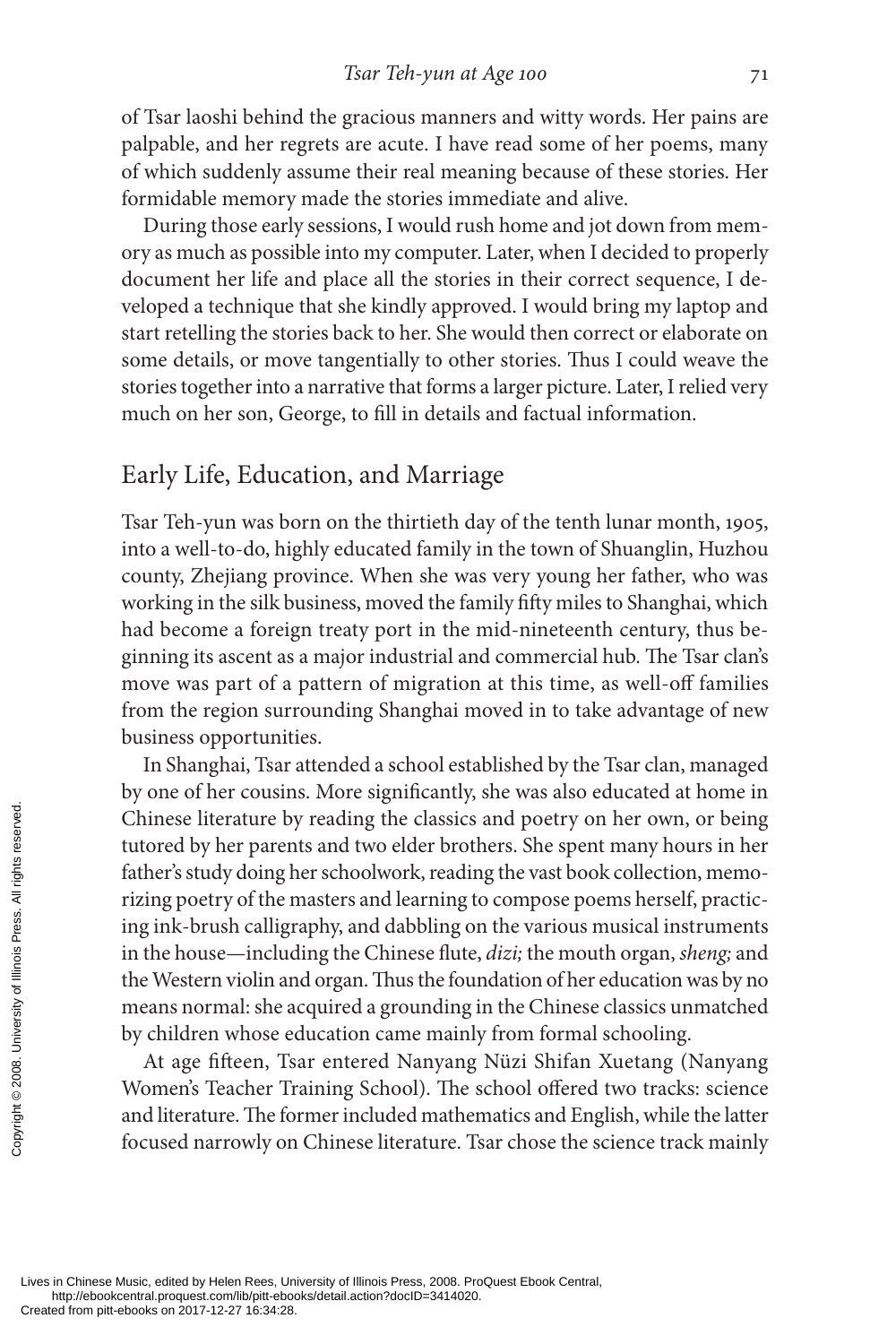because she was interested in English and mathematics, but also because the literature track had no appeal—she had already built a solid foundation in classical Chinese literature at home.

That a young woman like Tsar in cosmopolitan Shanghai would develop an interest in English is not surprising. But it also reflects a larger social phenomenon in early twentieth-century China. Well-educated urban families were very aware of the political, social, and cultural dominance of Western culture in China. They perceived that the future belonged to those who could master foreign languages. As a result, many well-to-do families such as Tsar's were drawn to Western culture, often through churches and missionary-run educational institutions. Tsar's personal interest in English was also directly influenced by her father and brothers. Her father's silk business brought him into contact with foreigners, so that he learned to speak English of necessity. The influence of her second elder brother was particularly strong. He attended law school at the Western-style missionary-run Soochow University, becoming a fluent English speaker. He encouraged Tsar to learn English and actively tutored her at home.

Tsar graduated from the Teacher Training School after completing its two-year program and wanted to emulate her elder brothers by attending university. She had her heart set on the elite Ginling (or Jinling) College for Women in Nanjing, supported by American missionaries. At this time, it was still quite unusual for a young woman to attend university. With her exceptional academic record, Tsar would have had no problem getting accepted. But to her great disappointment, her father forbade her to leave home, despite her obvious talent and eagerness to pursue higher education. But in a paternalistic society, a father's decision was final, and she meekly submitted to his order. It was particularly painful to realize the reason for his decision, for it was not due to financial or social constraints, but to selfishness. Because she was her father's favorite child, he wanted her to remain close by so that she could keep him company. A few years later, her younger sister was allowed to go to Ginling College for Women.

Greatly disappointed, Tsar accepted a teaching post at the teacher training school from which she had just graduated. However, after one year, she decided to return to her own education. Unable to leave Shanghai, she enrolled at Mu'ertang Gaodeng Zhuanxiu Xuexiao (Mu'ertang Higher Institution of Specialization), a Methodist-run school for women. Equivalent to a junior college today, it offered a two-year program through which Tsar became completely fluent in English; she stayed on, teaching English language and Chinese literature, for two years after graduation. Nevertheless, seventy-five years later, she still spoke with acute bitterness of her profound disappoint-From the prince of the created from pitt-ebooks on 2017-12-27 16:34:28.<br>Created from pitt-ebooks on 2017-12-27 16:34:28.<br>Created from pitt-ebooks on 2017-12-27 16:34:28.<br>Created from pitt-ebooks on 2017-12-27 16:34:28.

Lives in Chinese Music, edited by Helen Rees, University of Illinois Press, 2008. ProQuest Ebook Central, http://ebookcentral.proquest.com/lib/pitt-ebooks/detail.action?docID=3414020.<br>Created from pitt-ebooks on 2017-12-27 16:34:28.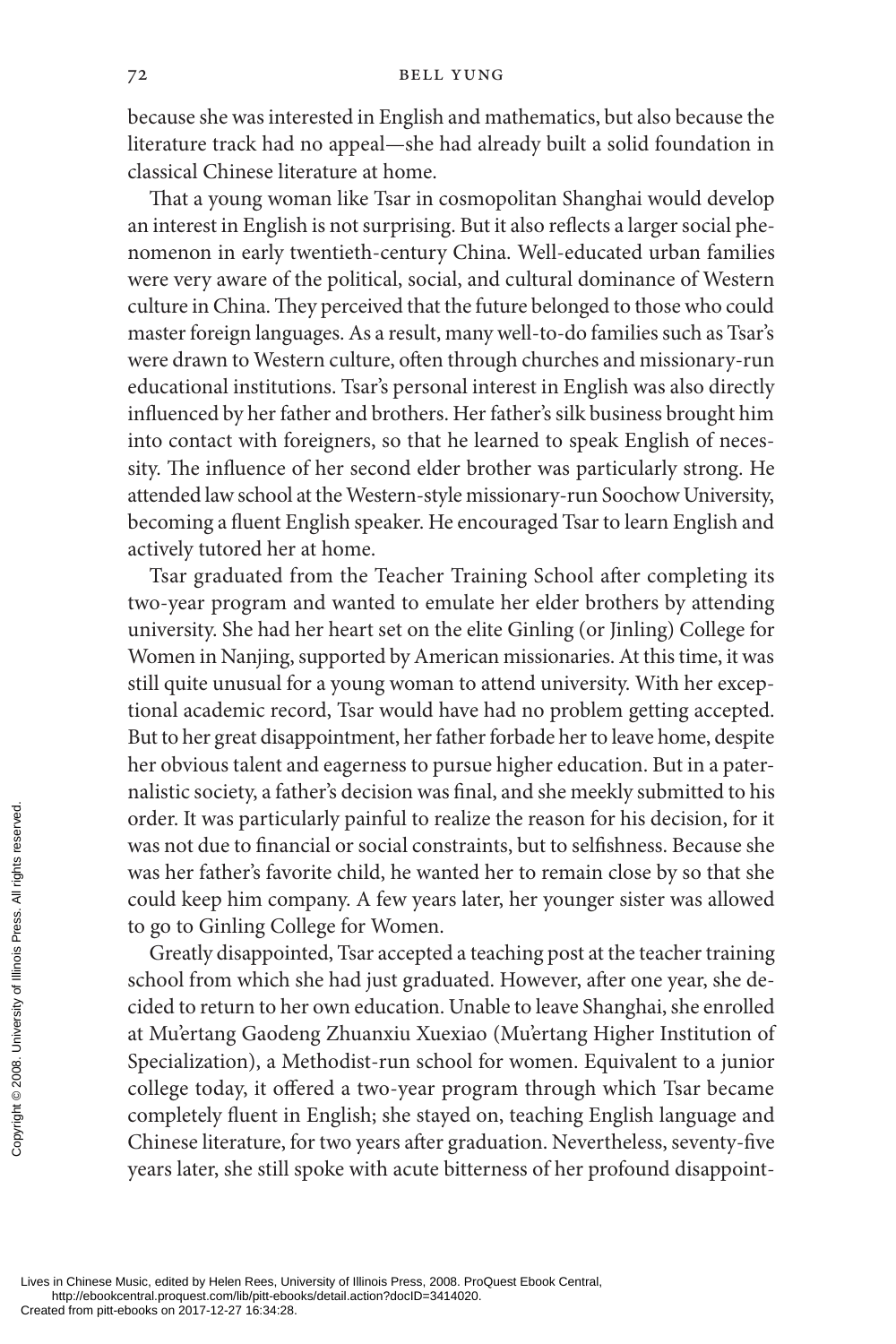ment at being denied the opportunity to receive the best higher education then available to women.

In 1928, at age twenty-three, Tsar entered into an arranged marriage with Shen Honglai, who had just returned to China with a prestigious BA from Oberlin and an MA in economics from the University of Chicago. The match was considered very suitable by both families, and as was the custom, Tsar moved into her in-laws' house. However, she suffered terribly at first from the open hostility of her mother-in-law, who died shortly after the birth of Tsar's son, George, in 1929 (Figure 3.1). Soon thereafter Tsar, Shen, and their son moved into their own apartment, beginning an odyssey of restless moves



Figure 3.1. Tsar Teh-yun with her husband, Shen Honglai, and son, George, 1936. Photographer unknown.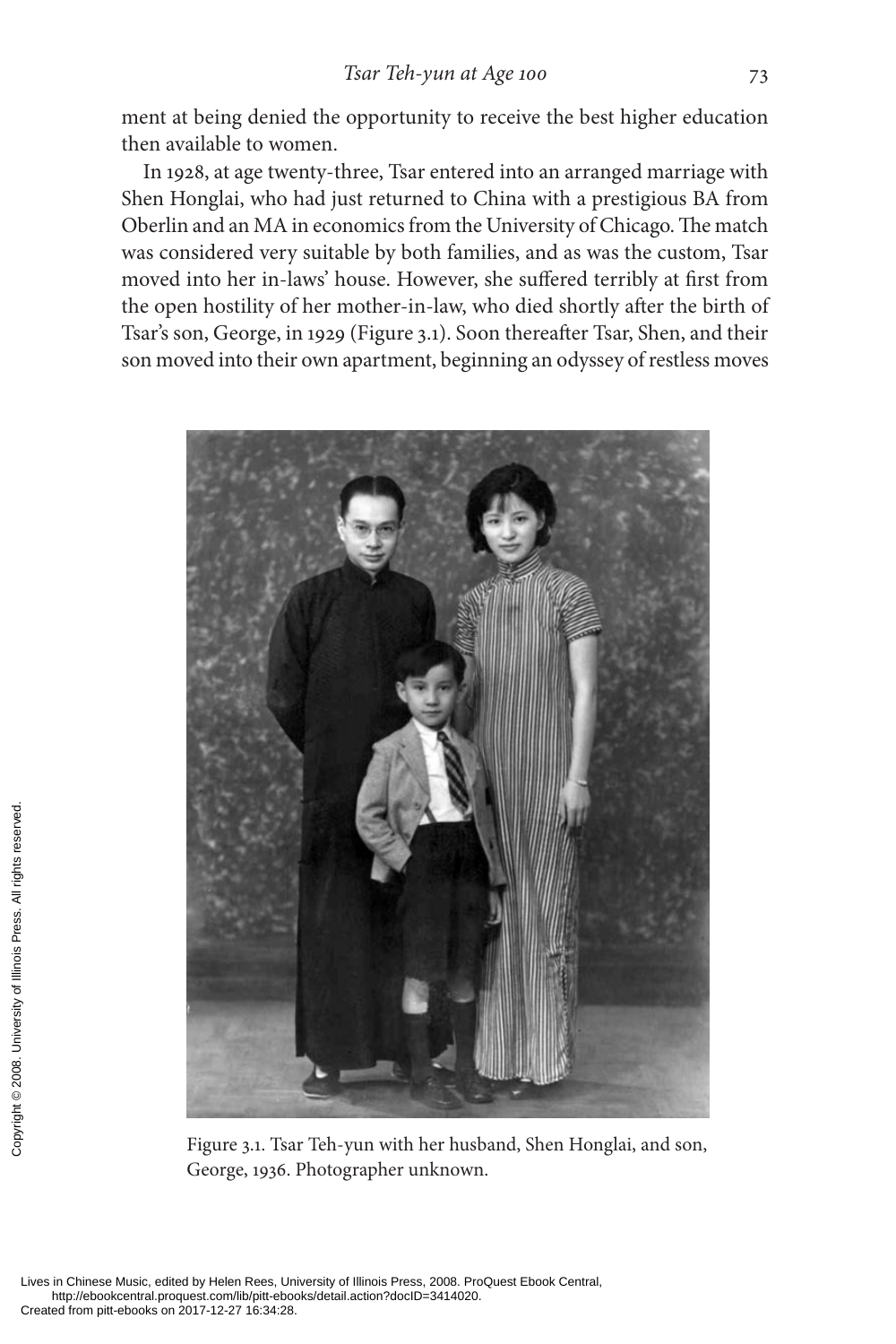first in Shanghai and later, between 1937 and 1942, and from 1950 on, in Hong Kong. Tsar worked initially as a schoolteacher and later as a *wenshu* secretary.6 Her family's permanent move to Hong Kong in 1950 was not unusual: many wealthy Shanghainese emigrated because of concerns at what would happen in mainland China following the Communist victory of 1949.<sup>7</sup> Except for a three-month trip in 1953 to visit her mother in Shanghai and a few trips to Tokyo in the 1980s to visit her son, who was working there at the time, Tsar has stayed put in Hong Kong ever since. It is since this 1950 move to Hong Kong that she has become known in literary and qin circles as one of the most accomplished qin musicians, poets, and calligraphers of her time.

# Tsar's Qin Lessons with Shen Caonong

When Tsar started qin lessons in Hong Kong in 1941, she was already in her midthirties, although she had distant memories of hearing qin music when young. How she came to study qin with her teacher Shen Caonong was quite accidental. One day, Tsar and her husband were invited to dinner by his superior at the Salt Administration, where he was then employed. Among the guests was Shen Caonong, from the accounting department of the Salt Administration. Also invited was a well-known qin player called Wu Chunbai. Before dinner, Wu was asked to play for the guests. Tsar remembered that he played the piece "Yuqiao wenda" (Dialogue of the fisherman and the woodcutter), and she was completely mesmerized. This reaction must have impressed Shen Caonong, who approached her and asked if she liked qin music and would like qin lessons from him. She said she liked it very much but, very properly, did not submit to Shen's aggressive attempt to recruit her as his student. However, Shen showed up at their home the next day carrying his qin, ready to teach her. Caught by surprise, she politely declined. Her son, George, who was twelve years old and musically gifted, showed great interest in the instrument. Shen Caonong then started giving lessons to him and left his instrument, "Huxiao" (Tiger's roar), at their flat for George to practice. Several lessons later, Tsar gave in and also started learning. George, on the other hand, gave up shortly afterward.

Some time later, Wu Chunbai, whom she had heard at the dinner party, also approached her to offer lessons. She declined, with good reason, because she was already learning from Shen. It was not considered proper to study from two teachers. But another reason was that she disliked Wu as a person and did not want any association with him. It is interesting that both Shen and Wu would aggressively try to offer lessons. One can only surmise that Tsar was a charming young woman. Greatly refined and cultured, she must have been admired by many. Exercise the instrument. However is a bis student. However is a correct of the instrument. Shis instrument, "Hu Several lessons later other hand, gave up Some time later, also approached her she was already lean from two t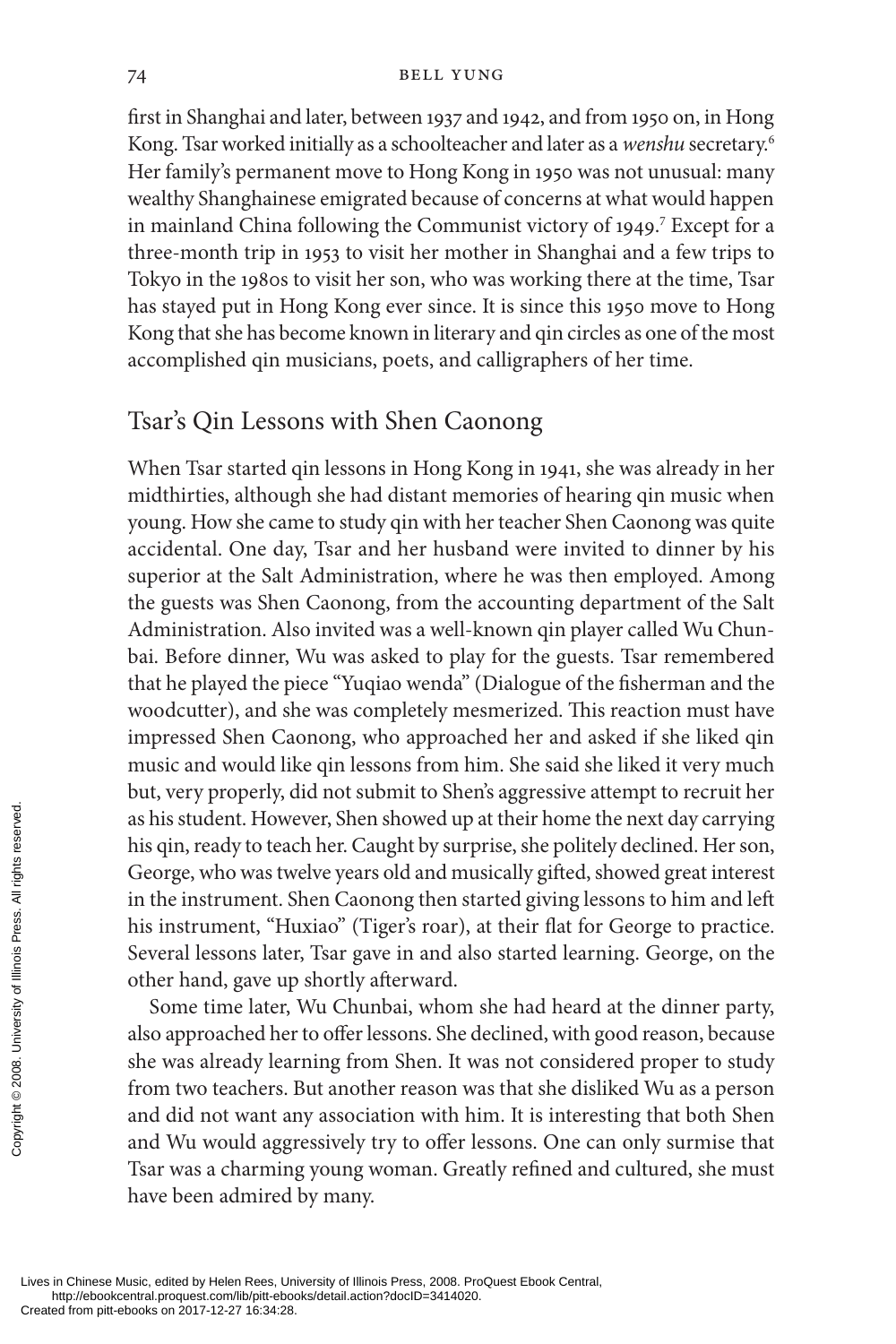She recalls her lessons with Shen as follows:

The instrument was placed on a square table, one side of which was up against a window. Because of this placement, only one person could play at a time by sitting and facing the window. Therefore, I never played together with my teacher. Laoshi would begin teaching a piece by playing a few musical phrases three times through—never more than three. I would stand right next to him, watch closely, and try to memorize the musical sound as well as the movement of his hands and fingers. After he finished playing three times, he would stand up and I would be asked to repeat what he had done. For places where I did not play exactly as he did, he would point them out and correct me. After I mastered these few phrases, he would continue the process with the next few phrases, playing them three times. By repeating this process, I would reach the end of a piece, which would often take several lessons. Only when I finished the entire piece would he hand me the notation to allow me to copy it so that I could practice at home by reading the notation.

I remember the time when I mastered the piece "Pingsha luoyan" (Wild geese landing on a sandbank) that way. I played the entire piece for him and, when I finished, thought I had done a good job and would receive some praise. But his face changed color and he asked me sharply, "Where are all the *yin* and *nao?*"8 I dared not answer. He told me to go home and work on those techniques. I was devastated and sadly left. At home, I studied the notation carefully and practiced diligently, and returned for my next lesson. Nervously, I played the entire piece again and expected the worst. To my surprise, he smiled and nodded approval. After that, I worked even harder and dared not be careless. (Tsar 2000b, front material)

In this way Tsar learned a series of pieces from Shen. The first was "Yangguan sandie" (Parting at Yangguan), followed by "Pu'an zhou" (Incantation of Buddhist priest Pu'An), and the two versions of "Pingsha luoyan" (Wild geese landing on a sandbank). These were followed by the larger and more complicated pieces "Changmenyuan" (Sorrow in Changmen Palace), "Meihua sannong" (Three variations on the "Plum Blossom"), and "Yiguren" (Thinking of an old friend). In 1942, both Tsar and her qin teacher were back in Shanghai, and Tsar resumed qin lessons at Shen's house. Although Shen was an eccentric and sometimes difficult person, Tsar respected him greatly and was very fond of his wife. Shen, for his part, considered Tsar special, leaving his treasured qin at her house for her to practice and later willing it to her. Experimentation and the Created from pitt-ebooks on 2017-12-27 16:34:28.<br>Created from pitt-ebooks on 2017-12-27 16:34:28.<br>Created from pitt-ebooks on 2017-12-27 16:34:28.

# Yaji Gatherings

In late 1953, Tsar returned to Shanghai to visit her mother, who died four years later aged eighty-three. It was a traumatic trip, for the Communist government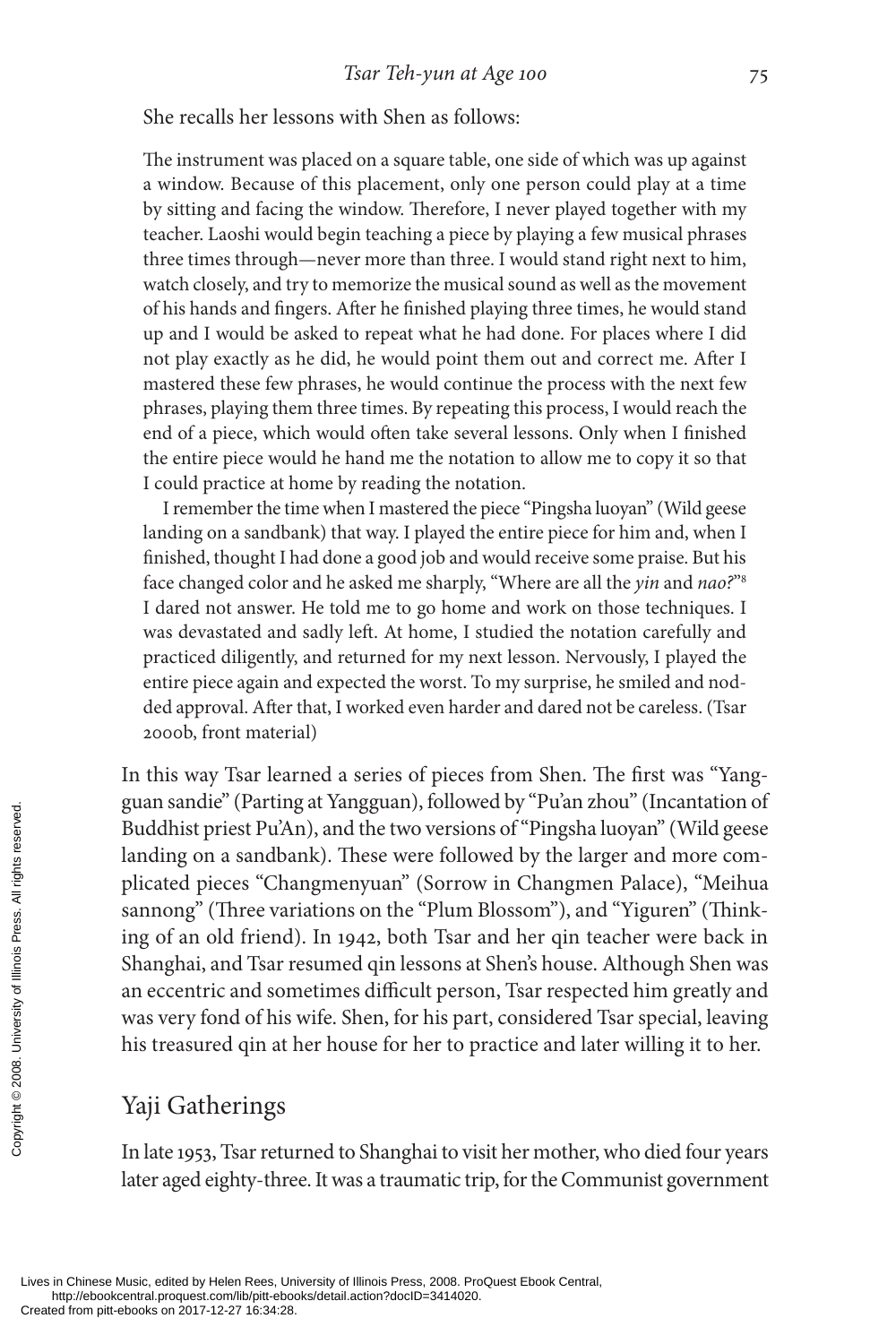at first would not give her an exit visa to return to Hong Kong. Though she was eventually able to leave in early 1954, Tsar experienced firsthand the bureaucratic confusion and ideological extremism of the new Communist regime, and gave up any hope of returning to Shanghai in the near future. During that trip, she also visited many qin friends. A short memoir on qin activities she published in the *Wah Kiu Daily News* of Hong Kong in 1956 reads,

I returned to Shanghai to visit my mother and stayed for several months in 1953. My teacher [Shen Caonong] and his wife regularly took me to attend the gatherings of Jinyu Qin Society on Sundays, to listen to the playing by various gentlemen there. I enjoyed it so much that I often didn't want to leave. Among the members of Jinyu Qin Society, Mr. Wu Jinglüe, a proponent of the Changshu *pai* (school), played most pleasingly. He was very accomplished in his technique and had the largest number of students. The one who researched into theory deeply was Mr. Wu Zhenping, who was superior to everyone else in that regard. Mr. Zhang Ziqian of Guangling *pai* played in a relaxed and elegant manner, with accurate pitch and tuning. His rendition of "Longxiang cao" (Soaring dragon) was particularly outstanding. Many society members learned that piece from him. In spring 1954, I returned to Hong Kong. The night before departure, I could not bear to say farewell. The various qin friends said to me, "There are numerous qin musicians in Hong Kong, too. You'll probably meet them in time. Then you can listen to qin music again." (Tsar 2003:185)

Hong Kong in the early 1950s was considered backward compared to Shanghai, not only financially but also culturally. Nevertheless, among immigrants from Shanghai were writers, painters, musicians, filmmakers, actors, and other artists in addition to industrialists and entrepreneurs. For example, during those years Hong Kong's film industry consisted almost entirely of northerners, many from Shanghai. Their films were all in Mandarin, following the tradition established in Shanghai, despite the fact that Hong Kong was a Cantonese-speaking society. These expatriate artists formed a small circle and met regularly to practice and share their literary and artistic endeavors. Tsar soon found herself amid this group. In the *Wah Kiu Daily* of January 13, 1956, quoted earlier, she reported on a *yaji* gathering held at the Zhilian Jingyuan (Zhilian Nunnery) a few months earlier: Proposes an Contenent of the tradition estate<br>
gradient metallinois and met regularly to<br>
Tsar soon found he<br>
13, 1956, quoted earl<br>
Jingyuan (Zhilian N<br>
Con October 16, Me<br>
Shixin were going t<br>
me to attend. Mess.<br>
Zhenyu

On October 16, Messers Xu Wenjing, Xiao Lisheng, Xian Mingcong, and Zhou Shixin were going to have a *yaji* gathering at the Zhilian Nunnery, and invited me to attend. Messers Sheng Xiansan, Wu Yinming, Yang Pan'geng, and Lü Zhenyuan (Lui Tsun-yuen) were also there. In the temple were set up tea and fruits, and later a vegetarian meal. The group sat around the table and had a wonderful time chatting. Messers Xiao, Zhou, and Wu collaborated on a paint-

Lives in Chinese Music, edited by Helen Rees, University of Illinois Press, 2008. ProQuest Ebook Central, http://ebookcentral.proquest.com/lib/pitt-ebooks/detail.action?docID=3414020.<br>Created from pitt-ebooks on 2017-12-27 16:34:28.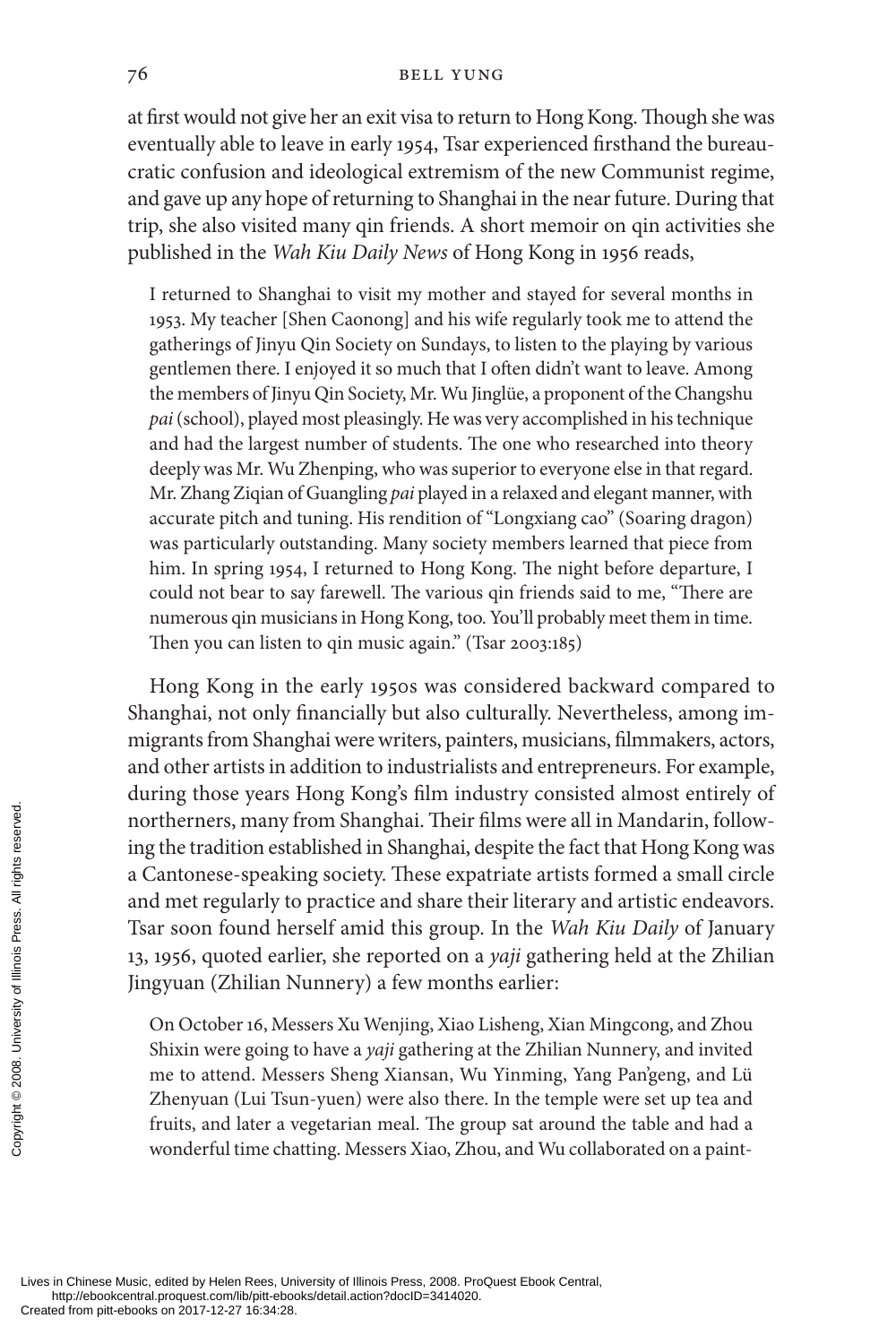ing on the spot and titled it "The Three Friends of Winter." It was incomparably handsome. The qin musicians played in turn. . . . What a memorable occasion. Mr. Lü then played several pieces on the *pipa* in a most magical and fascinating way. (Ibid.:184)

Besides painting and playing qin music, poets composed poems on the spot. Other poets often "responded" to the new poem, also on the spot. Singing Kunqu arias was another favorite activity, accompanied by *xiao* (endblown flute).9 Of those who came to these *yaji* gatherings in Hong Kong in the 1950s and 1960s, some were academics, while others were writers, poets, artists, calligraphers, and Kunqu singers. Tsar laoshi recalls a journalist named Huang Seming, who edited the culture section for *Wah Kiu Daily News.* He often attended, though he never participated in the literary or artistic endeavors; rather, he reported on the activities in the next day's newspaper. If some new poems were composed, he would publish them in his report the following day.

While the Zhilian Nunnery was favored for *yaji* gatherings because of its setting, some gatherings were held in private homes, hosted by one of the members; Tsar hosted several at her place. The Castle Peak Hotel, built on the coast of the New Territories near Tuen Mun and demolished in the 1970s, was another preferred meeting place because it was situated far from the hustle and bustle of the city.

Much later, in 1987, Tsar wrote a detailed account of the *yaji* of this period, listing many gatherings in those early years. For example, there were three in 1956, three in 1957, one in 1958, two in 1959, one in 1960, three in 1961, and one each in 1963 and 1964. Some were concerts with formal performances; others were informal gatherings as described in previous paragraphs. The concerts were held in university and school auditoriums; informal gatherings were held at Wanfo (Ten Thousand Buddhas) Buddhist Temple in Shatin, Zhilian Jingyuan Nunnery in Kowloon's Diamond Hill district, and occasionally in someone's home.

Mainly because of these activities, a formal group called Xinya Guoyuehui (New Asia Chinese Music Society) was established on August 5, 1964, to promote qin and other Chinese musical instruments. Tsar was invited to be the qin teacher. It was the first time that she formally and publicly held a "teaching" responsibility, and she accepted only reluctantly. The first class had eight students, for whom she ordered instruments from a local musical instrument factory. Exerces the transmit particles were held in universed from lingyuan Nunnery is someone's home.<br>
Mainly because of hui (New Asia Chin<br>
to promote qin and do the qin teacher. If<br>
a "teaching" respons thad eight students, for

Throughout the 1960s and the following decades, Tsar laoshi and her students became the major proponents of *yaji* gatherings and occasional public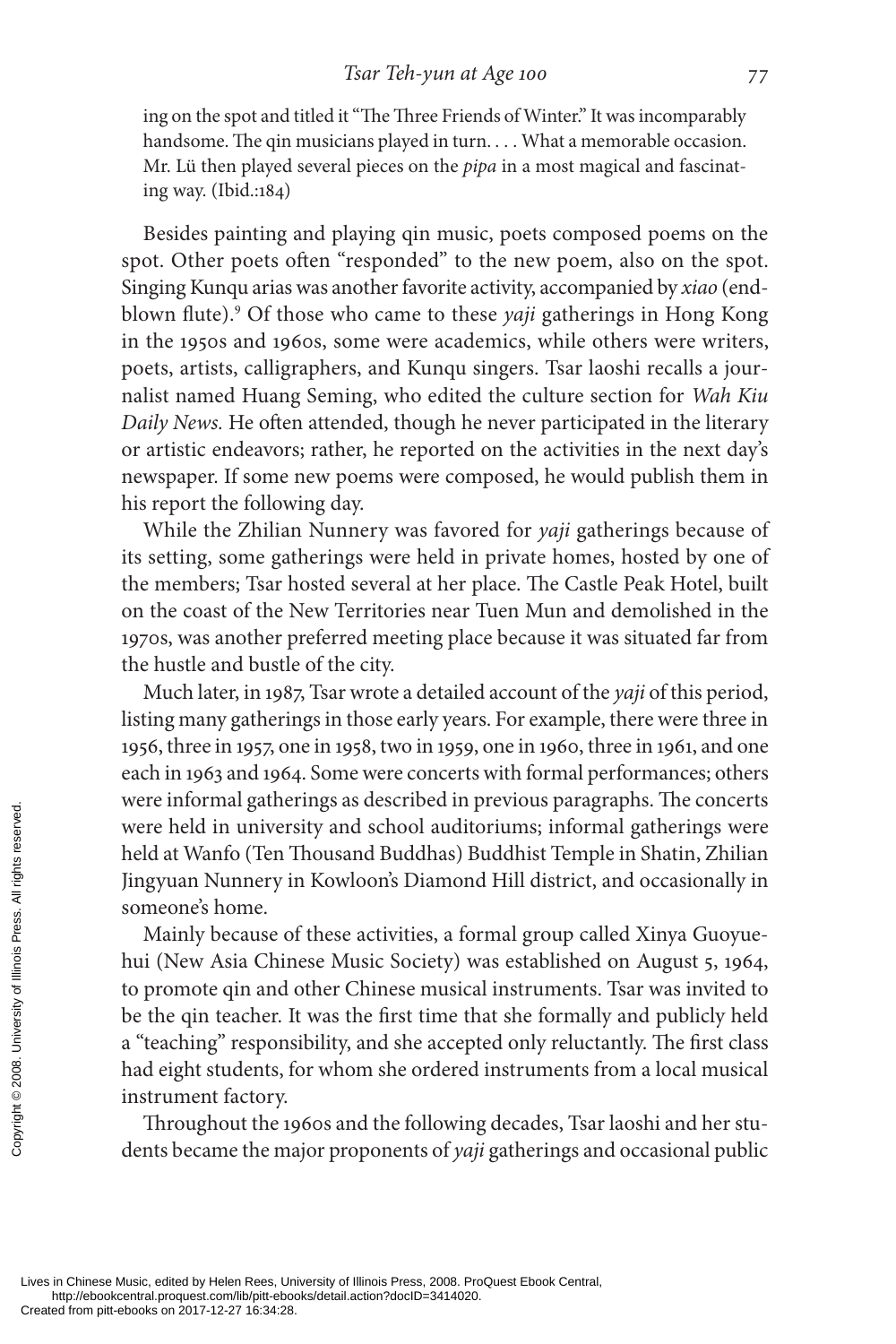performances. According to her detailed documentation, various ways of playing qin were attempted, some reported by the Jinyu Qin Society in 1937. For example, for pieces with a relatively constant pulse, such as "Pu'an zhou" and "Meihua sannong," two or more qin players would play in unison, occasionally joined by a *zhonghu* (bowed lute). Sometimes a *xiao* (end-blown flute), whose gentle tone matches that of the qin, would join a qin in duet, playing mainly in unison. When a singer was present, pieces with poetic texts would be sung along with qin. When she spent several months with her son George in Tokyo over 1984–85, several of her Hong Kong students visited. A special concert was sponsored by the Nihon Gagakukai (Japan Gagaku Society) on January 19, 1985. Kishibe Shigeo, the prominent musicologist and professor emeritus of Tokyo University, gave a lecture at the occasion.

Within a few years of her arrival in Hong Kong, Tsar's qin, calligraphy, and poetry had become known among this circle of literary and artistic friends. Filmmaker Yuan Yang'an, originally from Shanghai and a friend of her second elder brother, invited her to play qin for the soundtrack of two of his early 1950s films: *Niehaihua* (English title *The Torn Lily*) and *Juedai jiaren* (English title *The Incomparable Beauty*). Yuan also invited her to use her fine calligraphy to do the credits for several films. A noted poet of the time, Xu Wenjing, originally from Hangzhou, invited Tsar to copy out his poems, praising her calligraphy, poetry, and qin playing in his preface (Zhou 2000:224).

# Teaching Qin

Tsar initially had no intention of teaching qin. She writes, "One day in the early 1950s, a young man suddenly showed up at my door requesting lessons, saying that he was sent by Zha Fuxi of Jinyu Qin Society of Shanghai. I could not refuse. Shortly afterwards, two women also came and wanted lessons. . . . At the time I was very aware of the danger of being too indulged in teaching others. But because an increasing number of people came and requested lessons, I reluctantly started teaching" (Tsar 2000b, front material).

Tsar continued to teach informally through the 1950s and early 1960s, and, as mentioned previously, in 1964, New Asia College of the Chinese University of Hong Kong invited her to be the qin instructor for its newly formed New Asia Chinese Music Society. Many of her students during that period were faculty and students there, although others had careers in medicine or business. She also attracted several international students, among them Belgian Georges Goormaghtigh, now on the Chinese faculty of the University of Geneva, who continues to visit regularly and became a fine player. Tsar considers him one of her best students. Exercise Saying that he was so<br>
not refuse. Shortly a<br>
At the time I was ve<br>
others. But because<br>
lessons, I reluctantly<br>
Tsar continued to<br>
as mentioned previously of Hong Kong i<br>
New Asia Chinese I<br>
were faculty and stru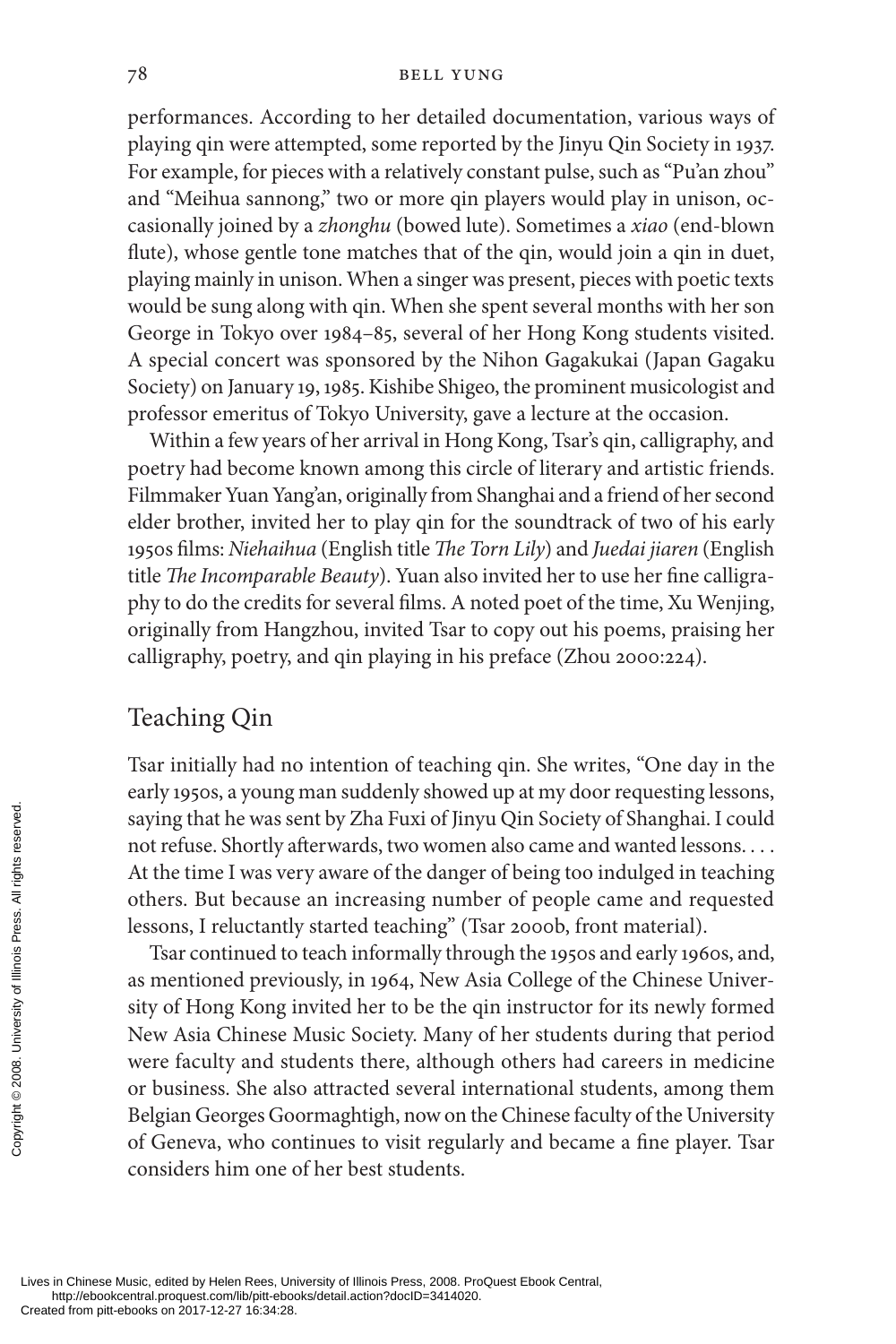Throughout the 1980s, Tsar continued to teach a few students. Several, particularly Lau Chor-wah, Sou Si-tai, and Tse Chun-yan, themselves began to teach and thus trained a third generation. The three of them are particularly active in performing, while Tse has composed several new compositions for qin. Shum Hing-shun became a qin collector about fifteen years ago and has to date amassed over one hundred antique instruments, some dating to the Song dynasty (960–1279). He trained and collaborated closely with a woodworker on qin repair, bringing a number of rare instruments to playable form. Lau, Sou, and Tse also started making qin from scratch, instructed by the only qin maker in Hong Kong, Choi Cheung-sau (Cai Changshou), thus continuing a long tradition of qin musicians who are also makers.

Tsar's husband, Shen Honglai, died in 1984, and after a distinguished business career her son, George, with his wife, Jane, retired to California in 1996. Although they urged her to come with them, Tsar refused, preferring to stay in Hong Kong and hiring a maid to take care of daily chores. That she was very close to her son was without question; yet, unlike most Chinese parents, she declined the opportunity to live with him. There are of course many reasons. She herself stated several: that it is easier to get domestic help in Hong Kong; that she did not want to burden George and Jane; and that all her close friends, particularly her qin students, are in Hong Kong. One can't help but speculate on a much deeper reason, a subliminal one that she herself may not be clearly aware of.

During her long sojourn in Hong Kong, Tsar never seemed to feel truly at home. She spent most of her time with fellow expatriates from Shanghai; she never learned to speak Cantonese fluently, nor did she attempt to do so. The deep sense of alienation is poignantly expressed in poems that she wrote during the 1950s and 1960s. In them she repeatedly invoked terms such as *ke* (guest), *piaopo* (adrift), *tianya* (heaven's end), and *haijiao* (ocean's edge), and referred to Hong Kong as *haiwai* (beyond the ocean). Reading these poems, one senses a constant longing to return to her hometown, Shanghai.

During the 1950s, 1960s, and 1970s, it was with her literary and artistic friends, mostly from Shanghai, that Tsar truly felt at home. In the last two decades, these friends have variously become too old to socialize, passed away, or emigrated abroad. However, she has found solace among her students, most of them born and bred in Hong Kong; they visit her regularly to chat, play qin, or take her out to lunch. A few sing Kunqu, and others practice calligraphy. Communication is not always easy because they speak Cantonese rather than Shanghainese, and most of them belong to her grandchildren's generation; yet through qin music, a new community was formed, molded by her through qin lessons and modeled upon her ideals and philosophy. Exercise the space of them born and play connection of the space of the space of the space of the space of the space of the space of the space of the space of the space of the space of the space of the space of the space o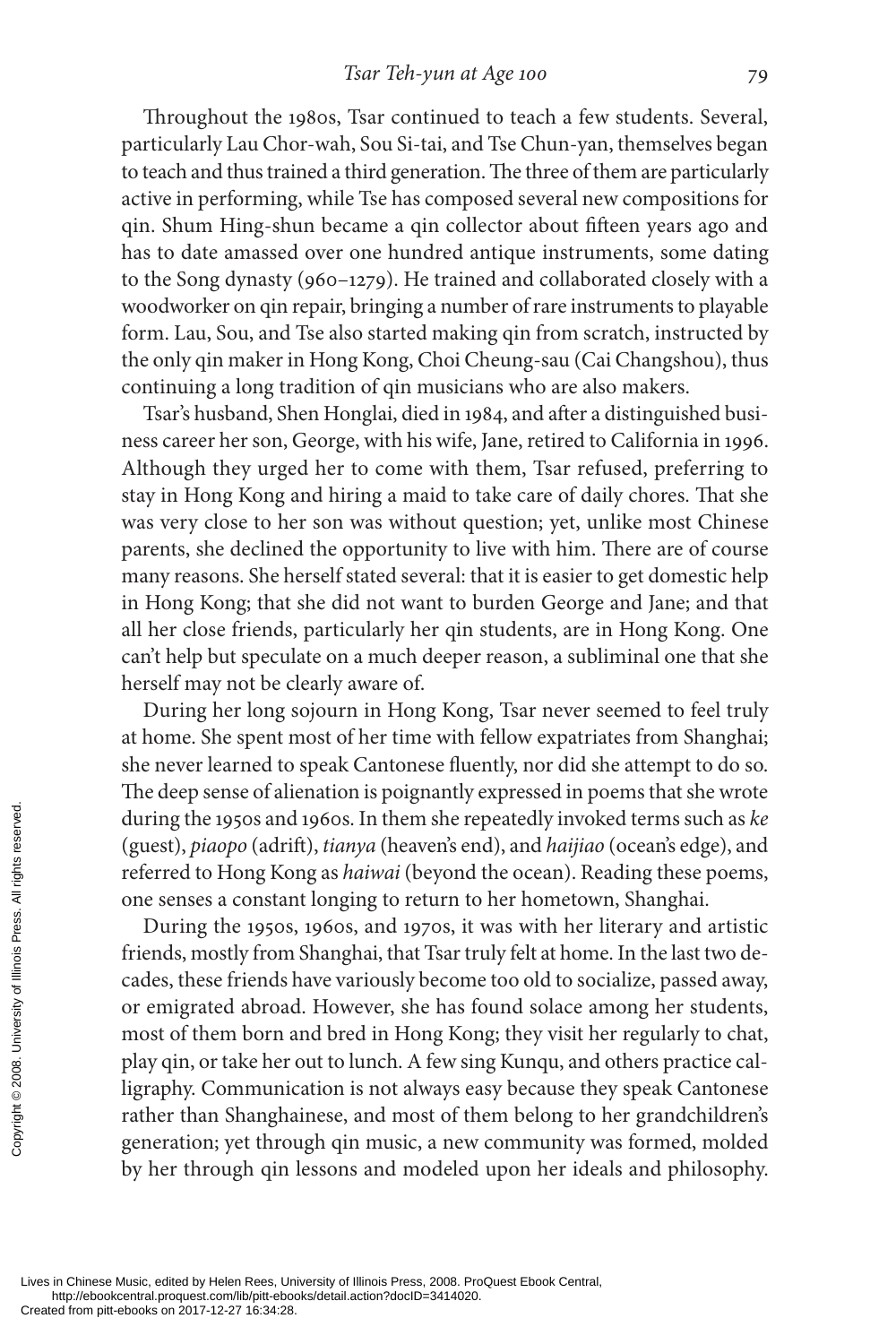Thus she has created a new world that, though a pale reflection of an older one that had disappeared from around her, offers her a semblance of a more genteel age and refined practices. Were she to move to America, that world would be completely and irretrievably beyond her reach. Above all, she would be even farther away from Shanghai.

Even though Tsar has never considered Hong Kong her home, Hong Kong embraces her as one of its own. In 2002, the government bestowed upon her a Silver Bauhinia Star, the second-highest rank of honors.<sup>10</sup> The citation reads: "Ms. Tsar is awarded the Silver Bauhinia Star for her outstanding achievement as a renowned qin master, and for her dedicated contribution to the art form and cultivation of traditional virtues in her students for the past fifty years."

# Philosophy of Teaching and Style of Playing

What makes Tsar such a special teacher and musician to her students and admirers? Part of the answer no doubt lies in the Chinese tradition of reverence for age. During the last few decades, as her most prominent peers on the mainland and Taiwan passed away one by one, she has stood alone as the undisputed senior qin master whom all younger players look up to. In recent years, prominent qin musicians and scholars on the mainland of her son's or grandchildren's generation have come to Hong Kong for conferences or performances. They have paid their respects to Tsar laoshi at her modest apartment, had their photographs taken with her, and wanted her to hear them play.

Age and seniority are not the only factors that establish her as the most revered qin player today; her steadfast adherence to traditional performance practice and aesthetics also sets her apart. After 1949, the world of qin on the mainland underwent major changes in performance practice (Yung 1989). In the early years of the new government, and particularly during the Cultural Revolution (1966–76), the Communist promotion of a classless society pressured the qin tradition to step out of the study of the privileged literati. Since the 1980s, the new market economy has exerted a different kind of pressure at the grassroots level to professionalize and commercialize qin music. Some of the most notable changes have been: silk strings replaced by metal to make the instrument louder; bodily movements and facial expressions exaggerated during performance; literary content deemphasized while technical brilliancy was developed; and dramatization of musical content. All this aimed to cater to a wider, nonplaying, and largely uninformed audience. *Yaji* gatherings and public concerts today regularly use electronic amplification; a formal qin curriculum has been established in music conservatories; qin recordings have Practice and aesthet<br>
mainland underwer<br>
the early years of the<br>
Revolution (1966–7<br>
sured the qin traditi<br>
the 1980s, the new r<br>
at the grassroots leve<br>
of the most notable of<br>
the instrument loud<br>
during performance<br>
was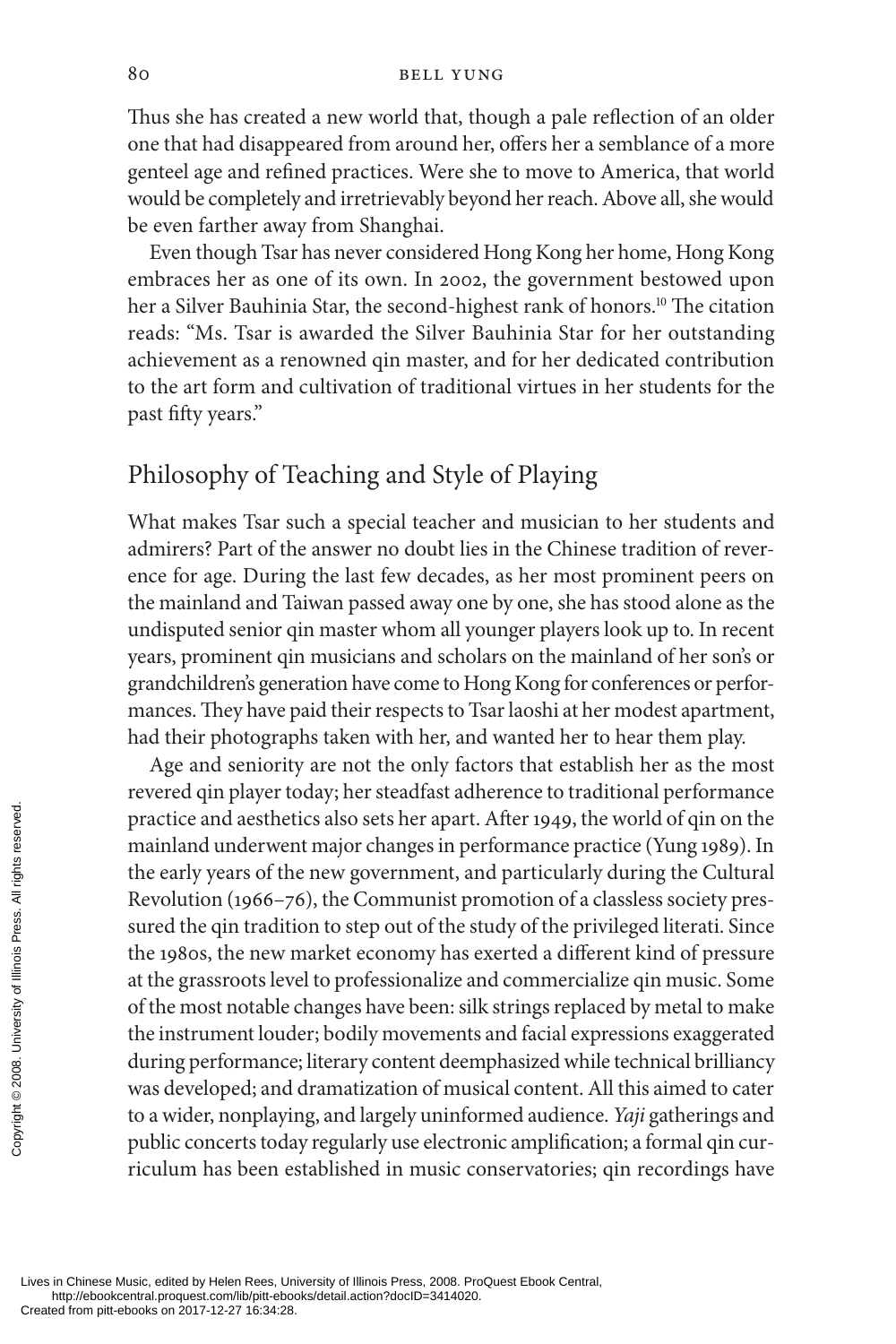been packaged on CDs for wide commercial release; and teaching methods have changed to follow those of other musical instruments. Most qin teachers today emphasize technique. For beginning students, they focus on teaching how to pluck properly with the right hand, repeating the technique endlessly, and how to stop the strings at the correct positions with the left hand as a stand-alone gesture. These technical exercises, somewhat akin to practicing scales, arpeggios, and chords when learning Western musical instruments, are quite alien to traditional pedagogical methods.

In this frenzy of activities, Tsar laoshi has quietly but fiercely defended the age-old tradition of keeping qin within lofty literatus ideals and practices, free from societal demands and financial pressure, and has passed this tradition on to her students. Her distinctive conservatism is most obvious in her teaching. Lau Chor-wah, who began studying with Tsar in 1973 and is now a professor of Chinese philosophy at Hong Kong Baptist University, has provided a detailed description of her learning process:

The first lesson was devoted to the stringing of the qin. In subsequent lessons, I practiced plucking techniques by following the patterns given in the book *Guqin chujie.* Following that, I learned the pieces one by one in the *Yinyinshi*   $q$ *inpu* (Qin repertory from the Yinyin Study), $<sup>11</sup>$  starting from the first pieces of</sup> volume 1. In the beginning, I learned the very short pieces; I could complete one piece after only one lesson. For the larger pieces, each lesson could only cover one or two sections. During a lesson, I watched closely her playing. Once I memorized the finger techniques for a section, I hand copied the notation for that section and then practiced it at home. I would play back to her that section by memory at the next lesson; laoshi would point out the errors. She would then move on to the next section. When I finished an entire piece in that way, she would ask me to play all the previous pieces once more.

Tsar laoshi's teaching method is basically one of demonstration for her students to imitate. Before beginning a new piece, she would sit in front of the qin reverently to collect her composure. She then played through the entire piece once. Each demonstration is not only a perfectly crafted musical performance, but also a testament of how the sound, the look, and the mental state can unify to produce a coherent whole. To her, be it for a formal concert, for her own enjoyment, or to demonstrate for her students, she plays with equal seriousness and complete attention. After she played the piece once, she explained the meaning of the piece, the notational symbols, and the finger techniques. On the one hand, her words were brief and concise, with little undue explanation. On the other, she never tired of repeatedly showing the finger techniques. Occasionally when my rhythm was wrong, or when I could not master the special ornamental techniques, she would hum the passage using her Kun operatic voice to guide me into figuring out my difficulty. The problem would then be See the would ask me to<br>
Tsar laoshi's teach<br>
dents to imitate. Bef<br>
reverently to collect<br>
once. Each demonst<br>
but also a testament<br>
to produce a cohere<br>
enjoyment, or to de<br>
ness and complete a<br>
meaning of the piec<br>
the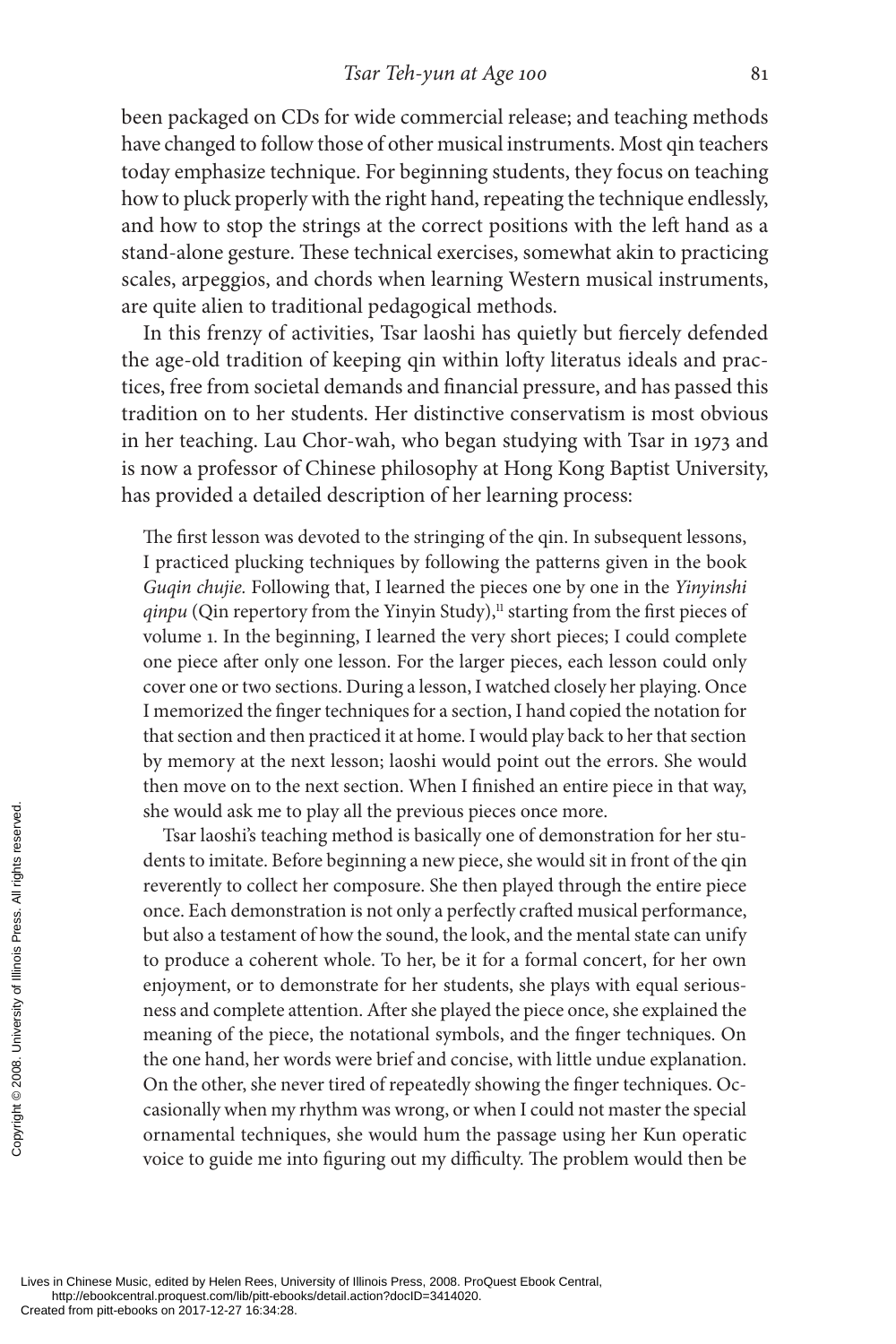quickly solved. There were some particularly elusive techniques . . . which I still have not mastered. Yet the sound from her playing at the time was etched into my ear, and I can still hear it today. Such deep memory was entirely due to her repeated demonstrations.

For my lessons, there would always be two qin placed one opposite the other for unison playing. When I had learned a piece by heart but had not mastered the details, laoshi would play each section of the piece with me in unison, stopping to explain the details, until we played through the entire piece. She was like a tour guide, taking me along to explore the hidden treasures. Playing with a teacher in that way, a student learns different things at different stages of the learning process. In the beginning, such unison playing would correct technical errors, help memorize the piece, and allow the student to watch closely and imitate the subtler aspects of the teacher's finger technique such as the strength of plucking and the control of tone color. Later, the student would understand, appreciate, and imitate the coherency of the entire piece, and capture the mental state when the piece is being played. The perceptive student would also sense the music beyond what the strings produce. (Tsar 2000b, front material)

Lau's description applies to my own experience as Tsar laoshi's student. I may add that she seldom openly criticized my playing. After I played a piece, she would sometimes nod and smile, or say "You know the piece quite well"; or "Quite good"; or "A little too fast." The worst reaction would be not saying anything at all. When we played in unison facing each other, I would watch her hands as much as possible, but would notice that she also kept looking at my hands to make sure I was doing it correctly. Yet that did not necessarily mean that she would point out my mistakes afterwards. She would let me discover the mistake myself, or allow me to develop my personal style by departing from her way of playing. By not focusing on technique for its own sake, but learning to play almost entirely through knowing the repertory via imitation and repetition, I believe my mastery of the instrument and my ability to emulate her playing are more complete than modern teaching methods would allow. While Tsar laoshi seldom criticizes openly, she is always generous in her praise. If she remembers my rendition of certain pieces particularly well, she recalls those renditions over and over again. She also rarely, if ever, criticizes another student to me, but has good things to say about everyone. Example the monder of pitting to play alm<br>
tion and repetition,<br>
emulate her playing<br>
allow. While Tsar lac<br>
praise. If she remem<br>
recalls those rendition<br>
another student to r<br>
Depending upon<br>
would terminate les:<br>
she wo

Depending upon how fond she was of a particular student, Tsar laoshi would terminate lessons after several months or several years, at which point she would say, "You have graduated; there is no need to continue your lessons." However, even after "graduation," favored students would be told to visit and play with her in unison, though she insisted these visits were no longer "lessons" and the individuals were no longer "students" but "friends."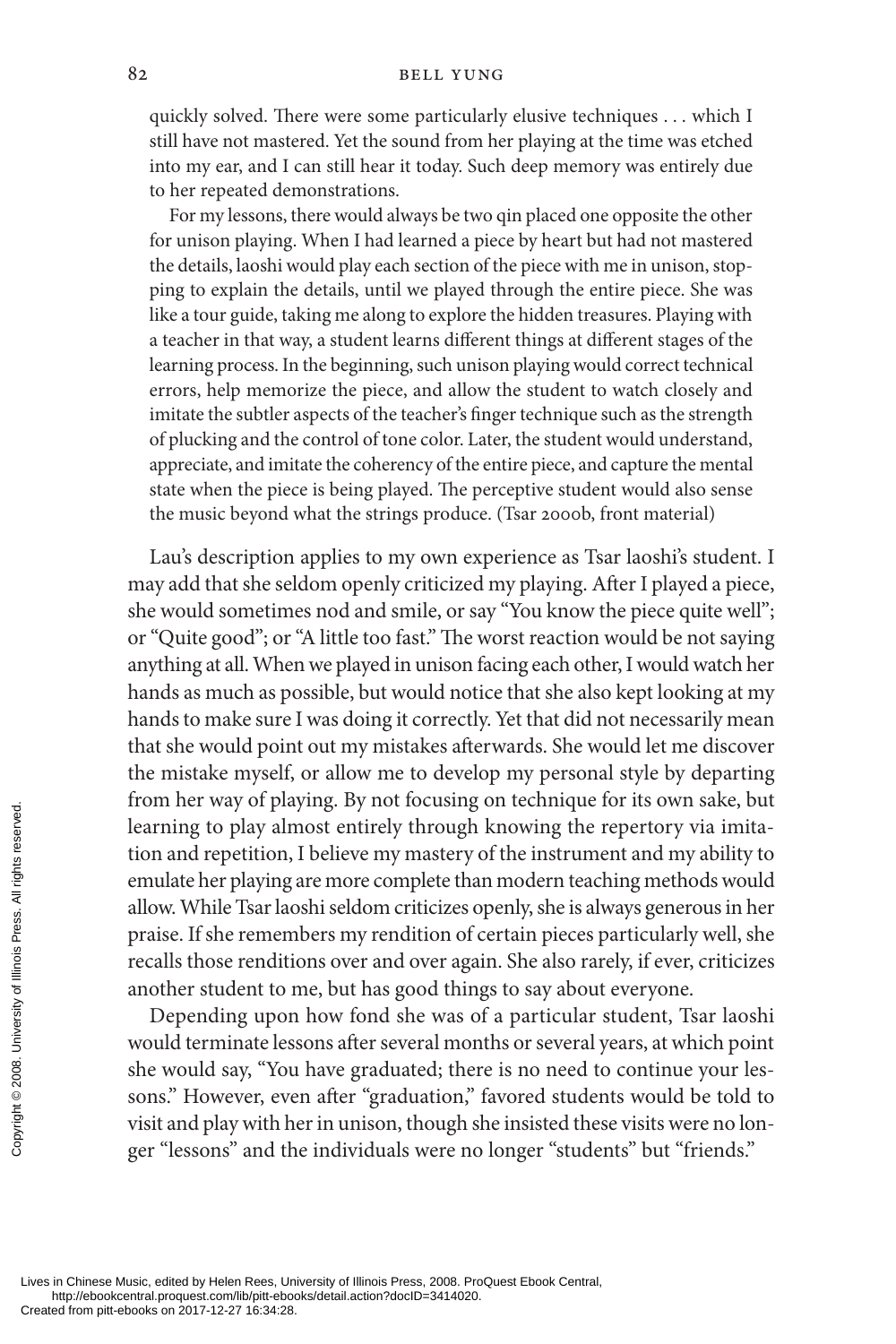For beginners, Tsar laoshi introduces the short and relatively simple pieces from volume 1 of *Yinyinshi qinpu;* next are the ten larger-scale pieces of volume 2, which are the first test of a student's ability to concentrate, grasp the structure, and appreciate the complexity and subtlety of qin music. Yet we all know that the true masterpieces are the six in volume 3, of which the last one, "Xiaoxiang shuiyun" (Water and mist of the Rivers Xiao and Xiang), is the most hauntingly beautiful, technically challenging, structurally complex, and spiritually profound. Attributed to Guo Chuwang of the Southern Song period (1127–1279), the music, at one level, is a lyrical description of the two rivers and Mount Jiuyi nearby in southern Hunan province. At another level, it is the composer's lamentation over the land to the north that was lost to foreign invaders. Tsar taught this piece to only a select few students. At qin gatherings, when she played the piece, a hushed wonder would descend over everyone present (Figure 3.2). Even though there are several other pieces on which she has clearly put her stamp, none could match the magic of "Xiaoxiang shuiyun."



Figure 3.2. Tsar Teh-yun playing the qin, 2000. Photograph by Poon Tak Lun.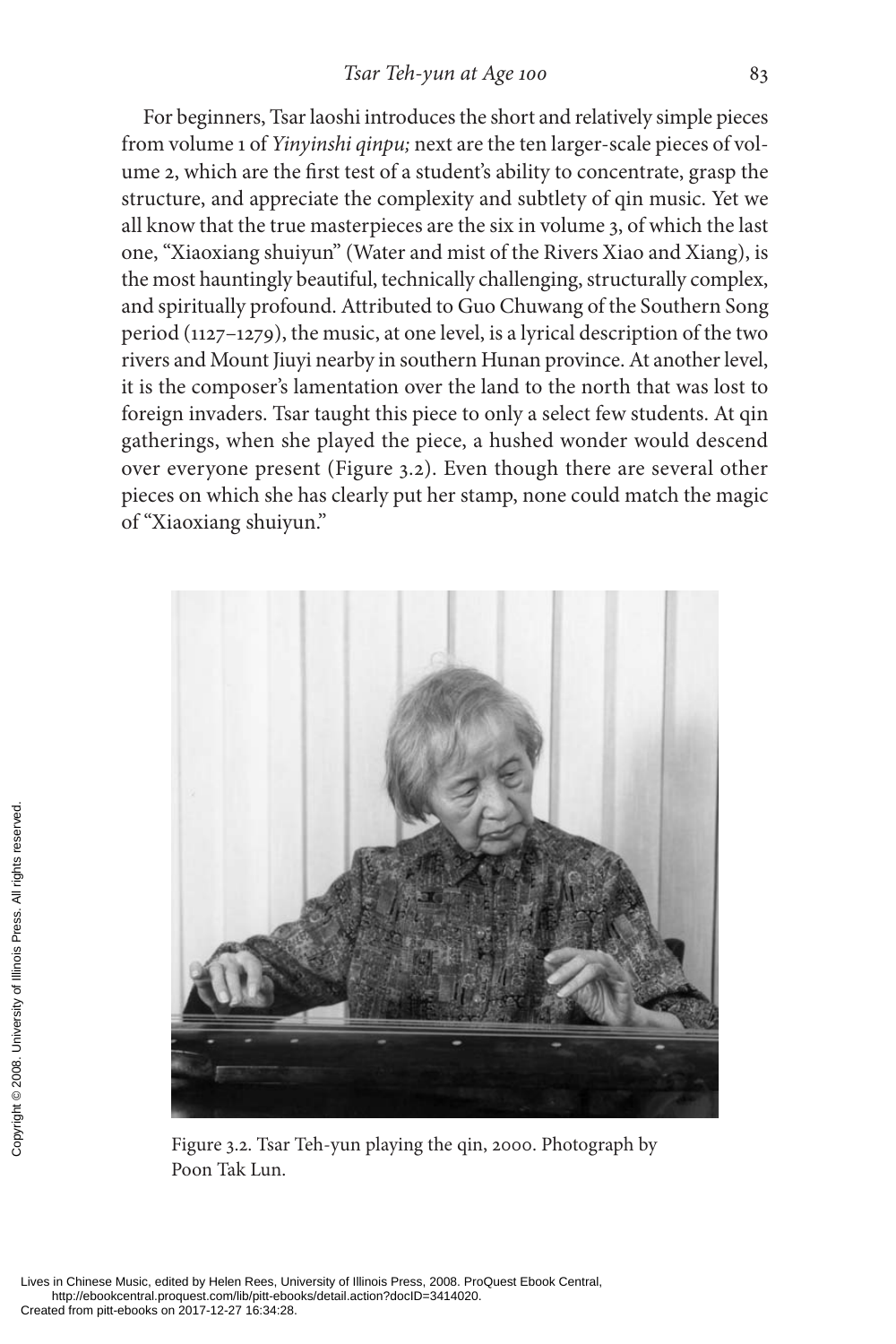What makes Tsar laoshi's music so special? What distinguishes her musically from other qin players? Besides her cultural background, ideology, and teaching method, one needs to look into the music itself. Lau Chor-wah and I discussed this and agreed that it is difficult to put into words Tsar's distinctive musical style without careful transcription and analysis of her recordings, for much of it cannot be represented in conventional notation. Still, as I listen to her tapes and reflect upon my own playing, which has a strong stamp of her identity, there are several points I notice. These fall into two categories.

First is her exploitation of rhythm, meter, and tempo to affect the overall form and detailed structure of the music. Since qin notation does not specify temporal directions, it affords musicians the freedom to use temporal features for creative molding of the composition. In this respect Tsar is a master. She manipulates pauses between pitches in unexpected ways to blur phrasing, creating uniquely ambiguous phrase structures, and exploits rhythmic irregularity in pieces such as "Longxiang cao" (Soaring dragon): her tempo contrasts and pronounced pauses make the phrasing structure clear while embodying the freedom and rhapsodic exuberance she wishes to convey. Tsar also employs tempo to affect the formal and structural features of a composition, using tempo changes locally to demarcate sections and create musical climaxes. Related to this is her fondness of—and technical ability for—playing some musical phrases at breakneck speed to achieve dramatic effects. A well-known example is toward the end of the piece "Zuiyu Changwan" (Evening song of a drunken fisherman). The very last phrase of the piece, played in harmonics, is done with such a sudden flourish that few of her students are able to imitate and reproduce the effect.

Second is her very characteristic "shaping" of notes. In the qin context, this refers to the many different ways a string may be stopped with the left hand, just before, during, or after it is plucked with the right. Each of these techniques produces what may be described as the "shape" of the note, which does not generally change the perception of pitch or the overall form of the piece but subtly helps mold phrase structure, enrich the sound texture, and even project modal characteristics. One of the most obvious differences among qin players is how each one effects the "shapings" written in the notation, and how they introduce new "shapings" that are not written in the notation. Shaping of tones is certainly one of the most striking features of Tsar's playing. Not only does she carefully observe and follow the directions that are written into the notation, she also introduces an inordinate number that are not. Furthermore, whether the technique is *zhuo, zhu, yin, nao, dou, huan,* or the many variants of each, the shapings themselves are often carried out The matrix of the matrix of the matrix of the matrix of the chiniques produce:<br>
does not generally copiece but subtly help<br>
even project modal compreserved. The even project modal compress is how and how they introcompress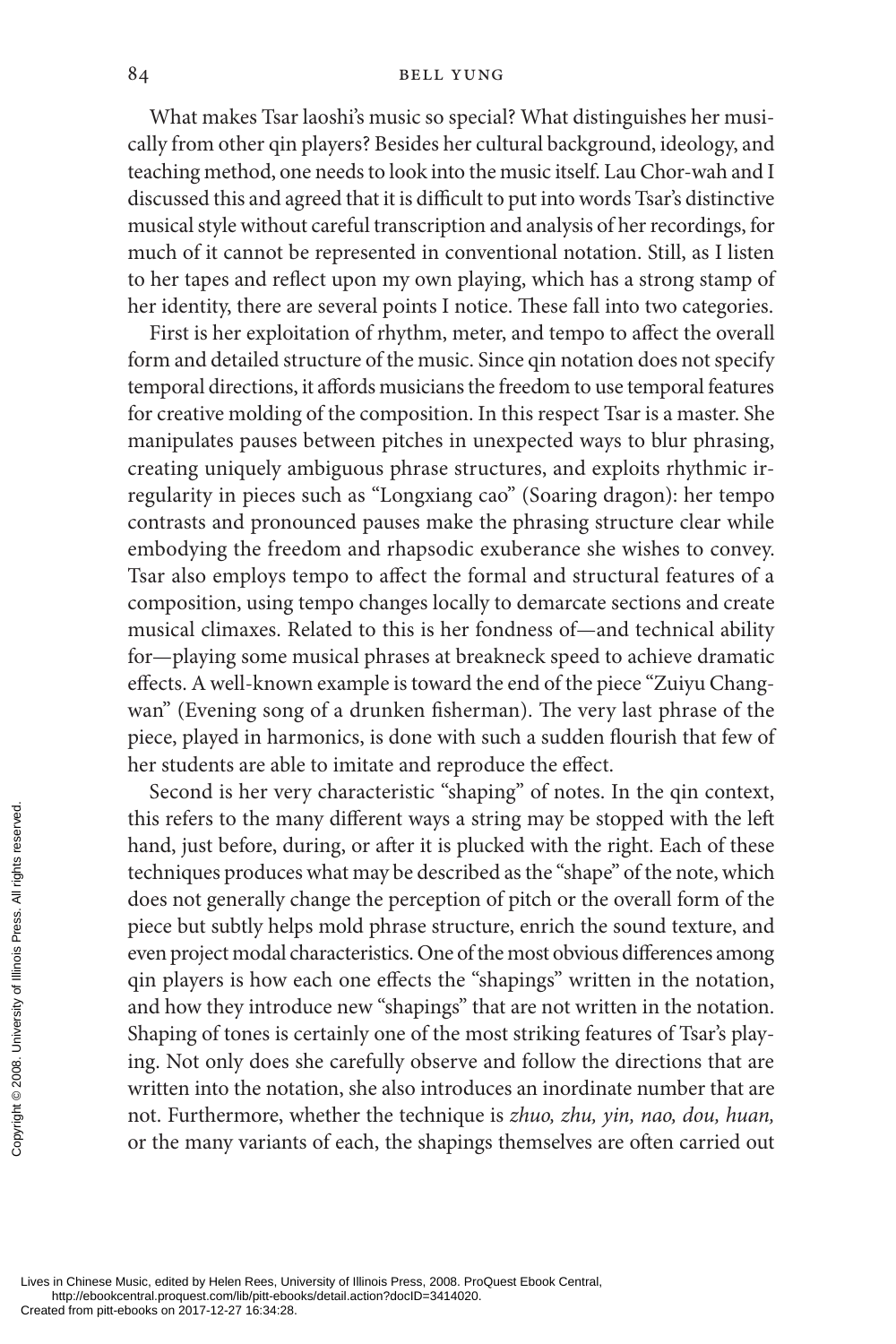in her own inimitable way that is hard to emulate, harder to describe.<sup>12</sup> The execution of these techniques is achieved by the movements of the left arm, hand, wrist, and finger joints, depending upon the specific technique. The finger that presses on a string must be firm in order to produce a full tone, while the arm, wrist, and finger joints must be flexible and supple for quick and sometimes minute movements. Tsar's Belgian student Georges Goormaghtigh wrote, "Her hands . . . seem alive with a natural energy; no need to force, nothing seems out of their reach; they flow freely" (*Deyin qinxun* 2001:10). Goormaghtigh's perception no doubt arose in part because of her shaping style, which gives each occurrence of a tone musical interest in its own right. I believe it is this last point that most distinguishes Tsar's playing, particularly in the larger pieces. When compared to other people's versions, hers display an overall richness that may be attributed to her shaping of notes.

# Deyin Qin Society

In 1995, more than forty of Tsar laoshi's students commemorated her ninetieth birthday and the thirty-year anniversary of her teaching career by holding a special *yaji* gathering, when each of her students, and some students of her students, played a piece. Several traveled from Europe and the United States to attend this event. In 1998, her students formally established the Deyin Qinshe (Deyin Qin Society)13 and undertook a series of projects. The first was an exhibition of fifty antique qin from the collection of her student Shum Hingshun, at the University Art Gallery of the University of Hong Kong, from October 14 to December 4, 1998. In conjunction with this exhibition, a CD of qin music titled *Qin Music on Antique Instruments,* performed by five of her students, was published. The year 2000 saw publication of *Yinyinshi qinpu* (Qin repertory from the Yinyin Study), a facsimile reprint of the four volumes of qin notation that she compiled and wrote in her calligraphy. A companion publication was the *Yinyinshi shici wen'gao* (Poetry from the Yinyin Study) of 2003, which compiled most of her poems since the 1940s. In 2003, her students mounted an exhibition on qin and qin music at the Hong Kong Central Library, which a year later moved to the Macao Museum. In 2002, the society began publishing an annual *Deyin qinxun* (News from Deyin Qin Society), which includes articles, reports, news, and musical notation, mostly by society members. Three of the most accomplished members, Lau Chor-wah, Sou Si-tai, and Tse Chun-yan, often perform in public concerts in Hong Kong and represent the society to perform and lecture in Taiwan and in mainland China. From the pitt-ebooks on 2017-12-27 16:34:28.<br>Created from pitt-ebooks on 2017-12-27 16:34:28.<br>Created from pitt-ebooks on 2017-12-27 16:34:28.<br>Created from pitt-ebooks on 2017-12-27 16:34:28.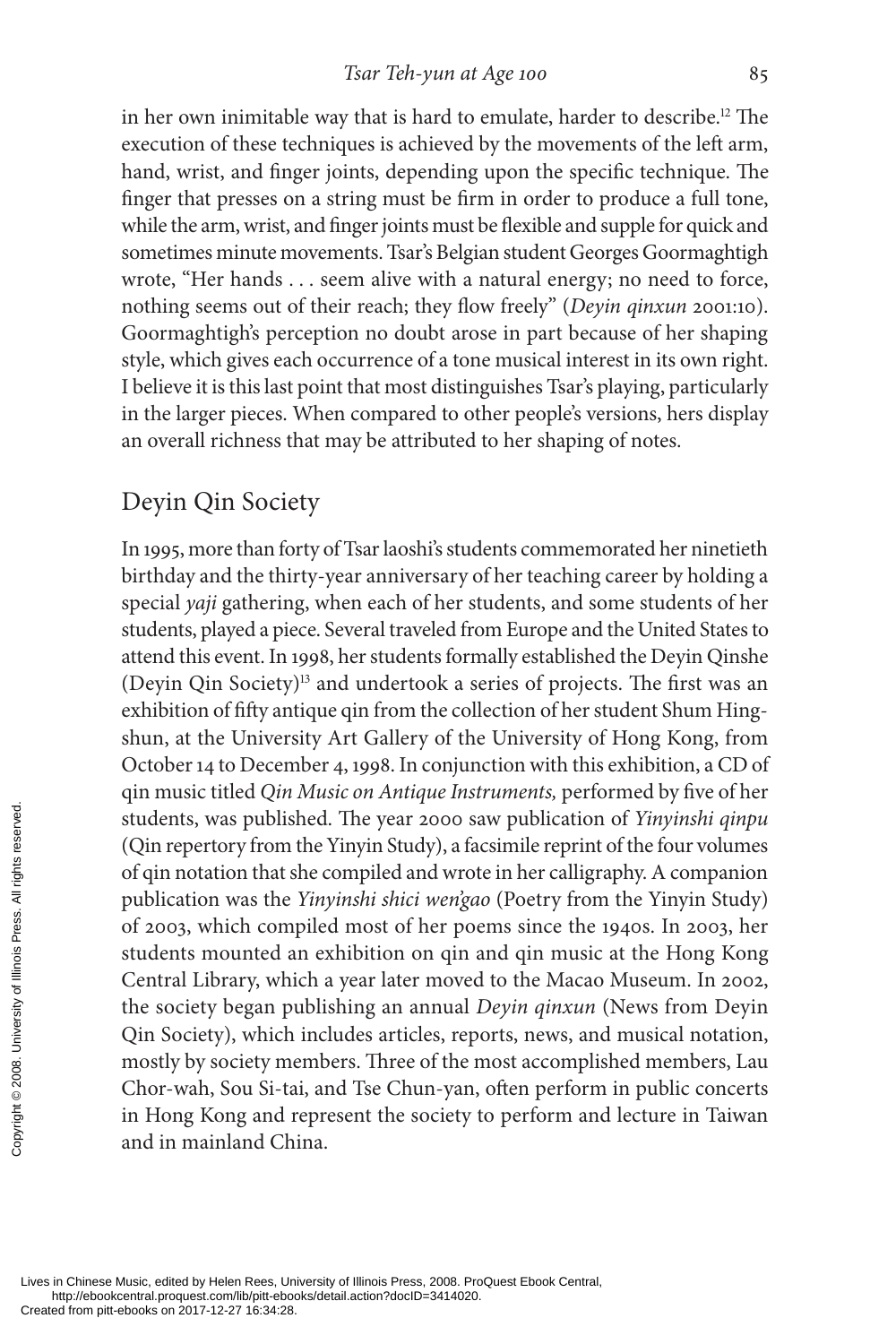Probably most important is the publication of a two-CD set, *Tsar Teh-yun: The Art of Qin Music* (2000), which includes recordings of twenty-five pieces played by her. Throughout her long life, the only commercially released recording of her playing was the piece "Xiaoxiang shuiyun" (Water and mist over the Rivers Xiao and Xiang), recorded by John Levy when he visited Tsar in Hong Kong in 1966; it was included in Levy's LP *Chinese Classical Music,* issued in 1972 (1968 in the UK). Otherwise, she refused to have her playing recorded, even though for many years her students urged her to do so.

Unlike professional musicians, qin players generally do not practice endlessly until they can play pieces free of pitch and rhythmic errors. Tsar, for example, does not "practice" in the normal sense of the word. Rather, she would play through pieces one after another for her own enjoyment. While she certainly had the music and finger techniques completely memorized playing without reading from the notation is mandatory—each playing differs in unexpected ways; because she plays for herself, there is no pressure to adhere to a particular interpretation. She is completely relaxed and immersed in the hand and finger movements and in the music. When she was aware that she was being recorded, she would become nervous, and with nervousness came errors and memory slips. That was because she was no longer playing for herself, but for the tape recorder.

Through the years, particularly from the late 1980s, Tsar's students urged her to record her playing. We bought her a high-end tape recorder and set it up on her qin table so that she could record any time she wished. She told us that indeed she tried it, often in the middle of the night. But because she was never satisfied with the result, she always erased the tapes. In the early 1990s, when I spent an extended period in Hong Kong, I mapped out a recording plan for her, doing two pieces a week, one small and one large. With her consent, we listed specific pieces for each week. She said she would practice those two pieces especially for recording purposes. However, once the tape recorder was turned on, she became nervous and made all kinds of errors even with the simplest pieces. After several tries, we both knew that it was futile and gave up. Unbeknown to Tsar's students, her son George and his wife Jane were trying to do the same thing, but, as George said, "she always used the excuse that she would like to practice more before doing any recording, and the idea was eventually dropped." Peak and the idea was three measures in the simple from pitt-ebooks on 2017-12-27 16:34:28. Created from pitt-ebooks on 2017-12-27 16:34:28. Created from pitt-ebooks on 2017-12-27 16:34:28.

Nevertheless, through the years, some of her students made recordings of her playing during lessons to aid ourselves for practice at home. In 1999, we gathered together all these recordings and discovered that in fact practically her entire repertory was already on tape in this form. Admittedly, because the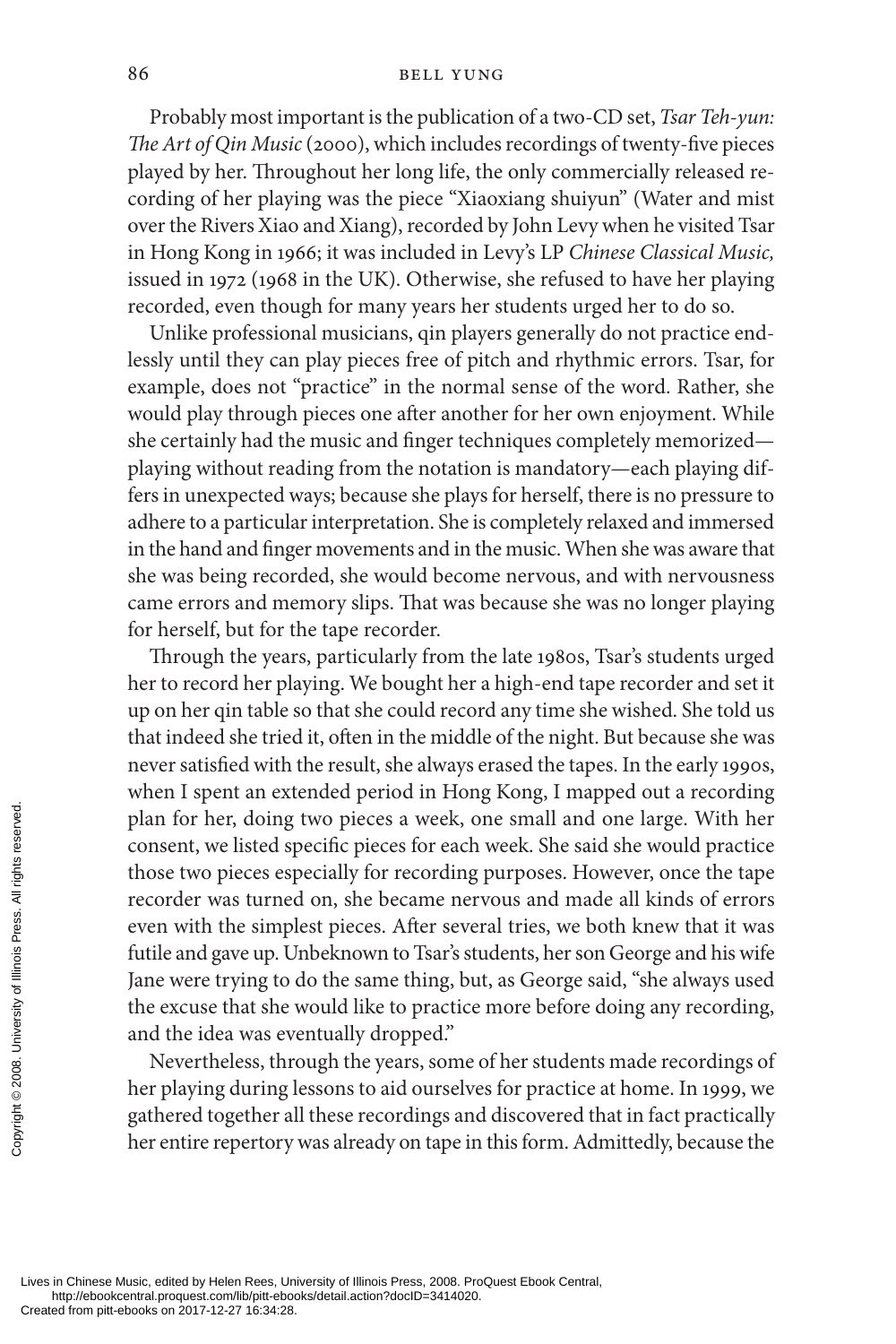recordings were merely for study purposes, the quality was uneven, in terms both of her playing and of recording quality. She certainly was not happy with most of them. Nevertheless, she allowed us to compile the recordings into a two-CD set. It is the only comprehensive record of her playing available to the public.

In early 1983, Rulan Chao Pian was in Hong Kong briefly and visited Tsar on January 5 and 7. During those two visits, Pian took along her bulky videocassette recorder, tripod, and other accessories: those were the early days of video technology. She made about one hour of recording of Tsar's playing, assisted by Lau Chor-wah. This valuable unpublished document includes nine pieces. Some were played more than once; others had false starts or did not reach the ending. Not surprisingly, and true to form, Tsar did not play "perfectly": there were memory slips, errors in either right or left hand, and inconsistencies in tempo. Yet the video captures not only the sound of her playing, but also her posture and movement. I recently asked Pian how she managed to accomplish this feat. She had no answer. But Pian is a charming and persuasive person. And being a professor at Harvard University and a distinguished scholar of Chinese music, she has won great respect and admiration from Tsar. We are very grateful to her for achieving something that none of us were able to do, but most of all, we are thankful to Tsar laoshi for doing it. Needless to say, it must have been an ordeal for her.

Today, members of the Deyin Qin Society meet regularly to hold *yaji* gatherings. Because the group has grown to a sizable number, so that gatherings often draw twenty or thirty players, most of whom are Tsar's students and *their* students, they can no longer meet at the Yinyin Study. Instead, gatherings are often held in public meeting places such as a teahouse in Sheungwan, the Zhonghua Wenhua Xiehui (Chinese Culture Society) at the Shun Tak Center near the section of the city called Central, a classroom at Hong Kong Baptist University, or at one or another member's homes. Tsar seldom attends these gatherings now but always likes to hear about them afterward. Since about 2002, because of arthritis she hardly plays qin anymore. However, she still occasionally does large-character calligraphy by standing and being supported by someone, her hearing is still good, and her memory remains phenomenal. Most impressively, she has not lost her gentle demeanor and sharp sense of humor. She also loves company, particularly that of her former qin students.14 The Extraction Center near the sections of the Extractions of these gatherings not about 2002, because<br>the still occasionally supported by someoral phenomenal. Most is sharp sense of humoin qin students.<sup>14</sup><br>allows all str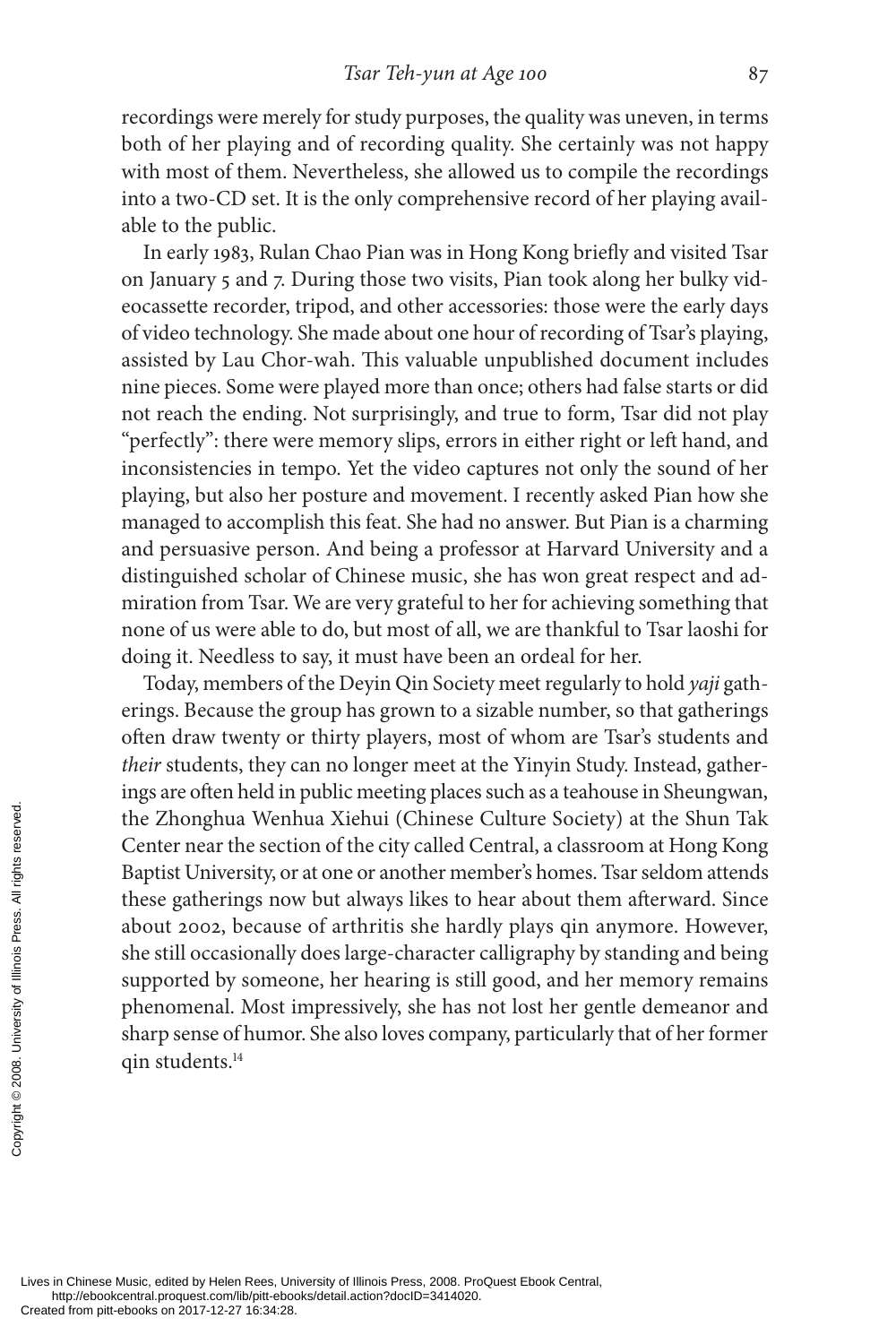#### Selected Character List

#### *Individuals*

| Bo Ya                 | 伯牙     | Tsar Teh-yun     | 蔡德允     |
|-----------------------|--------|------------------|---------|
| Cai Yan               | 蔡琰     | Tse Chun-yan     | 謝俊仁     |
| Cai Wenji             | 蔡文姬    | Wu Chunbai       | 吳純白     |
| Choi Cheung-sau       | 蔡昌壽    | Wu Jinglüe       | 吳景略     |
| Guan Pinghu           | 管平湖    | Wu Yinming       | 吳因明     |
| Guo Chuwang           | 郭處望    | Xian Mingcong    | 洗茗聰     |
| Huang Seming          | 黄嗇名    | Xiao Lisheng     | 蕭立聲     |
| Lau Chor-wah          | 劉楚華    | Xu Wenjing       | 徐文鏡     |
| Lü Zhenyuan           |        | Yang Pan'geng    | 楊盤庚     |
| (Lui Tsun-yuen)       | 呂振原    | Yip Ming-mei     | 葉明媚     |
| Shen Caonong          | 沈草農    | Yuan Yang'an     | 袁仰安     |
| Shen Honglai          | 沈鴻來    | Zha Fuxi         | 查阜西     |
| Sheng Xiansan         | 盛獻三    | Zhang Ziqian     | 張子謙     |
| Sou Si-tai            | 蘇思棣    | Zhou Shixin      | 周士心     |
| Qin Pieces and Scores |        |                  |         |
| Changmenyuan          | 長門怨    | Yangguan sandie  | 陽關三疊    |
| Guqin chujie          | 古琴初階   | Yiguren          | 憶故人     |
| Longxiang cao         | 龍翔操    | Yinyinshi qinpu  | 愔愔室琴譜   |
| Meihua sannong        | 梅花三弄   | Yuqiao wenda     | 漁樵問答    |
| Pingsha luoyan        | 平沙落雁   | Zuiyu changwan   | 醉漁唱晚    |
| Pu'an zhou            | 普庵咒    |                  |         |
| Xiaoxiang shuiyun     | 瀟湘水雲   |                  |         |
| Other Names and Terms |        |                  |         |
| Deyin Qinshe          | 德愔琴社   | Niehaihua        | 孽海花     |
| Huxiao                | 虎嘯     | wenshu           | 文書      |
| jianzipu              | 減字譜    | Xinya Guoyuehui  | 新亞國樂會   |
| Jinyu Qinshe          | 今虞琴社   | yaji             | 雅集      |
| Juedai jiaren         | 絕代佳人   | Yinyinshi shici  |         |
| Mu'ertang Gaodeng     | 慕爾堂高等專 | wen'gao          | 愔愔室詩詞文稿 |
| Zhuanxiu Xuexiao      | 修學校    | Zhilian Jingyuan | 志蓮靜苑    |
| Nanyang Nüzi Shifan   | 南洋女子師  | Zhonghua         |         |
| Xuetang               | 範學堂    | Wenhua Xiehui    | 中華文化協會  |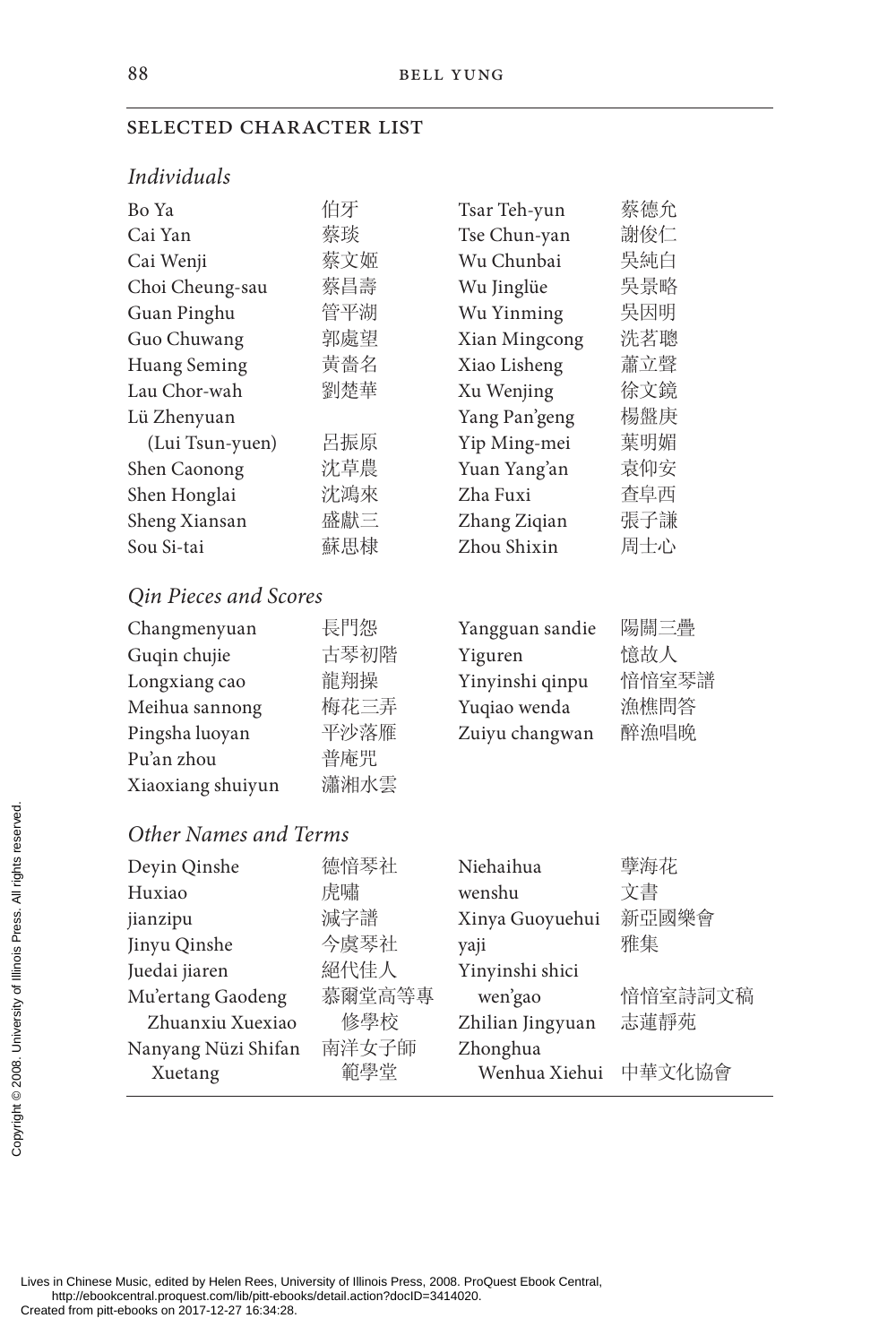#### *Notes*

1. The qin is also referred to as *guqin* ("ancient qin"). For a detailed description of the instrument and its notation, see Yung 1997.

2. The notation is a tablature system known as *jianzipu,* derived from the Chinese script. Unlike staff notation in Western music, pitch and duration are not explicitly indicated; instead, the notation directs the player which string to pluck, how to pluck, and where to stop the string. An earlier notational system from which this one developed dates to the sixth century A.D.

3. A notable exception was Cai Yan, or Cai Wenji (second century A.D.). Historical documents and popular legend record that she was kidnapped by the Xiongnu people, bore two sons for a Xiongnu king, and returned to China after a ransom was paid twelve years later. Her story became the subject of many literary, dramatic, and artistic creations, and she herself was credited as the composer of several well-known qin compositions.

4. "Tsar" is the romanized form of her name based on her native Shanghainese language. In Mandarin it would be "Cai."

5. *Laoshi* is the honorific form of address for one's teacher.

6. The *wenshu* conducted a company's correspondence. It required the ability to compose well-crafted letters in classical prose, presented in elegant ink-brush calligraphy.

7. Hong Kong's economic development from the 1950s on owed much to these Shanghai immigrants, who brought financial resources, industrial know-how, and a spirit of enterprise to the British colony, which was a commercial backwater at the time (Wong Siu-lun 1988).

8. *Yin* and *nao* are special left-hand finger techniques that are normally marked in the notation.

9. Kunqu is a classical opera genre that arose in the fifteenth century (see Isabel K. F. Wong 2002).

10. Following the colonial government's tradition, the Special Administrative Region of Hong Kong (established on Hong Kong's return to Chinese rule on July 1, 1997) annually bestows the "Bauhinia Awards" of various ranks on about one hundred distinguished citizens.

11. This is Tsar laoshi's personal collection of qin notation in four volumes, handwritten in her calligraphy. Some of the pieces she learned from her teacher, Shen Caonong; the notation was copied from his manuscript. Others she learned on her own, copying the notation from a variety of sources. CREATE SERVERT CREATED FOR THE PAINTING CREATED THE SERVERT CONDUCTS TO THE PAINTING THE SERVERT TO THE SURVERT TO THE PAINT OF THE SURVERT TO THE SURVERT TO THE SURVERT TO THE SURVERT TO THE SURVERT TO THE SURVERT TO THE

12. For explanation of these techniques, see Lieberman 1977 or Yung 1997.

13. The name is derived from the first character of Tsar's given name, De (Teh), and from the name of her study, Yinyin Study.

14. Sadly, Tsar Teh-yun passed away on June 10, 2007, at age 101, shortly after this essay was completed. Nevertheless, I retain my use of the present tense because that was how I wrote it.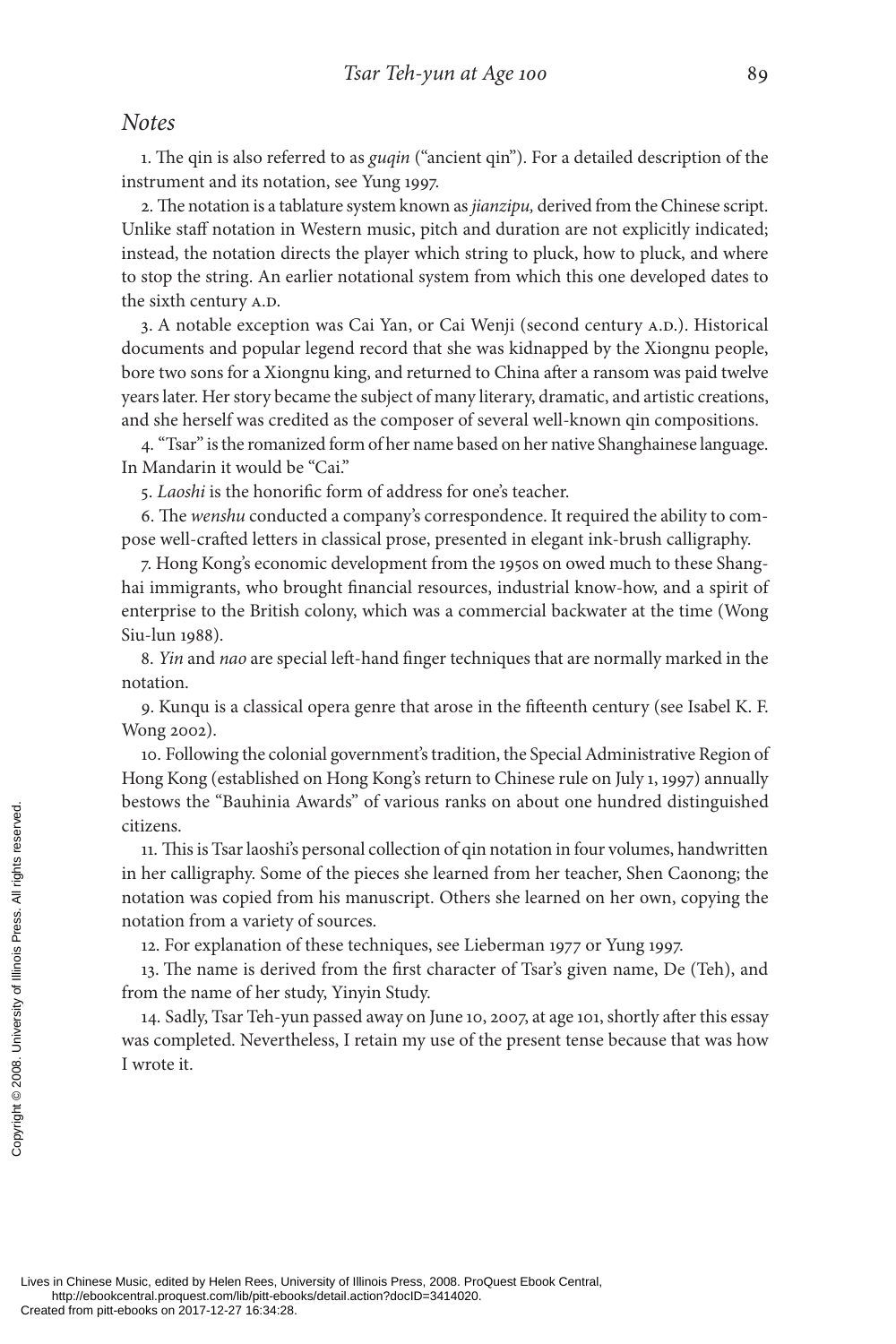#### *References*

- *Chinese Classical Music.* 1972. 33" vinyl disc recorded by John Levy. New York: CMS Records. (First issued in the UK by the BBC, 1968.)
- *Deyin qinxun* (News from Deyin Qin Society). 2001. Inaugural issue, July. Hong Kong: Deyin Qin Society.

*Jinyu qinkan* (Journal of Jinyu Qin Society). 1937. Suzhou: Jinyu Qin Society.

- Lieberman, Fredric. 1977. *A Chinese Zither Tutor: The Mei-an Ch'in-p'u.* Seattle: University of Washington Press.
- *Qin Music on Antique Instruments.* 1998. CD. Hong Kong: Department of Music, University of Hong Kong. For information on how to order this CD, see http://www.hku .hk/music/about/recordings.html

Tsar Teh-yun. 1989. "Guqin jilu" (Documentation on qin). Unpublished manuscript.

———. 2000a. *Tsar Teh-yun: The Art of Qin Music.* 2–CD set compiled by members of Deyin Qin Society. Hong Kong: ROI Productions. To purchase, email roiprdtn@hknet. com, or fax ROI at Hong Kong, (852) 2976**-**0098.

———. 2000b. *Yinyinshi qinpu* (Qin repertory from the Yinyin Study), edited by Bell Yung and Lau Chor-wah. 4 vols. Hong Kong: Department of Music, University of Hong Kong.

- ———. 2003. *Yinyinshi shici wen'gao* (Poetry from the Yinyin Study), edited by Lau Chorwah. 2 vols. Hong Kong: Department of Chinese, Hong Kong Baptist University.
- Wong, Isabel K. F. 2002. "Kunqu." In *Garland Encyclopedia of World Music,* Vol. 7 (East Asia), edited by Robert C. Provine, Yosihiko Tokumaru, and J. Lawrence Witzleben, 289–96. New York: Routledge.

Wong Siu-lun. 1988. *Emigrant Entrepreneurs: Shanghai Industrialists in Hong Kong.* Hong Kong: Oxford University Press.

- Yip Ming-mei. 1991. *Guqin yinyue yishu* (The art of guqin). Hong Kong: Shangwu Yinshuguan.
- Yung, Bell. 1989. "La musique du guqin: du cabinet du lettré à la scène du concert." Translated by Isabelle Schulte-Tenckhoff. *Cahiers de musiques traditionnelles* 2:51–62.

Zhou Shixin. 2000. *Zhou Shixin tanyilu* (Record of Zhou Shixin's essays on art). Hong Kong: Shangwu Yinshuguan.

<sup>———,</sup> ed. 1997. *Celestial Airs of Antiquity: Music of the Seven-String Zither of China.* Madison, Wisc.: A-R Editions.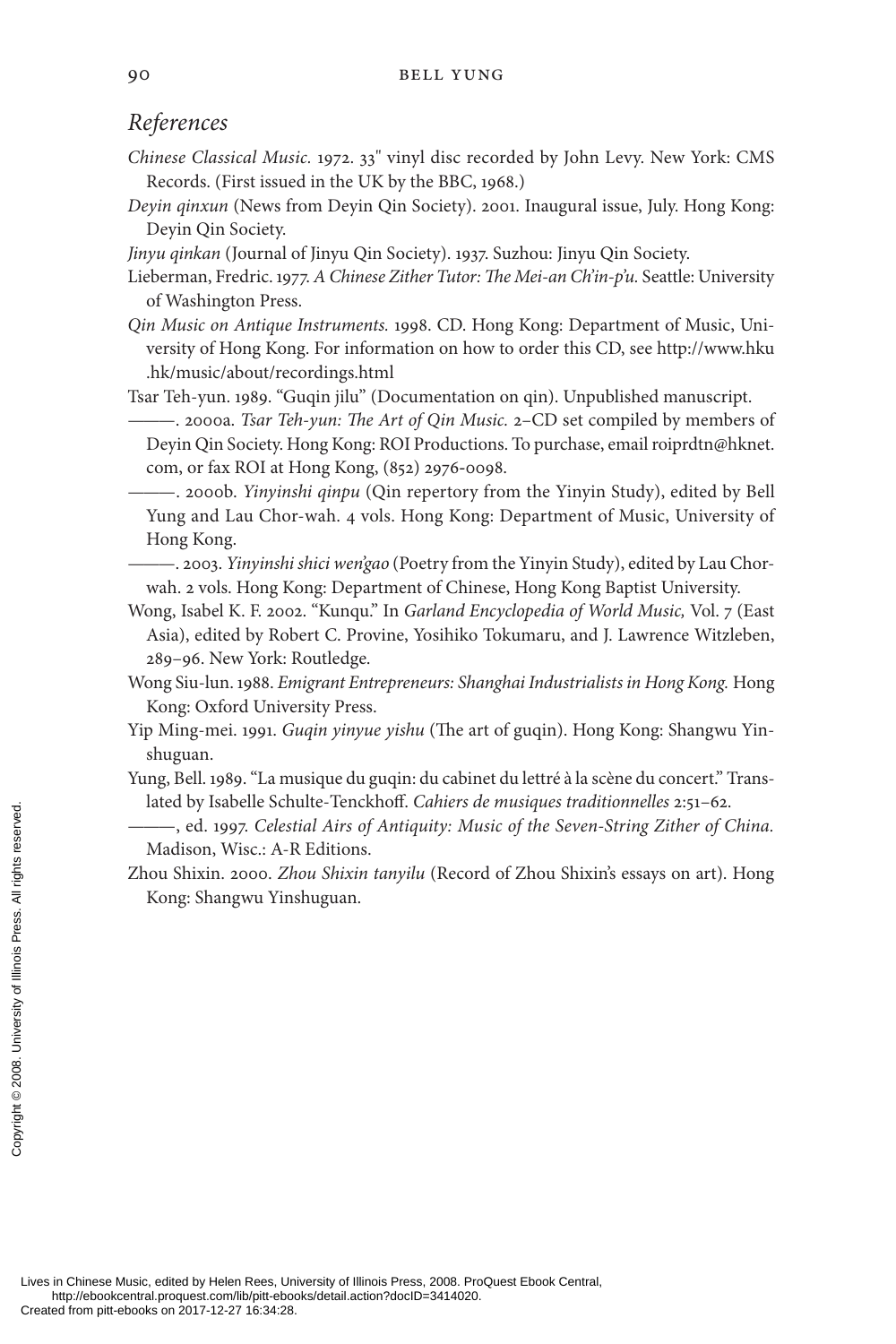# 4. Gathering a Nation's Music *A Life of Yang Yinliu* peter micic

We have outstanding [musical] traditions. We all know this intuitively, but we have so far not expended enough of our energies to reveal the basic regularities or relationships of these traditions. Nor have we advanced and put forward theories to help others gain a deeper understanding of these traditions.

—Yang Yinliu, quoted in Wei Tingge, "Zaiyi Yang Yinliu de guoyue gua" (Another discussion on Yang Yinliu's perspective on national music), in *Yinyuexue wenji: ji'nian Zhongguo yishu yanjiuyuan yinyue yanjiusuo jiansuo sishinian zhounian* (Collected essays on musicology: commemorating forty years of the Music Research Institute of the Chinese Academy of Arts), 1994:1009

In early November 1999, Chinese music scholars in China and from overseas gathered at Jiuhua shanzhuang in Changping, north of Beijing, for an international conference commemorating the hundredth anniversary of Yang Yinliu (1899–1984), regarded by many as the founder of twentieth-century musicology in China. While the conference was intended to highlight Yang's singular contributions to Chinese musicology, it also honored the achievements and contributions of other scholars in the field, in particular the uniquely entwined career of his cousin and lifelong colleague Cao Anhe (1905-2004).<sup>1</sup>

An occasion such as this teaches us that we each have our own Yang Yinliu. Unlike many of the participants at the conference, I had never met Yang. I had no memories of Yang, nor a professional association with him. The eloquent speeches delivered during the opening session were in fact stories, recollections, both historical and personal, that made up the Yang Yinliu memory.2 What emerged from these images of Yang, be they general recollections or specific episodes, was his crucial role in the development of twentieth-century Chinese music scholarship and his influence in practically Created from pitt-ebooks on 2017-12-27 16:34:28. Created from pitt-ebooks on 2017-12-27 16:34:28. Created from pitt-ebooks on 2017-12-27 16:34:28. Created from pitt-ebooks on 2017-12-27 16:34:28.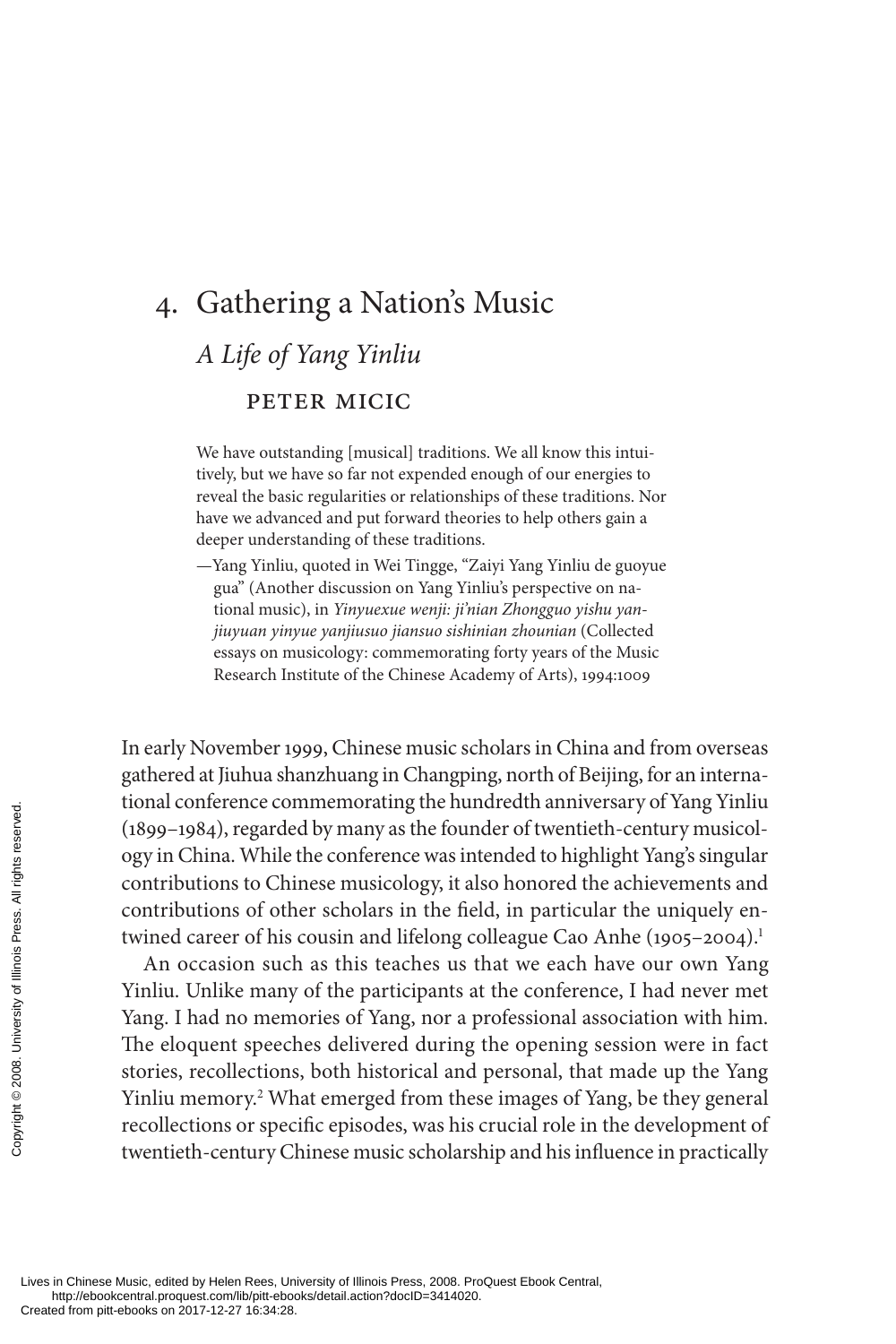#### 92 **PETER MICIC**

all areas of musical endeavor. From these initial impressions, it was evident that Yang was indeed one of the makers of Chinese music history in the twentieth century and one of the custodians of the Chinese musical world.

While there were no published collections of letters, diaries, or correspondence, there was a chronology (*nianbiao*) published in a commemorative collection of essays in honor of Yang in Taipei (Hsu, Qiao, and Mao 1992). The chronology was an important biographical source, but not surprisingly, it was not filled with private revelations. His life was arranged by date—what he did during the spring of 1953, for instance, providing brief descriptions of where he worked or what he wrote at the time, the state of his health, and major political events. When I began compiling a biographical sketch of Yang, there was obviously a story to be told that covered many of the political and social upheavals of twentieth-century modern Chinese history, a story in which modern Chinese music could be seen and enacted through the perspective of one individual. Much of what I had read in Chinese showed signs of hagiography. Biographical writing in China, especially in the premodern period, was concerned with "the recording of exemplary lives" (Moloughney 1992:1), "essentially commemorative, born from a desire to provide a record of the deceased's achievements and personality for his surviving descendants, relatives, associates" (Twitchett 1976:186). Assessing a life or improving upon it in ways that give the subject the halo of a saint is also found in Western biographies. As Samuel Johnson reminds us, "in lapidary inscriptions, a man is not upon oath" (Howell 1995:6). The focus here is not to examine biographical writing in traditional China or the many changes in writing biographies since the early twentieth century, but to provide a sketch of Yang Yinliu's life, looking at the many roles he inhabited in the context of the intellectual and social traditions of his time.

> How do we begin compiling the textual and musical sources of a country with a history spanning five thousand years, with a huge land mass, and made up of a complex people who have continually come into contact and assimilated with foreign cultures?!

\* \* \*

—Yang Yinliu [early 1940s], quoted in Luan Guijuan, "Shijie mo de fansi" (Reflections at the end of the century), *Zhongguo yinyuexue* (Musicology in China), 2000(1): 22

Yang died on February 25, 1984, at his home in Beijing. On March 6, a memorial service was held at Babaoshan cemetery, the resting place of many of China's revolutionary heroes, located in the western suburbs of the city. Social traditions of I<br>
Servesting How do we be country with<br>
land mass, an<br>
come into core into core<br>
— Yang Yinliu de fansi" (F<br>
— Yang Yinliu de fansi" (F<br>
— Yang died on Febru<br>
morial service was<br>
of China's revolutio<br>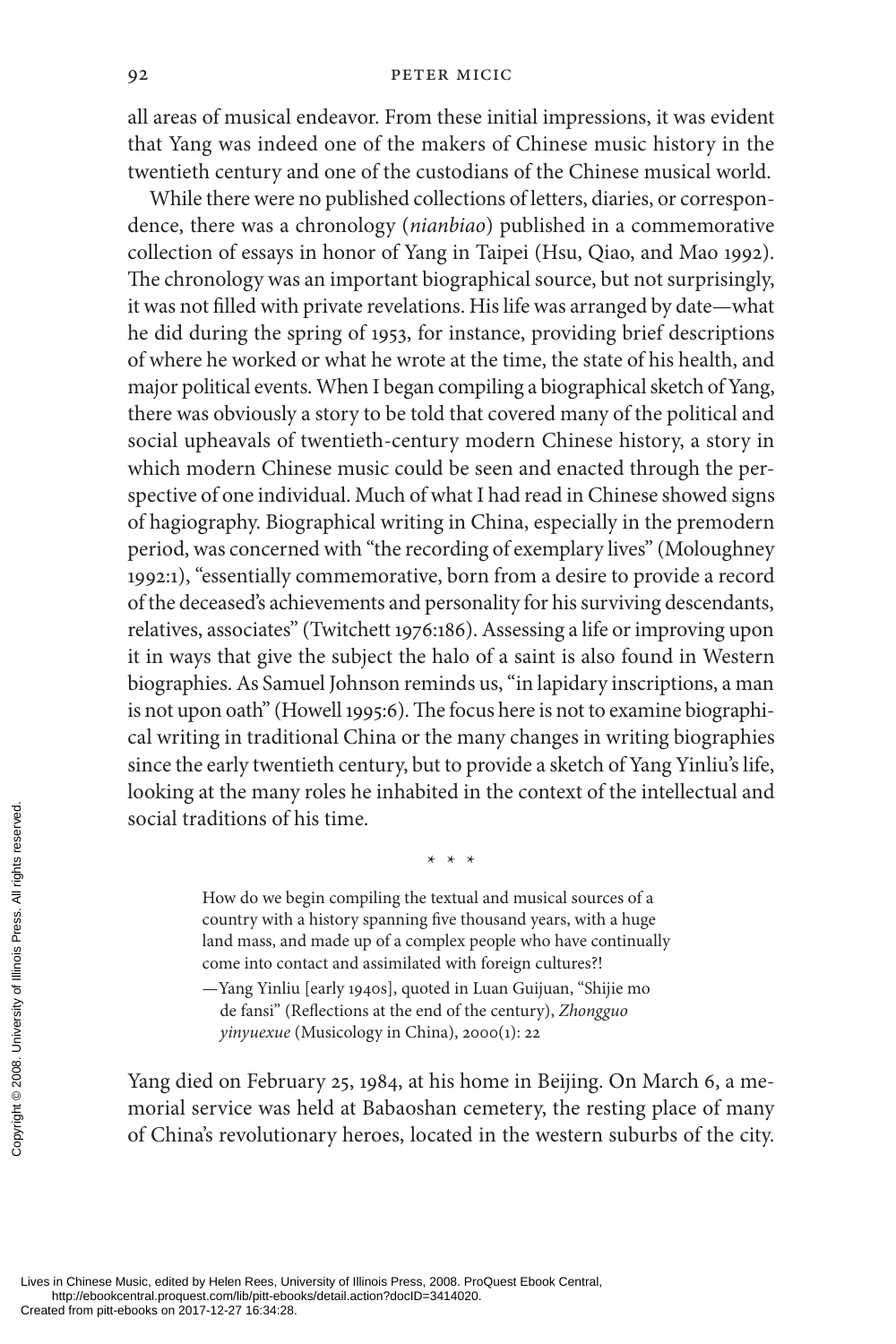Family, friends, students, and colleagues attended the service, laying down wreaths and paying their respects. Despite all his efforts to pass from the world discreetly, Yang could not prevent the outpouring of homages that filled the newspapers in the following days and weeks.<sup>3</sup> Tributes also came from overseas. The influential American-based journal *Ethnomusicology* included a two-page memoriam in May 1984 written by a number of Chinese music scholars in the United States (Pian et al. 1984).

Yang played a foundational role in shaping much of twentieth-century musicology in China, but he was by no means a lone fish swimming against the current; he was very much a product of the prevailing Chinese intellectual climate of his time. The collapse of the Qing dynasty (1644–1911), the absence of an institutional career path for young people, and the excitement of new ideas from outside China created a groundswell of active minds deeply engaged in "radical" alternatives. One of these alternatives in the early twentieth century was to promote a more global culture while retaining China's national essence (*guocui*). Its roots were part of a broader cultural trend in literature, poetry, drama, and art in the late nineteenth and early twentieth centuries that emphasized the political and social relevance of culture that could rejuvenate and invigorate the Chinese empire. This sense of urgency was emphatically stated by Yan Fu, the doyen of Western translation, in 1902: "We have no time to ask if this knowledge is Chinese or Western, whether it is old or new. If one course leads to ignorance and thus to poverty and weakness . . . we must cast it aside. If another course is effective in overcoming ignorance and thus leads to the cure of our poverty and weakness we must imitate it even if it proceeds from barbarians and wild beasts" (quoted in Schwarz 1964:49).

As part of the pressing and urgent need to elevate China out of social and political backwardness, music (especially songs) also took on the dimensions of a metagenre with political and social relevance. The terms "new music" (*xin yinyue*) and "national music" (*guoyue*) became part of post**–**nineteenth century musical debates used to discuss a number of issues from retaining China's musical essence while incorporating foreign musical elements, to music diversity, tradition, modernity, and cultural identity. Yang's writings and reflections on *guoyue* can be found in a series of three articles titled "The Future and Research of National Music" published in the Chongqing-based music journal *Yuefeng* (Musical styles) in the early 1940s (reprinted in Yang Yinliu 1989). These articles encapsulate much of what Yang was trying to achieve in his lifetime in his efforts to (re)discover China's musical past and compile a musical narrative that chronicled the significance and achievements of its living traditions. Productional backwardne<br>
of a metagenre with<br>
(*xin yinyue*) and "nai<br>
century musical deb<br>
China's musical esse<br>
music diversity, trad<br>
and reflections on *gu*<br>
Future and Research<br>
music journal *Yuefer*<br>
Yinliu 1989). T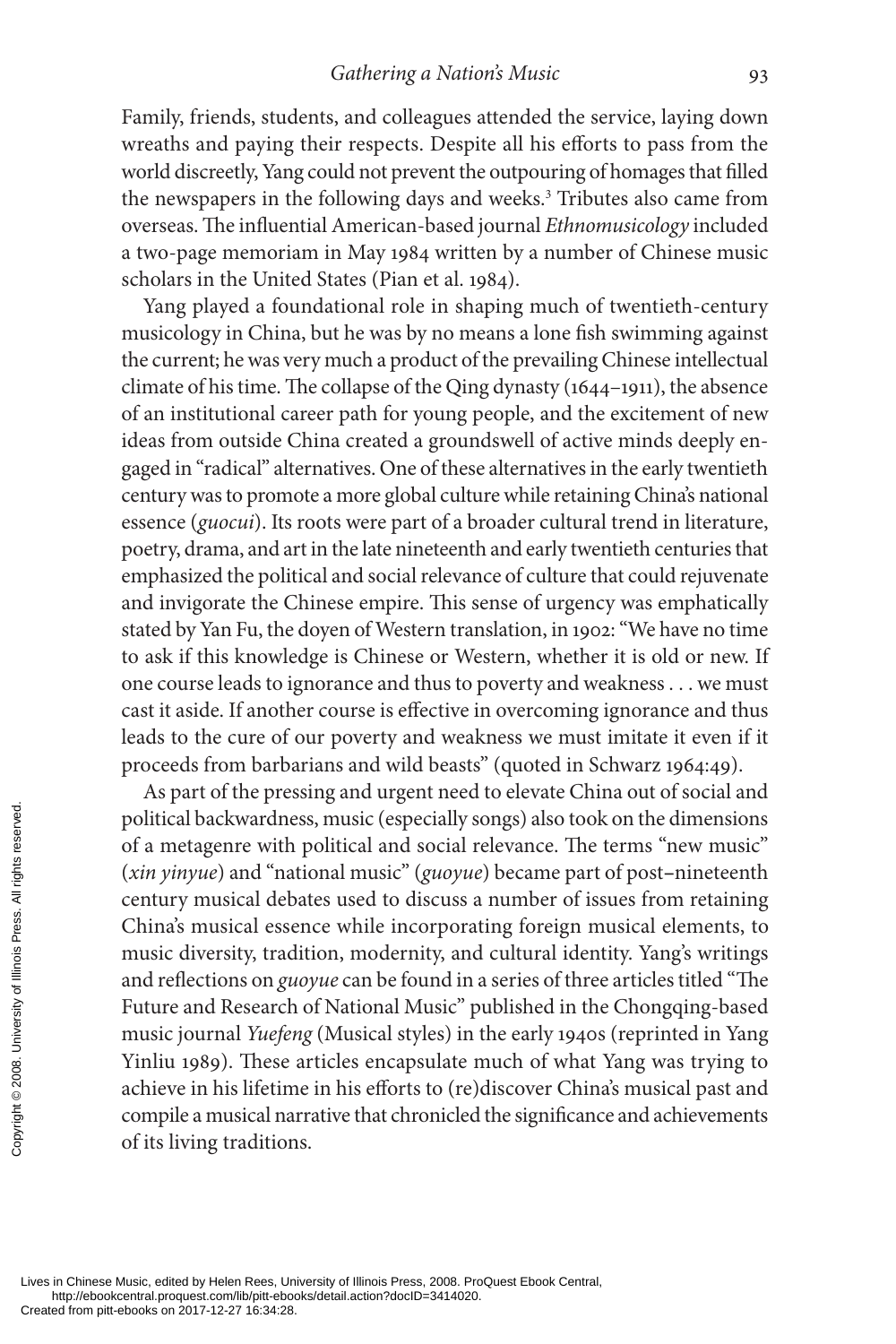\* \* \*

From folk music we can see the preservation of music from China's distant past as well as the gradual loss and demise of traditions. Life evolves and is constantly changing. Musical styles also continually evolve and develop.

—Yang Yinliu, in *Zhongguo yinyue shigang* (Concise history of Chinese music), 336

Yang was born in Wuxi, Jiangsu province, on November 10, 1899, in the thirtyfifth year of the reign of Guangxu, a year after the failed Hundred Days Reform and a year before the Boxer Rebellion. Wuxi is located in the heart of the Yangtze delta. Originally a mining settlement rich in tin deposits, its resources were depleted by the early eastern Han dynasty ( $A.D. 25-220$ ) and the settlement was renamed Wuxi (literally "no tin").<sup>4</sup> It is a city that has historically produced rice, fish, and silk in abundance. When Emperor Yang (r. 605-17) built the Grand Canal in the Sui dynasty (A.D. 589–618), Wuxi's position at the hub of that great waterway made it an obligatory port for the grain barges from Zhejiang province. In neighboring Yangzhou, salt merchants built their houses and mansions during the Ming and Qing dynasties. Jiangsu and neighboring Zhejiang became one of the wealthiest regions in China.

Yang came from a family of schoolteachers who taught in private academies (*sishu*). His father, Zhonglin, courtesy name Zhenfu (1868-1937),<sup>5</sup> hoped that his son would one day come in first in the imperial examinations. However, the system was officially abolished in 1905, throwing wide open new avenues for young Chinese men and women to pursue their education. The Confucian classics made up most of the curriculum at a private academy Yang attended before he was sent to the Jiangsu Number Three Teachers' School. The school was an eye-opener for Yang. Subjects taught at the school included Chinese, mathematics, and English. Yang was fortunate in having rather tolerant mentors and teachers at the school who did not stick to a rigid syllabus or require students to write formalistic essays quoting heavily from the Confucian classics.

It was during this time that Yang met the American missionary Louise Strong Hammond (1887–1941?). Hammond arrived in Wuxi in September 1913 as a member of the American Protestant Episcopal Mission and part of a small but thriving Christian community in Wuxi.<sup>6</sup> Yang referred to her as his "adopted mother" (*ganma*), though we have only glimpses of that maternal bond: "sometimes she would lie in bed and ask me to read her poems and stories to send her to sleep" (Li Xing 1984). Hammond taught Yang English, the piano, and Western music theory. The wider impact of Hammond on Yang Exercise on 2017-12-27 16:34:28.<br>
Exercise Music, edited by Helen Rees, University of Created from pitt-ebooks on 2017-12-27 16:34:28.<br>
Created from pitt-ebooks on 2017-12-27 16:34:28.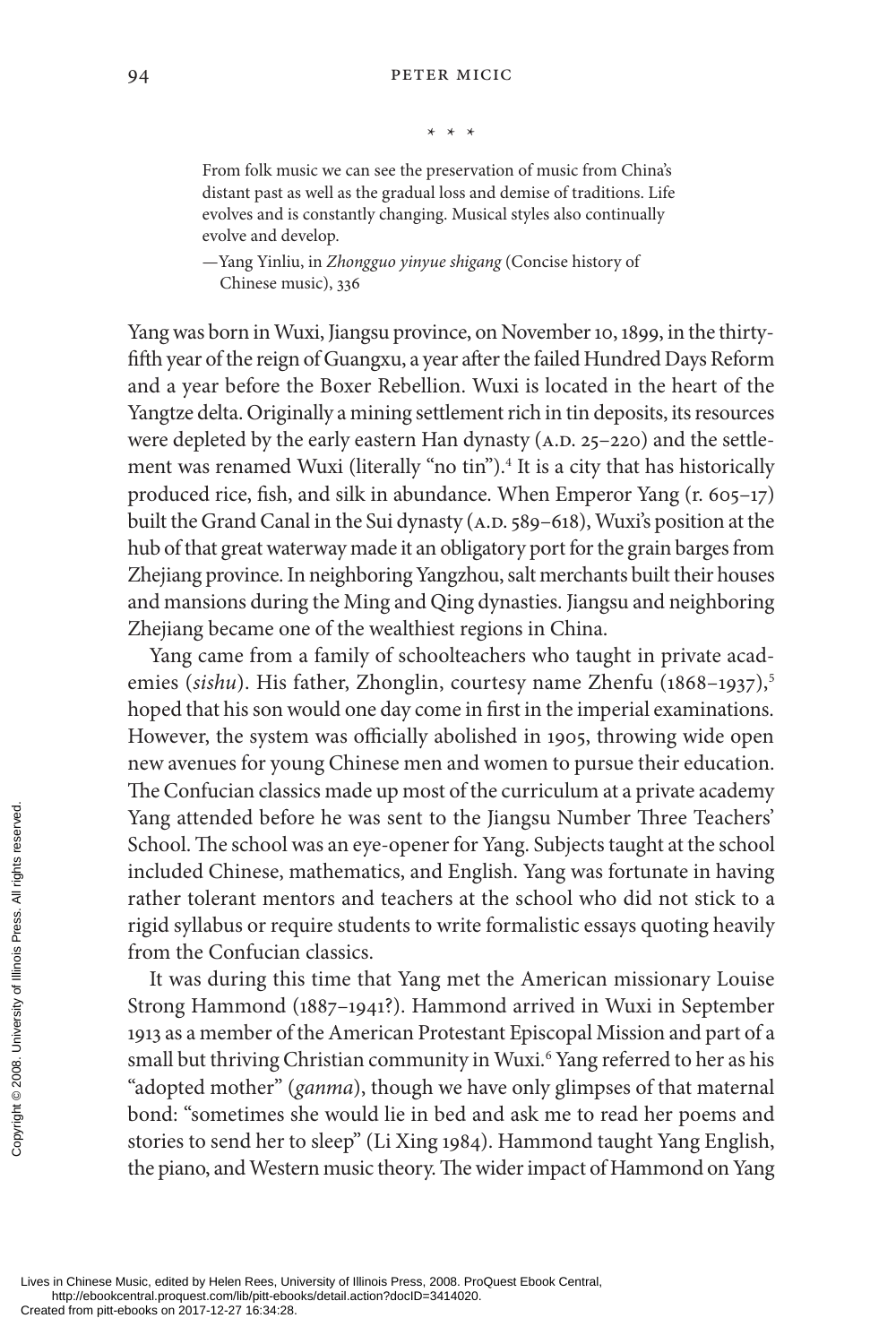in terms of his attitude to life was just as crucial.<sup>7</sup> Yang became a Christian in his early twenties, and in the early 1930s he joined the congregation of the United Christian Hymnal Committee, where he worked on the editorial board, arranging, composing, and translating hymns. This environment allowed him to take a much more active involvement in expressing his faith and searching to find a language in which to communicate his Christian beliefs. Yang's God was Protestant, and his faith would be a sustaining force throughout his life.

Southern Jiangsu was an important Taoist center from the Northern and Southern dynasties  $(420 - 581 \text{ A.D.})$  through to the late imperial period. Yang's childhood world included learning musical instruments from Taoist monks. He learned the *dizi* (transverse flute), *xiao* (end-blown flute), *erhu* (two-string spiked fiddle), and *sheng* (mouth organ) from the monk Ying Quan and the *pipa* (four-string pear-shape plucked lute) and *sanxian* (three-string longnecked plucked lute) from Hua Yanjun (1893–1950), better known as Abing. This marked the beginning of a lifelong involvement with Taoist music and of Yang's friendship and collaboration with Taoist musicians such as the drum master Zhu Qianfu (1902–81), Hui Huquan, Wang Yunpo, and Wu Junfeng. In the 1930s, Yang worked closely with Zhu in his research on the ensemble genres *Shifan'gu* and *Shifan luogu.*<sup>8</sup>

All these Taoist musicians lived a life of relative anonymity outside their own traditions, but Abing's music would soon be elevated to icon status within China's music conservatories after his death, occupying a special place alongside the works of other composers, such as Nie Er (1912–35) and Xian Xinghai (1905–45), in what might be called Communist China's musical pantheon. In August 1950, Yang, Cao Anhe, Li Songshou, and other musicologists recorded a number of instrumental genres in Wuxi, including *Su'nan chuidaqu* and *Shifan luogu.* They met many musicians, among them Abing. Both Yang and Cao were well aware that Abing had succumbed to blindness in his midthirties and had eked out an existence as a beggar musician for decades, but when they saw him again they were quite shocked to discover that he had not one musical instrument in his possession. This situation most likely prompted Yang and Cao to record a number of Abing's works while he was still alive. An *erhu* was procured from a local music store and a *pipa* from Cao's own collection at her home in Wuxi. Abing practiced for several days before Yang and Cao recorded six solo pieces (three each for *pipa* and erhu, respectively) on a Webster Chicago wire recorder.<sup>9</sup> The recordings were conducted in a school classroom and in Cao's home.<sup>10</sup> As it turned out, this "incidental aside," as Jonathan Stock puts it (1996:52), was indeed fortuitous, as Abing died in December that year. These recordings literally saved Abing Exercise on the matter of the matter of the matter of the matter of the matter of the matter of the matter of the matter of the matter of the matter of the matter of the matter of the matter of the matter of the matter of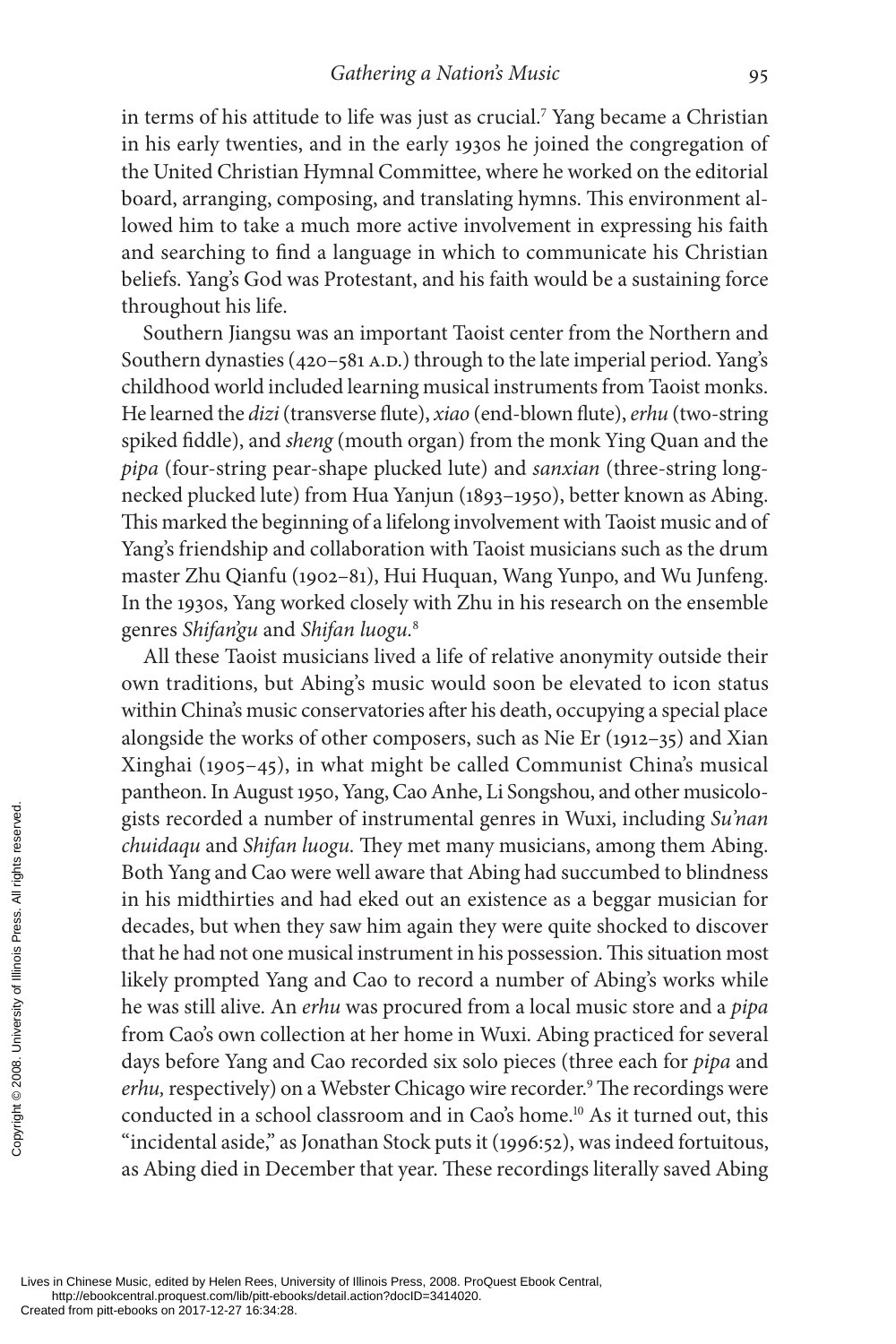from fading into total obscurity. One piece in particular—"Moon reflected in the Second Spring" (*Erquan yinyue*)—has become one of the most popular and enduring of all Chinese tunes.<sup>11</sup>

Southern Jiangsu was also the cradle of the elegant classical opera Kunqu. By the eighteenth century, Kunqu was already on the wane, but it suffered a further blow in the 1850s when the Taiping Rebellion came to the region. Many Kunqu troupes had disbanded well before the collapse of China's last imperial dynasty in 1911 (Zung 1937:65). The activities of the Tianyunshe (The Heavenly Sounding Society), a society of Kunqu aficionados founded during the Tianqi period (1620–27), and the Kunju Chuanxisuo (Institute for the Preservation and Transmission of Kunju), founded in 1921 by wealthy literati families in Suzhou, were significant in keeping the genre alive (Tang Caoyuan 1981:410-11; Wong 1991:39, 2002:294).<sup>12</sup> Yang became a student of Wu Wanqing (1847–1926), a Kunqu master who also presided over the Tianyunshe. Yang took over as head of the society when Wu died in 1926.

In August 1921, Yang and Wu arranged a series of weekly concerts for the American violinist, conductor, and composer Henry Eichheim (1870–1942) in Wuxi. Yang acted as Eichheim's interpreter (Yang Yinliu 1980b:233–34). As Yang later wrote in English (1984): "The concerts started at 7:00 P.M. every night and lasted for two hours. In the beginning we performed Chinese music for one and a half hours, then Mr. Eichheim played Western music for half an hour. . . . He played the violin and was accompanied by Mrs. Eichheim on the piano and his daughter was turning the pages for her mother."

Eichheim had the rare opportunity to hear *Shifan'gu* and *Shifan luogu* performed by Zhu Qinfu in August and in early December. He returned to Wuxi alone from India, where he had left his family, to hear more *Shifan luogu* music. Writing in English, Yang recalls (ibid.):

We gathered local shi-fan-luo-gu musicians to play. The concert started at 2:00 p.m. and ended at almost 7:30 p.m. I and an American friend of his took him to the station to catch the train at 8:30 p.m. to return to India. Before that afternoon concert, I had lunch with him at his friend's home. I asked why he wanted to hear shi-fan-luo-gu again. He said that in the intervening months, he had traveled to many countries, but this is the music which impressed him the most. There was a very strong desire in him to listen to it once more. After the performance, I asked what was his impression. What he said was like this: "I can't imagine that with only eight people, music of such depth and richness can be created: I am an admirer of this music, but with no understanding." Exerces the performance of the station of the station of the station of the station of the station of the most. There we the performance, I wanted to hear ship the most. There was the performance, I fight can be created: I

Yang left for Shanghai in 1923. Shanghai was less than a day's trip away from Wuxi but light-years away in feeling and atmosphere. By the 1920s, Shanghai

Lives in Chinese Music, edited by Helen Rees, University of Illinois Press, 2008. ProQuest Ebook Central, http://ebookcentral.proquest.com/lib/pitt-ebooks/detail.action?docID=3414020.<br>Created from pitt-ebooks on 2017-12-27 16:34:28.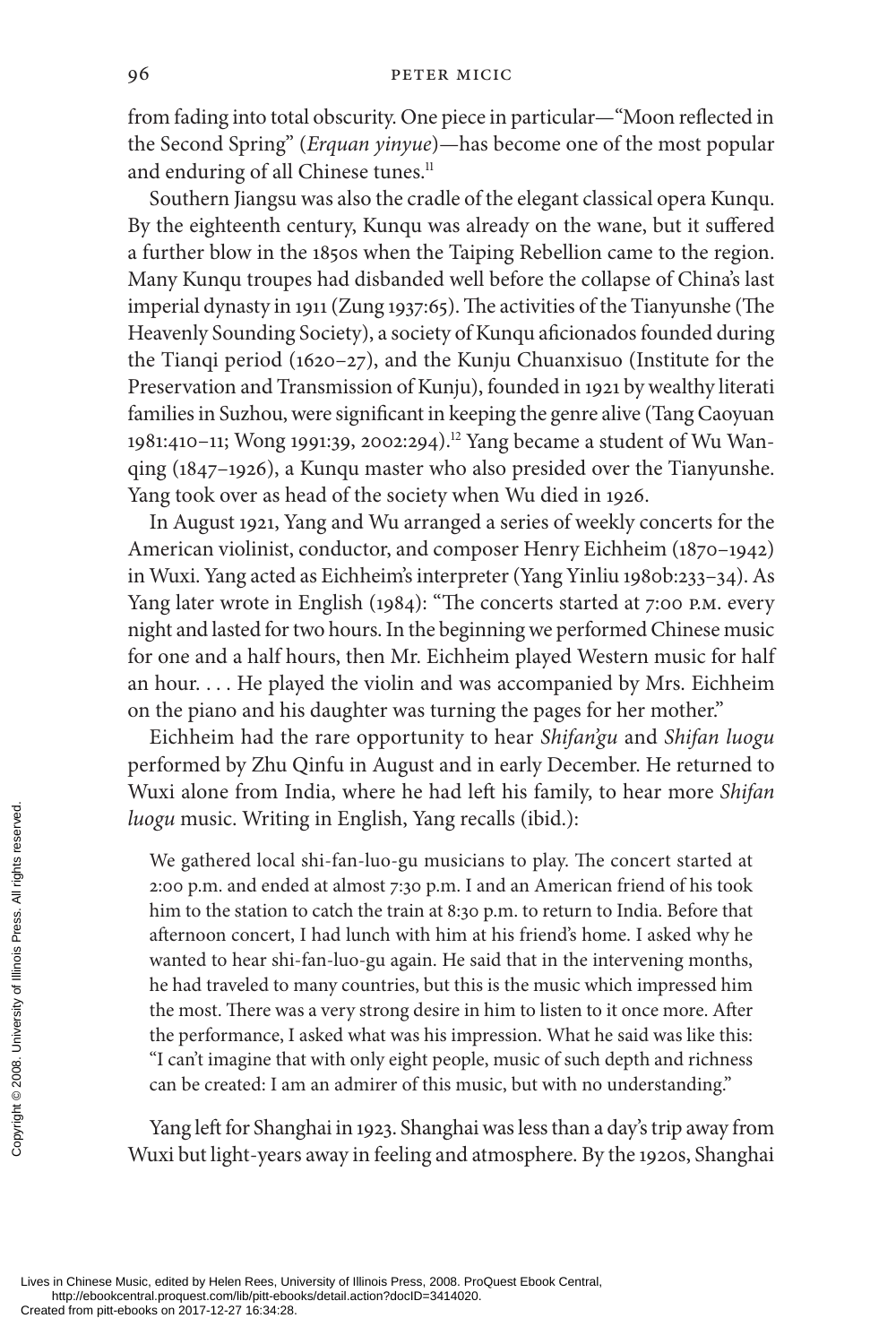prided itself as one of the most cosmopolitan and modern cities in the world. Many of the latest trends that were sweeping New York, London, and Paris were part of the social life of Shanghai's Chinese urban middle class, as well as of foreigners who resided in the International Settlement and French Concession. The city undoubtedly opened up a new world of possibilities for Yang and greatly expanded his circle of acquaintances. When he enrolled at St. John's University (now East China University of Politics and Law) to study economics, the university already had a strong foreign music presence and a wide range of extracurricular musical activities. Yang switched to English literature in his second year and also studied music temperament and physics. He had several foreign teachers, including Fritz A. Kuttner, who arrived in China in 1939 as a refugee from Nazi Germany and taught at St. John's until 1949 (Kuttner 1990:9).<sup>13</sup>

During Yang's second year at St. John's in 1925 the May Thirtieth Incident broke out in Shanghai, sparked by a group of Chinese workers who staged a strike at a Japanese-owned factory. One of the workers, Gu Zhengzhong, was killed by Japanese guards during the strike. This event was followed by a wave of public outrage that saw workers and students take to the streets in protest. Hundreds of students from St. John's, including Yang, took part in demonstrations, delivering speeches and distributing pamphlets expressing their patriotic feelings. It is not surprising that songs became an important vehicle for self-expression during this period, or that Yang chose the patriotic lyric poem "Manjiang hong" (River covered in red), attributed to the Song dynasty general Yue Fei (1103–41), to set to his own arrangement of the ancient tune *Jinling huaigu* (Reminiscences of Nanjing) (Qian 1997). Students at St. John's moved to Guanghua University (now China Eastern Normal University) after St. John's temporarily closed its doors. The National Music Society (*Guoyueshe*), of which Yang was president at St. John's, regrouped at Guanghua. That the majority of its members were from Wuxi suggests that the Wuxi dialect was a badge of group membership. They performed regularly on and off campus (Zhu Zuyin 1987:45–46).

While at Guanghua, Yang wrote a paper on Chinese music history in English titled "An Outline History of Chinese Music," which won first prize in an English thesis competition. Cao Anhe has pointed out that this paper marked the very beginning of Yang's writings on Chinese music historiography (2000:34). Yang commented later that he snatched the prize only because his "written English was good and the judges had no idea about music" (Qiao 1999:8).<sup>14</sup> It was indeed the beginnings of an ambitious project to write a comprehensive history of Chinese music within the confine of one volume—a daunting task for any music historian—which later bore fruit as Viniversity) after St. 1<br>
Society (*Guoyueshe*)<br>
at Guanghua. That t<br>
that the Wuxi dialec<br>
regularly on and off<br>
While at Guangh<br>
English titled "An O<sub>1</sub><br>
in an English thesis (marked the very be<br>
ography (2000:34).<br>
beca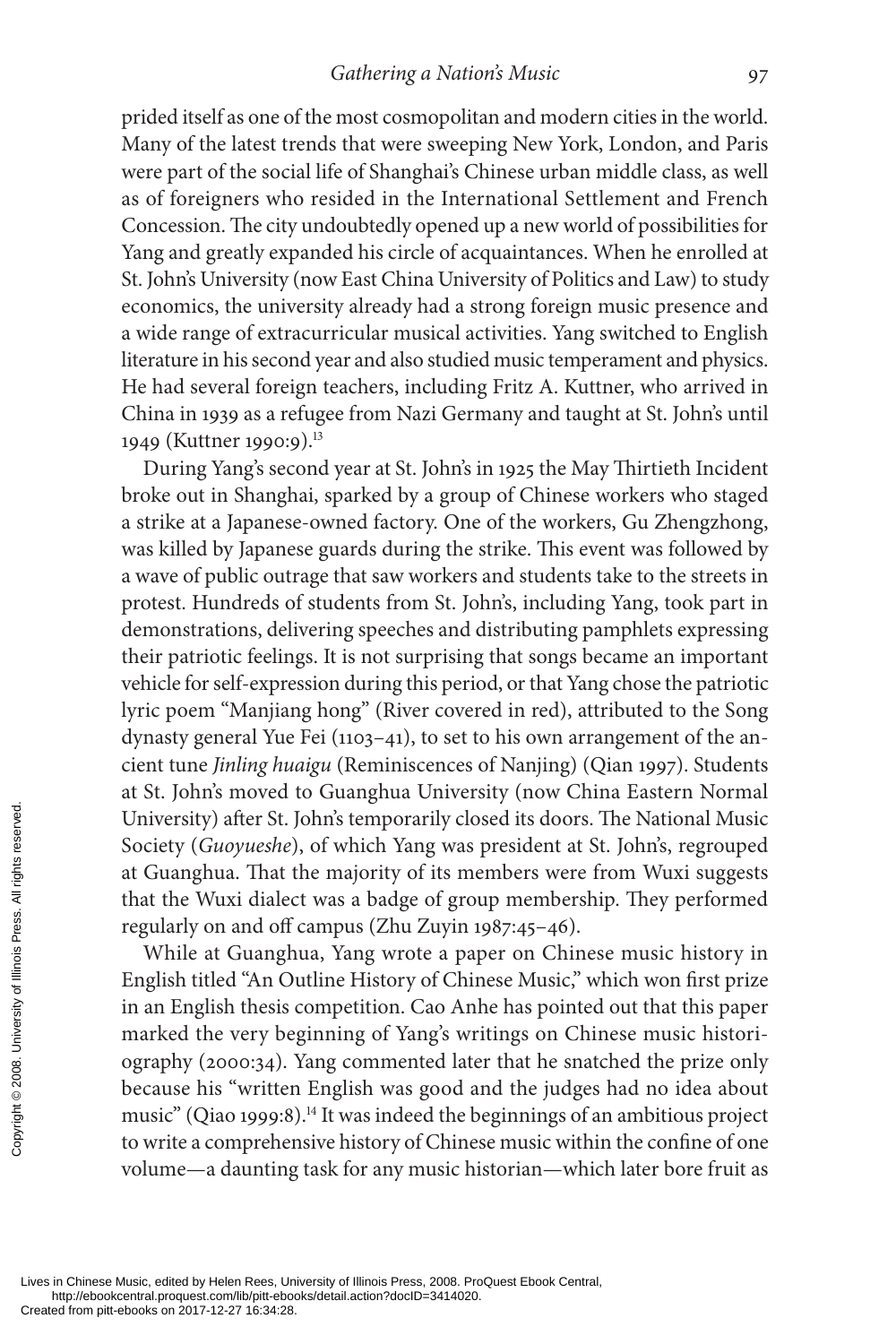*Zhongguo yinyue shigang* (A concise history of Chinese music, 1952) (hereafter *Concise History*).15

Yang returned to Wuxi in February 1926, taking up positions at junior secondary schools teaching English, Chinese, mathematics, and music to support his parents (Xu 1988:166). He was now reminded of his marital obligations; he was betrothed to a young woman by the name of Zhang Junxian, a primary schoolteacher. They were officially married in November 1928. We do not know whether Yang was ever consulted on the marriage with Junxian, or whether his consent to the marriage was regarded as a personal sacrifice to the customs of his parents' generation. The couple had five children: their first son, Guozhu, was followed by three girls—Guoqian, Guorui, and Guolan and another son, Guozhen (Hua 1992:107; Hsu, Qiao, and Mao 1992:23).

\* \* \*

How to express our highest and best religious thought in verse which shall be both intelligible and singable, is something exceedingly difficult of attainment, and will perhaps only be satisfactorily accomplished by some Chinese Wesley or Watts yet to be born. —R. F. Fitch, "Hymns and Hymn Books for the Chinese,"

in *Chinese Recorder and Missionary Journal* (1895): 467

The nineteenth century witnessed a great flurry of commercial activity in compiling hymnbooks in China. Hymnal after hymnal came off the presses, each one meeting the peculiar requirements of mission stations or individual missionaries. In 1877, Reverend C. Goodrich complained that most standard hymns had "a larger wardrobe than a Saratoga belle, even in Mandarin speaking districts." What Protestant missions needed, he argued, was not "a multitude of hymns, but good hymns" (Goodrich 1878:216). These concerns highlighted, among other things, difficulties in rendering Christian hymns into Chinese and writing hymns in literary and colloquial Chinese. Regular articles on Chinese hymnology were published in missionary journals such as the *Chinese Recorder.*16 One of the chief obstacles, to be sure, was the Chinese language itself: "[A successful creator of hymns] would need to be a saint as well as a genius, for to carry across so rough a chasm as the gulf between the two languages such sacred, precious and tender gems, he must love them with his whole heart. . . . He must have a deep, genuine admiration for the choicer forms of Chinese diction and phraseology. He must have the true lyric spirit which will make his heart swiftly responsive to the sentiment and keep his ear true to the mystical charm of the rhythm. He must know how to lift the measured line to the loftiness of praise, to sink it with the weight of solemnity, or to set it quivering with the ecstasy of uncontrollable joy" (Candlin 1893:168). Proposes multitude of hymns<br>
highlighted, among<br>
into Chinese and wi<br>
articles on Chinese Recorde.<br>
language itself: "[A<br>
as well as a genius, f<br>
the two languages st<br>
with his whole hear<br>
choicer forms of Cl<br>
lyric spirit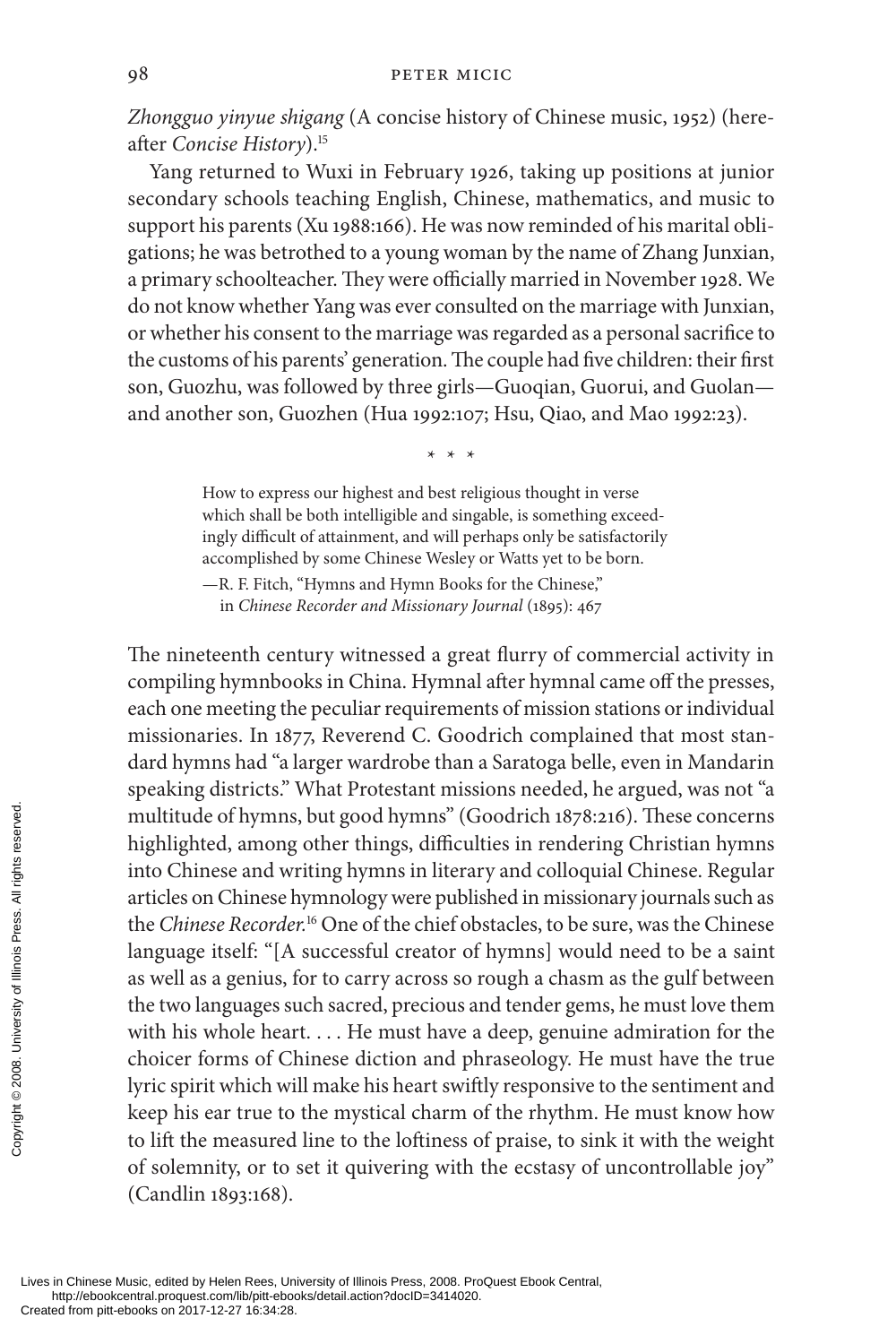Yang was not the first Chinese Christian to write hymns for the church in China, but he was most likely considered a "saint" among foreign missionaries because he was devotionally attuned to the Christian faith and had an excellent command of both Chinese and English. Hammond had no doubt of Yang's ability. "My Godson Ernest Yang," she wrote in August 1939, "[is a] most hard-working poet and musician, whose discovery by me for work on the Chinese Hymnal has been probably my greatest contribution to the Church of China."17 Yang became a member and executive secretary of the United Christian Hymnal Committee in 1929 (Kong 2003b:278). Committee members included Yang, Hammond, and Robert Fitch, a member of the American Presbyterian Mission who had arrived in China in 1898.<sup>18</sup>

Yang's work, as mentioned earlier, involved translating, editing, composing, and writing Christian hymns (Yang Zhouhuai 1999). More precisely, the job involved setting Christian texts to Chinese melodies, collecting and translating hundreds of hymns, and working closely with other committee representatives appointed by their respective churches.19 Yang worked with Liu Tingfang (1891–1947) translating a large corpus of hymnals, composing and writing Chinese texts. Together they also edited a journal on Chinese Christian hymnology called *Shengge yu Shengyue* (Hymns and sacred music) under their English names, Timothy Tingfang Lew and Ernest Y. L. Yang.20 Yang collaborated with Fitch on a number of projects, including *The Little Bible,* a bilingual edition published by the Kunming Book Company in Shanghai;<sup>21</sup> Anthems for a Church Year, containing "forty-one anthems and antiphons for a choir of mixed voices,"22 published by the Christian Literature Society; and an article titled "Divergent Opinions on Chinese Hymnology" (Yang and Fitch 1934). Yang also wrote some thirteen hymns and set ten hymns to his own texts in Chinese, including "Sharing" (*Fenxiang*), "Searching" (*Sanxing*), "My Only Trust Is in Jesus" (*Weikao Yesu*), and his setting of "Seeing Mr. Yuan Off on His Mission to Anxi" (*Yangguan sandie*):

Friends of years with just one heart Must now say farewell and part. Unsure again when we meet, These last hours are far more sweet.

May our loving God guide thee, guard thee Over hill and deep sea One will always be. One in faith, one in hope One in fellowship of love.<sup>23</sup> Experiment to his own text<br>
ing" (*Sanxing*), "My<br>
"Seeing Mr. Yuan Of<br>
Friends of years<br>
Must now say fa<br>
Unsure again wl<br>
These last hours<br>
May our loving<br>
May our loving<br>
Over hill and de<br>
One will always<br>
One in faith,

These hymns, along with the translation of the texts of Christian hymns into Chinese, were published in *Hymns of Universal Praise* (*Putian songzan*)

Lives in Chinese Music, edited by Helen Rees, University of Illinois Press, 2008. ProQuest Ebook Central, http://ebookcentral.proquest.com/lib/pitt-ebooks/detail.action?docID=3414020.<br>Created from pitt-ebooks on 2017-12-27 16:34:28.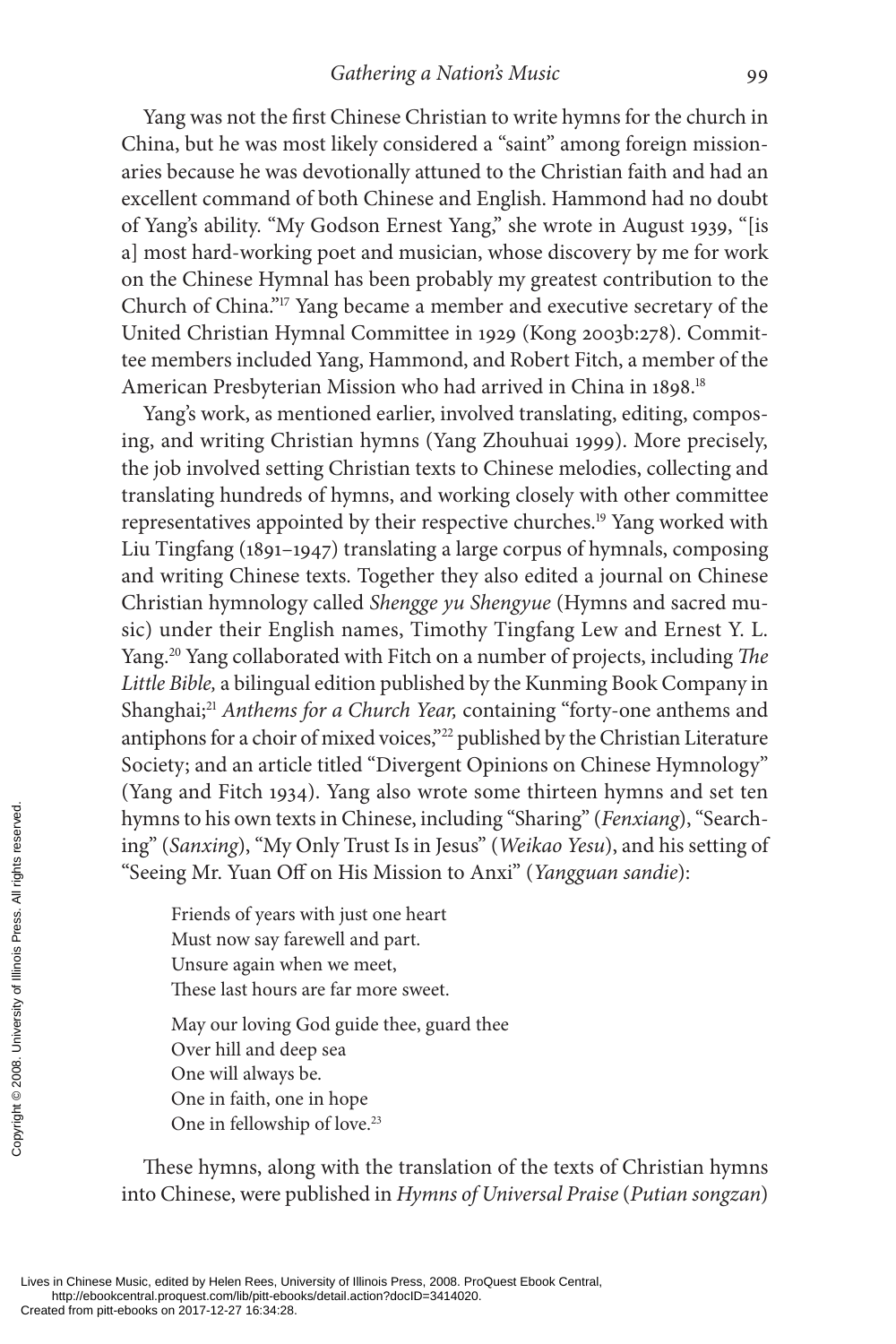in 1936 (Union Hymnal Committee 1936). The book contained 514 hymns, of which 452 were "translations" and 62 were "Chinese original hymns" (Union Hymnal Committee 1947:10). Yang's contributions were modestly stated in the preface: "Dr. Fitch, with the help of Ernest Yang, has been responsible for seeing the book through the press" (ibid.:9).<sup>24</sup> Yang's religious beliefs apparently had not the slightest influence on his scholarly interests, for less than a year after working on *Hymns of Universal Praise,* he returned to Wuxi and compiled two sets of Taoist instrumental scores—*Fanyinpu* and *Luogupu* (Tian 2000:335).

\* \* \*

Banquet music of the court is all folk music. The ruling class took pleasure in folk music, plundering and pillaging it and turning it into something their own. It was like taking a young woman and making her a maidservant or consort in the imperial palace.

—Yang Yinliu, in *Zhongguo yinyue shigang* (Concise history of Chinese music), 1952: 338

Yang's writings on Chinese music had by now earned him public esteem and academic recognition. By the late 1930s he was constantly on the move, traveling vast distances to meet his busy work schedule. He was appointed professor of Chinese history at Yenching University in Beijing in 1936 and became a research fellow attached to the Harvard-Yenching Institute.<sup>25</sup> Yang read British physicist Alexander J. Ellis's English translation of Hermann Helmholtz's *On the Sensations of Tone* (1875) at Yenching with the help of Liu Tingfang and the physicist Ding Xielin. Yang had also read an essay on the cents system by Alexander Ellis translated by Wang Guangqi (1892–1936), a Chinese law student turned musicologist who studied under Karl Stumph, Erich von Hornbostel, and Curt Sachs at Berlin University in the late 1920s. Both these translations had a significant impact on Yang, who later employed some comparative concepts in his major work on music temperament (1937). Ten years later he translated Alexander Wood's *The Physics of Music.*<sup>26</sup>

At Yenching University, Yang met Bliss Wiant (1895–1974), dean of the music department and a Methodist minister who had come to China with his wife, Mildred, in 1923 under the auspices of the Methodist Episcopal Church.<sup>27</sup> Wiant later offered Yang a job in the United States to head a Chinese music institute, but Yang declined the offer, arguing that China was the grounding place of all his work. The folksingers, the musicians, the textual sources and artifacts of China's musical past resided in China, not some distant place a vast ocean away. As he told a reporter in the early 1980s: "I can do nothing if I leave Chinese soil, where Chinese music lives" (Li Xing 1984:5). Created from pitt-ebooks on 2017-12-27 16:34:28. Created from pitt-ebooks on 2017-12-27 16:34:28. Created from pitt-ebooks on 2017-12-27 16:34:28. Created from pitt-ebooks on 2017-12-27 16:34:28.

Lives in Chinese Music, edited by Helen Rees, University of Illinois Press, 2008. ProQuest Ebook Central, http://ebookcentral.proquest.com/lib/pitt-ebooks/detail.action?docID=3414020.<br>Created from pitt-ebooks on 2017-12-27 16:34:28.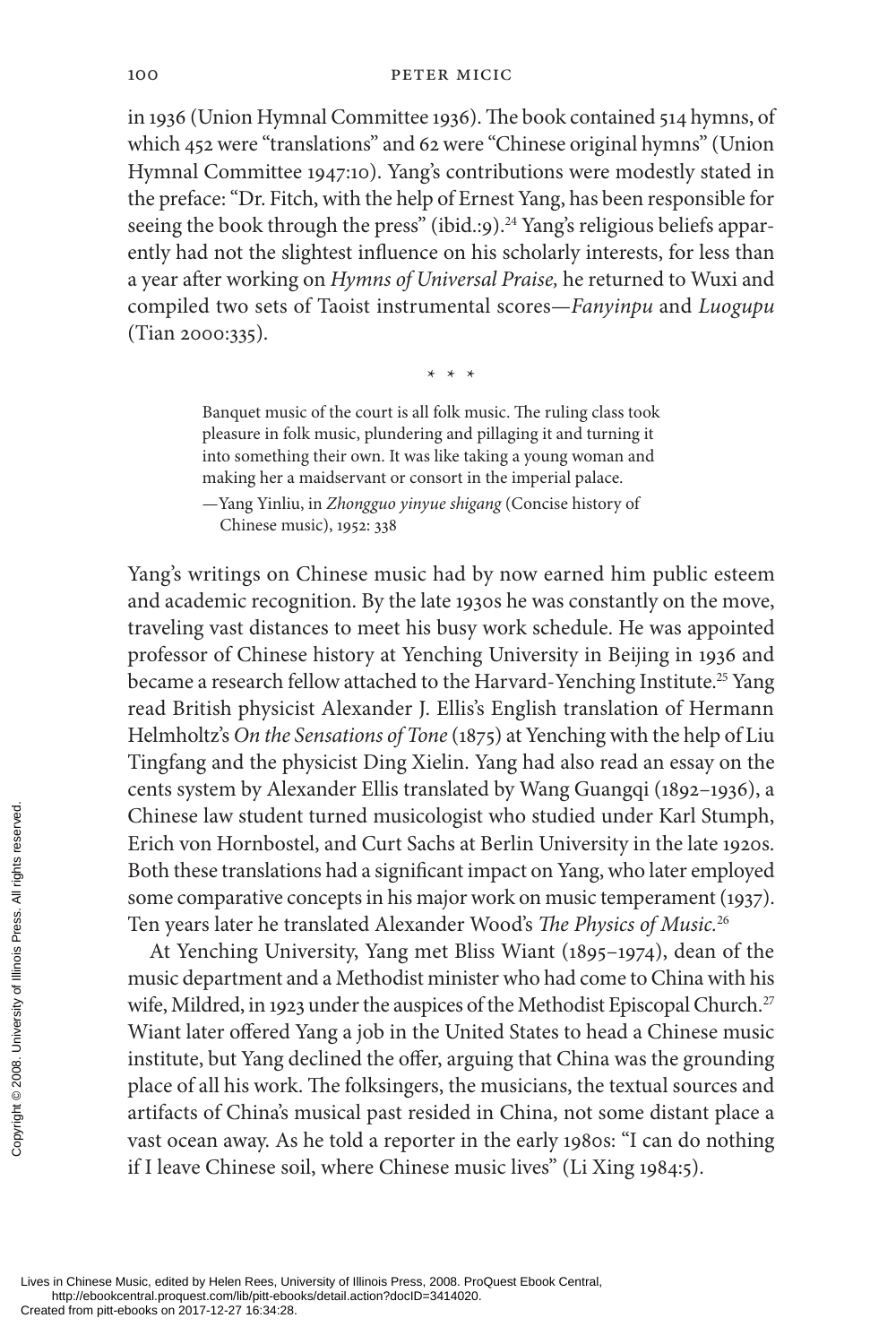Yang also took a temporary job in a government office in Nanjing just as the Japanese were taking control of the city. He wrote to Hammond that when the war broke out, everyone spent their time in dugouts, because of air raids. "This gave me an excellent opportunity," he wrote, "to finish my treatise on Taoist music."28 Yang soon fled occupied Nanjing and took a job as "head treasurer of an important Government organization" in Kunming, the capital city of Yunnan province in southwest China. Yang's days were busy, as he devoted "between ten and twelve hours everyday to mechanical work on treasurer's figures." Hammond wrote that this was "a great waste of an artistic talent" and came to Kunming with a letter from Liu Tingfang to persuade him to return to Shanghai "to resume his work on Christian literature and music."<sup>29</sup> While working as a treasurer, he also received an invitation from the central government to become a member of a music education committee attached to the National Board of Education "to do research in Chinese music for the purpose of deepening and spreading the national spirit of China."30

In Kunming, Yang met many Chinese intellectuals from Peking, Tsinghua, and Nankai universities who had moved to Kunming during the Anti-Japanese War (1937–45) to form the National Southwestern Associated University (*Xi'nan Lianda*). Chongqing, Kunming, and Guilin were known as the three "rear areas" (*dahoufang*), under Kuomintang (KMT/Nationalist) rule during the War of Resistance. By 1938, some sixty thousand refugees had migrated to Yunnan province (Eastman 1984:17). Yang's mother, wife, and five children later joined him in Kunming.<sup>31</sup>

By the late 1930s, the Communist capital of Yan'an in northwest China gave Chinese intellectuals a new approach to the problem of saving China. The revolutionary base attracted many left-wing writers, students, and intellectuals who lent their disparate voices to oppose the War of Resistance as well as serve the Communist Party. Yang's ambivalence or reluctance to step into the Communist camp and his indifference to interpreting China's past within the framework of Marxist-Leninist doctrines—as evidenced in his *Concise History*—suggests that, unlike many of his contemporaries, he never rallied to the cause of "music for revolution's sake." Although he later became a member of the National Political Consultative Committee, Yang was not a member of the Communist Youth league before 1949, nor drawn to Yan'an to join the teaching staff at the Lu Xun Academy of Arts. Neither did he join the rank and file of songwriters who penned suitably soul-stirring songs for the new Communist regime (the names Qiao Yu, He Jingzhi, Tian Ge, Li Jiefu, Su Tie, and Wang Xin come readily to mind). In many respects, his collaborative projects with foreign missionaries stood in stark contrast The revolutionary biometric as well as serve the Community as well as serve the Community and the Community of the Control of the Control of the Control of the Control of the Control of the Community of the Control of the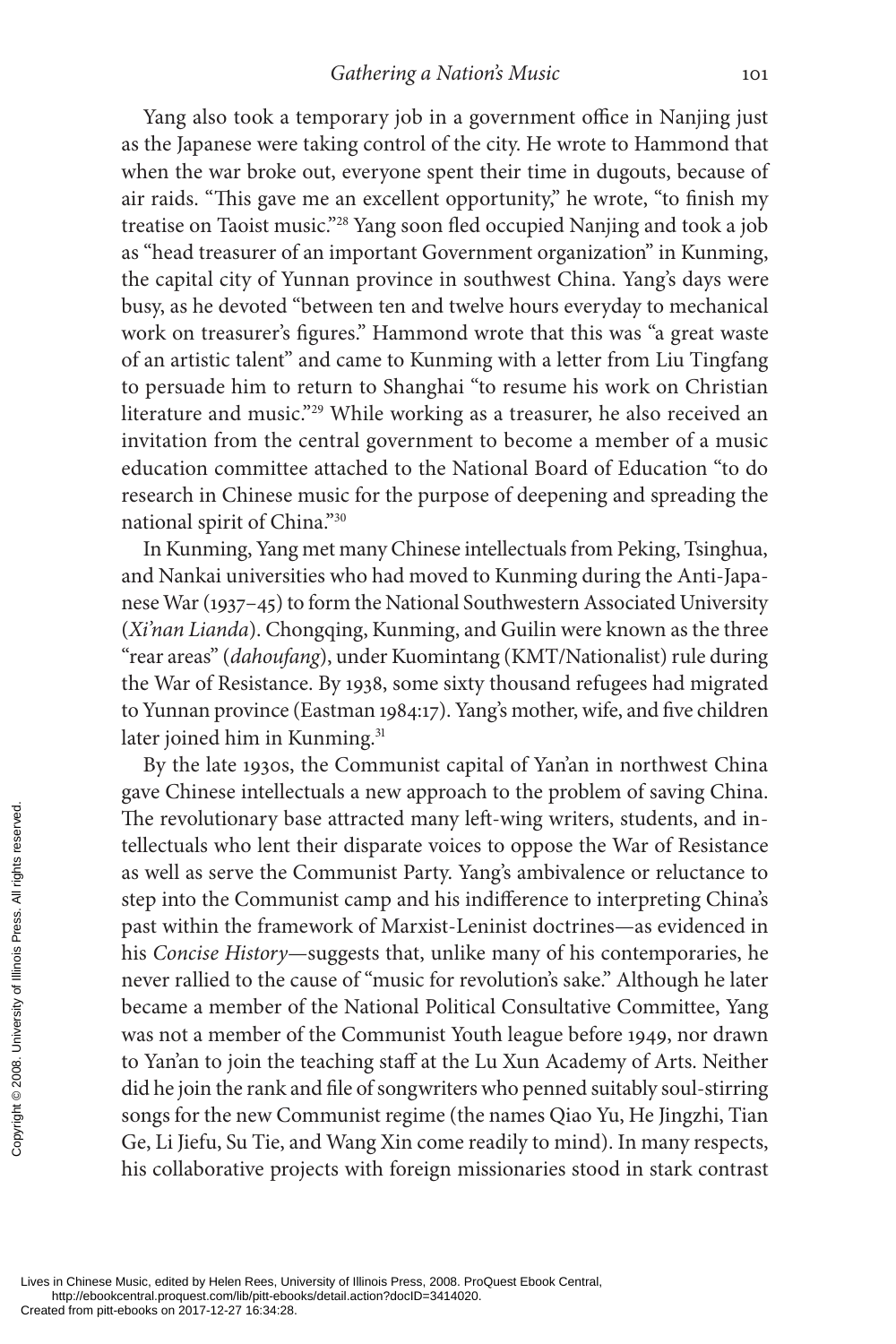to the cultural workers at Yan'an who compiled songs and texts imbued with socialist, not religious, images.

Yang also taught music history at the National Conservatory at Qingmuguan in Chongqing, a music conservatory founded in the late 1930s and made up of musicians from Shanghai, Shandong, Peiping (now Beijing), and other parts of the country. The draft of his *Concise History,* first conceived almost twenty years earlier at Guanghua University, was completed in 1944 under difficult wartime conditions. The book was officially published in Shanghai in 1952 and dedicated to the memory of his father. It ran its first reprint the following year. In it, Yang's time line of Chinese history starts with the Yellow Emperor and the Chalcolithic Cultures (Longshan, Liangzhu, and Qijia), then continues with the early historical dynasties of the Xia, Shang, and Zhou to the late Qing, the Republican period, and the People's Republic of China (1952:2). This book "remains one of the most authoritative works on the subject," writes Isabel Wong, "a cornerstone" in the history of modern Chinese music (1991:46).32

Yang was criticized for his book during the "Anti-Rightist Campaign" in 1958 because it had no identifying Marxist elements, such as class struggle. The book also failed to acknowledge the role of the proletariat in music. Whether he lay awake at night in a constant state of self-criticism for his "petty-bourgeois views" expressed in the text will never be known, but he did publish two self-criticisms.<sup>33</sup> Yang later recalled that at the time of writing his *Concise History,* his political viewpoint was totally incompatible with the ideology of the proletariat: "When I began writing my *Concise History,* I had not yet acquainted myself with Marxist**–**Leninist**–**Mao Zedong thought. I saw the world through the eyes of a petit bourgeois, lacked a correct understanding of historical materialism and worshipped Western doctrines. . . . In my own research, I committed a number of serious errors, too many to enumerate here. These include my tendency to exaggerate foreign [musical] influences, not to see the creative energy of the laboring masses, and to praise views of music extolled by Confucian philosophers. . . . I was imbued with a sense of idealism, my thoughts colored by abstractions and theoretical issues. As a result, I wrote a very poor book indeed (Yang Yinliu 1981, vol. 2:1069–70). The motion of historical material research, I committ<br>
here. These include<br>
not to see the creati<br>
music extolled by C<br>
idealism, my thoug<br>
result, I wrote a ver<br>
The above comm<br>
volume Zhongguo g<br>
sic), hereafter Draft,<br>

The above comments appeared in a postscript published in Yang's twovolume *Zhongguo gudai yinyue shigao* (Draft history of ancient Chinese music), hereafter *Draft,* in 1981. The postscript reads much like a self-criticism, Yang stating his far-from-perfect grasp of Communist doctrines and the fact that he had not become "proletarianized" enough: "In 1959, the Party gave me the glorious task of researching Chinese music history. . . . I have continued to discover my own shortcomings as my basic attitudes and beliefs have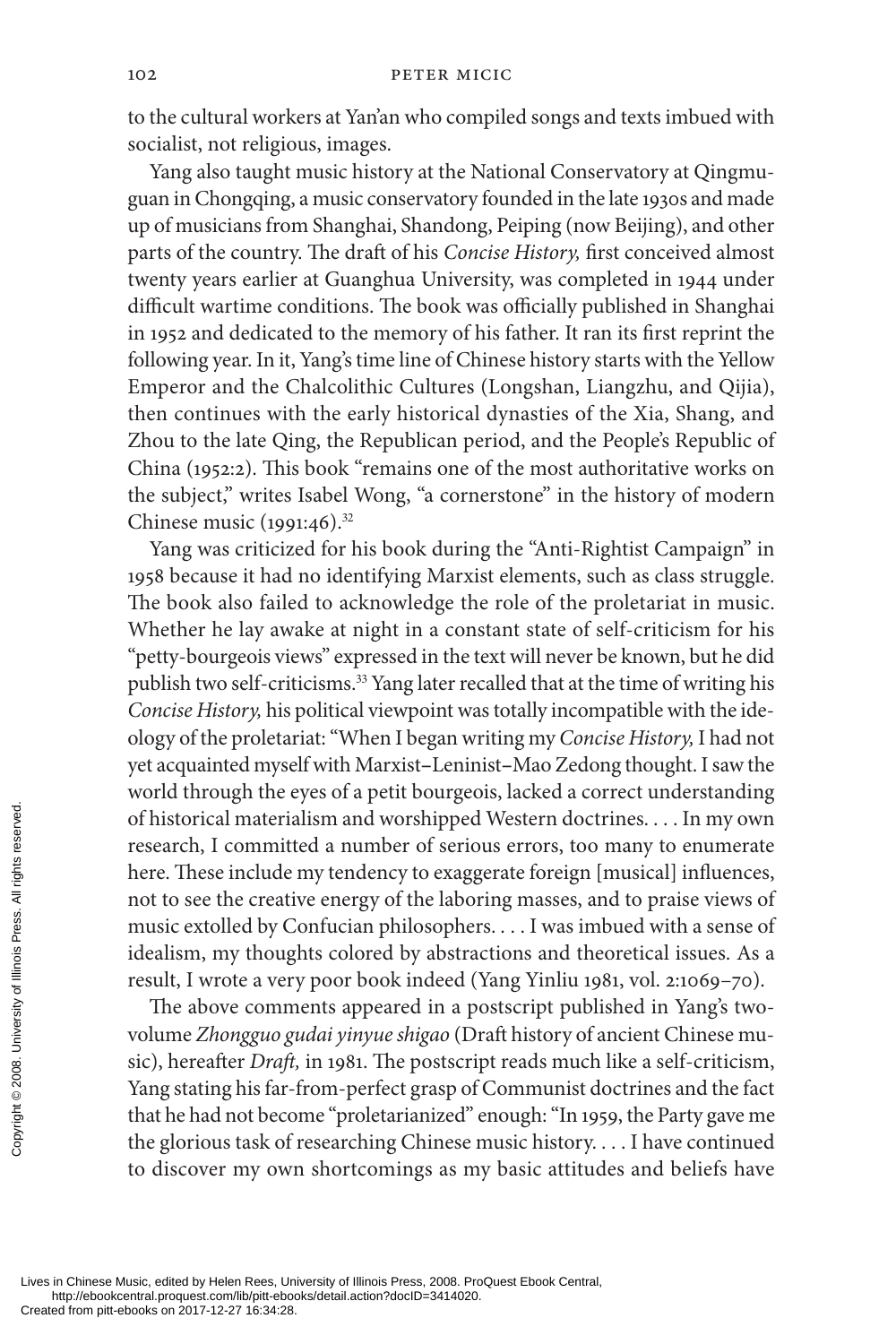changed over the course of time. My failings discovered in the early stage of the 'reform thinking' process explain shortcomings that remained undetected in the latter state, and I still don't know how many more remain. . . . In the last couple of years, I have gradually realized that an important factor in my inability to thoroughly analyze issues on music was because I did not understand the 'particularity of contradictions' in society and its interconnectedness to other contradictions" (Yang Yinliu 1981, v0l. 2:1065–66).

The *Draft* had taken some eighteen years to complete. Yang started in July 1959 and completed the two volumes in July 1977 (Feng 1999c:15). In a period spanning almost twenty years, the *Draft* underwent numerous political revisions. The book's delayed publication no doubt had much to do with Yang's reluctance to make these revisions.<sup>34</sup> When the *Draft* was officially published in February 1981, the masses were now the creators of music, not the Yellow Emperor (Yang Yinliu 1981, vol. 1:1). Explicit throughout the text are references to the "laboring masses," the ordinary Chinese "exploited" and "oppressed" by a small ruling bourgeois elite.<sup>35</sup> "The oppressed classes would not appreciate what was called the elegant music of the court," wrote Yang, for "they loved music created by the people. Li Zicheng, the hero who led the peasant uprising [that finally toppled the Ming dynasty in 1644] loved Shaanxi regional opera from north China, and [during the Taiping rebellion (1850–64)], leaders of the Taiping peasant revolutionary government loved *Shifan luoguo* from the south" (ibid., vol. 2:1017).<sup>36</sup>

Despite all the political revisions of the *Draft,* it has become Yang's bestknown and most easily accessible account of Chinese music history.

\* \* \*

Western music made further inroads into China after the Opium Wars, but with the influx of Western music, some intellectuals in China paid little attention to their own music traditions. There was even a tendency among some intellectuals to despise Chinese music. —Yang Yinliu, in *Zhongguo gudai yinyue shigao* (A draft History

of Ancient Chinese Music), 1981, v0l. 2:1017

From the early 1950s, Yang received a number of appointments at the national level. These official positions included codirector of the National and Folk Research Institute of the Central Conservatory of Music (1954); professor of music, Central Conservatory of Music (1960); and advisor at the Research Institute of Literature and the Arts (1977). At the National and Folk Research Institute (the forerunner of Music Research Institute, Chinese Academy of Arts),<sup>37</sup> Yang and its other director, Li Yuanqing (1914–79), played a crucial role in organizing the collecting of historical and living music traditions Vestern music<br>
Western music<br>
Wars, but with<br>
China paid litt<br>
even a tendenc<br>
— Yang Yinliu,<br>
of Ancient C<br>
— Yang Yinliu,<br>
of Ancient C<br>
<br>
Research Institute of<br>
Music, Central Cons<br>
Institute of Literature<br>
Institute (t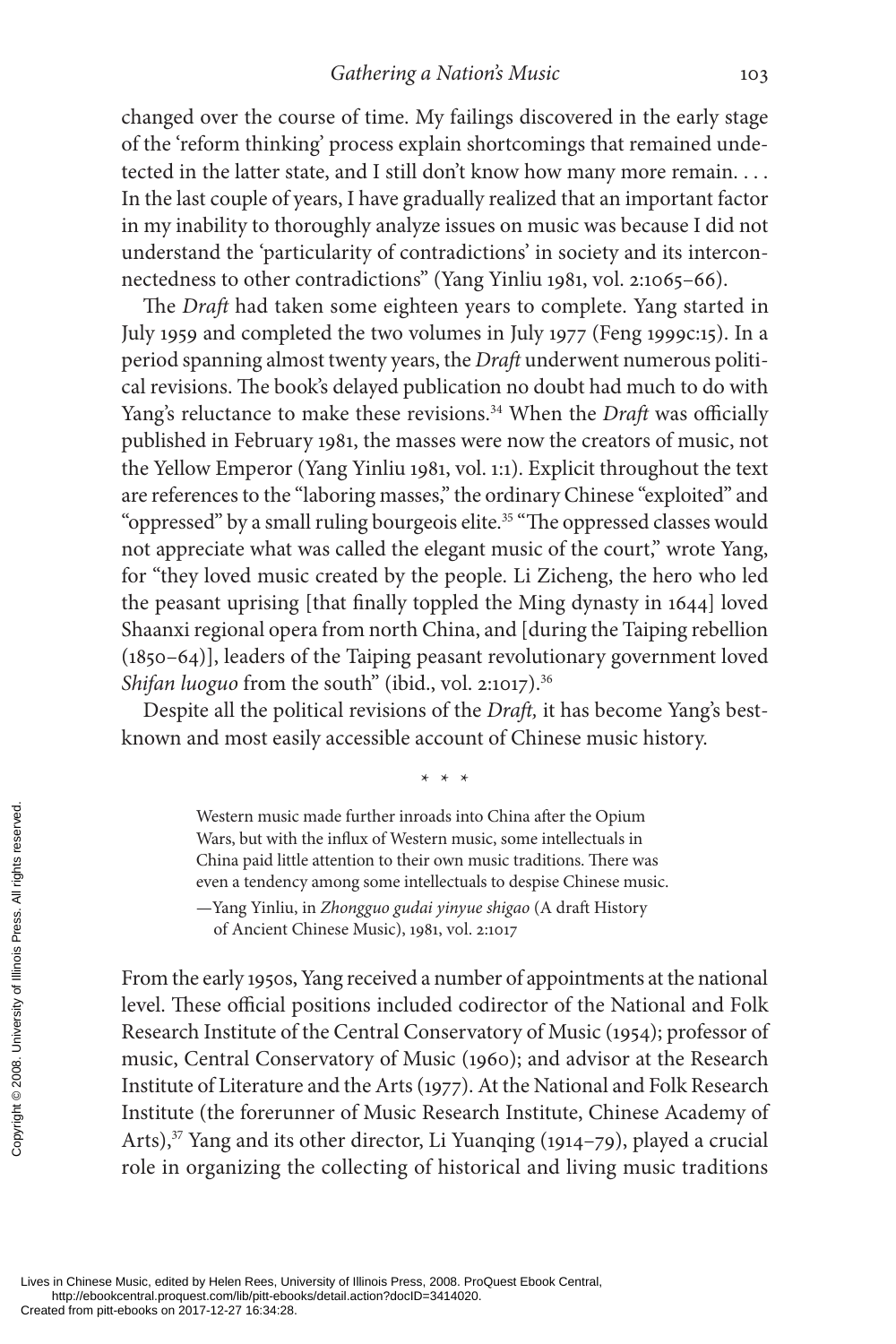across China for study and preservation, supervising music scholars in their fieldwork projects, and building up the Traditional Music Sound Archive.<sup>38</sup> During the 1950s, Yang also chaired numerous music committees and was among a panel of judges at the Sixth World Youth and Student Festival held in Moscow from late July to mid-August 1957. He recorded his trip in a small pocket-size diary<sup>39</sup> and went to Moscow again on a goodwill visit at the end of 1959 and early 1960 (Yang Yinliu 1960).

Like most intellectuals, Yang suffered during the Cultural Revolution (1966–76), though he fared a lot better than others. Yang did not have an impeccable class background. His connections with Christianity were closely scrutinized, and he was accused of being a KMT spy, but nothing substantial came out of the investigations.<sup>40</sup> He was publicly paraded in the grounds of the institute, forced to don a dunce's cap, and had a sign hung around his neck advertising his so-called crimes (Li Ni 2001:56). He was also confined to a *niupeng* (literally "cow shed")—a form of confinement on the grounds of the institute (Liu Dongsheng 2000:13).<sup>41</sup> In October 1969, staff members at the institute were "sent down" (*xiafang*) to a May Seventh Cadre School schools for the reeducation of cadres and intellectuals—in Tuanbowa, Hebei province, where they were reeducated in "proper" Communist thought through a combination of agricultural work and study of Mao's writings. Some, including Yang and Huang Xiangpeng, furtively continued to pursue their music research despite possible repercussions.<sup>42</sup> In December 1972, one of the most spectacular archaeological finds in the twentieth century took place in Mawangdui, northeast of Changsha, in Hunan province: musical instruments dating to the Western Han (206 B.C.-24 A.D.) were excavated. Several scholars from the institute, including Yang, had permission to leave Tuanbowa and report on these musical artifacts. In early 1974, a report on the musical instruments unearthed in Mawangdui was published in the first issue of the journal *Kaogu* (Archaeology) (Yinyue yanjiusuo 1994:40).

Yang's health began to decline as early as 1973 with a number of respiratory problems that were the beginning of emphysema. His hectic work schedule, incessant cigarette smoking, and advancing years were now taking their toll. By the early 1980s, Yang's health deteriorated further. In a letter to Han Kuohuang dated May 26, 1980, Yang wrote: "I have pulmonary emphysema. I am often short of breath and can't move. Recently, I've caught a cold and fever again. I was admitted to hospital for almost a month not being discharged until May 23."43 Cold and fever persisted. In early 1983 Yang was sent to Jishuitan Hospital in Beijing, where he remained for almost three months. He was now confined to a wheelchair and by December was bedridden. He died the following year. Tuanbowa and repoted in musical instrum<br>
issue of the journal<br>
Yang's health bega<br>
problems that were<br>
incessant cigarette s<br>
By the early 1980s, Y<br>
huang dated May 26<br>
often short of breatl<br>
again. I was admitted<br>
until M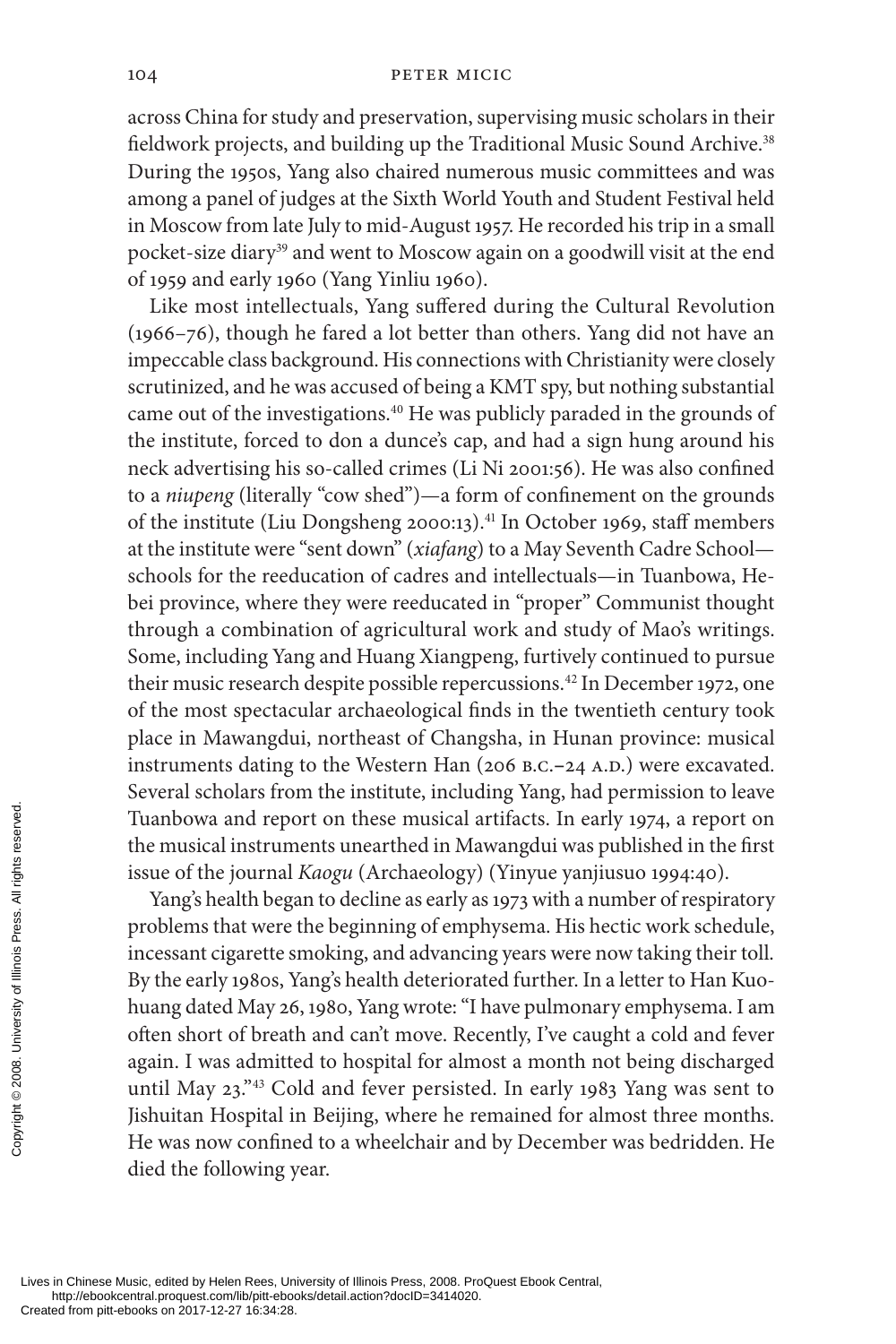\* \* \*

Yang Yinliu was a large tree full of lush leaves and branches reaching high into the sky. I can only caress each branch and leaf with my hands. Yang was a bridge between the ancient, the modern, Chinese and foreign. I'm still walking along that bridge that Yang built.

—Huang Xiangpeng, in "Wangshi jie yiai, renjin fang jiansi—aiwan Yang Yinliu xiansheng" (We are reminded today of his legacy: an elegy for Yang Yinliu), *Zhongyang yinyue xueyuan xuebao* (Journal of the Central Conservatory of Music), 1984

Yang's approach to (re)writing Chinese music drew inspiration from prominent Chinese reformers at the turn of the twentieth century, such as Liang Qichao (1873–1929). Liang questioned traditional practices of historical writing in his *New History* (1902), pointing out that dynastic or standard histories (*zhengshi*) were an obstacle to China's modernization: written by court historians concerned only with court events or related matters, they neglected the lives of ordinary citizens (*guomin*) (Lin Yi 1980:3–5). So, too, did Yang seek to reconstruct China's musical past and invent what might be called a new music historiography that would include the music of ordinary people. His aim was to rescue Chinese music history from the clutches of imperial scribes and provide a rigorous and scientific approach as found in modern Western historiography, and, in turn, to demonstrate similar periods of development, progress, and evolution in Chinese music.<sup>44</sup>

Yang was well aware of the Herculean task required to compile and gather China's musical heritage. The undertaking was obviously beyond the ability of one individual. To peruse all of the textual sources of China's musical past and collect and study its living traditions would need the combined efforts of many. It would be necessary to recruit a team, a "relay team" (*jieli saipao*) as Yang had put it in the early 1940s (1989:7)—made up of Chinese music scholars, as well as a large number of helpers. The relay team suggests that one lifetime was not enough to make a truly full record of Chinese music history; the unfinished work would be passed on to the next person, the next group or generation. Exercise and collect and study<br>
many. It would be ne<br>
as Yang had put it in<br>
scholars, as well as a<br>
one lifetime was not<br>
history; the unfinish<br>
group or generation.<br>
A defining quality<br>
vocation shared with<br>
younger scho

A defining quality of Yang's legacy as a scholar was that he worked at a vocation shared with others and was receptive and alert to the research of younger scholars and students he supervised, with many of whom he formed close friendships.45 Yang was not the only music historian and practicing musician of his day, but the particular nature of his achievements—a broad perspective and vision of (re)defining Chinese music history; an historical sweep that embraced practically all fields of Chinese music and historical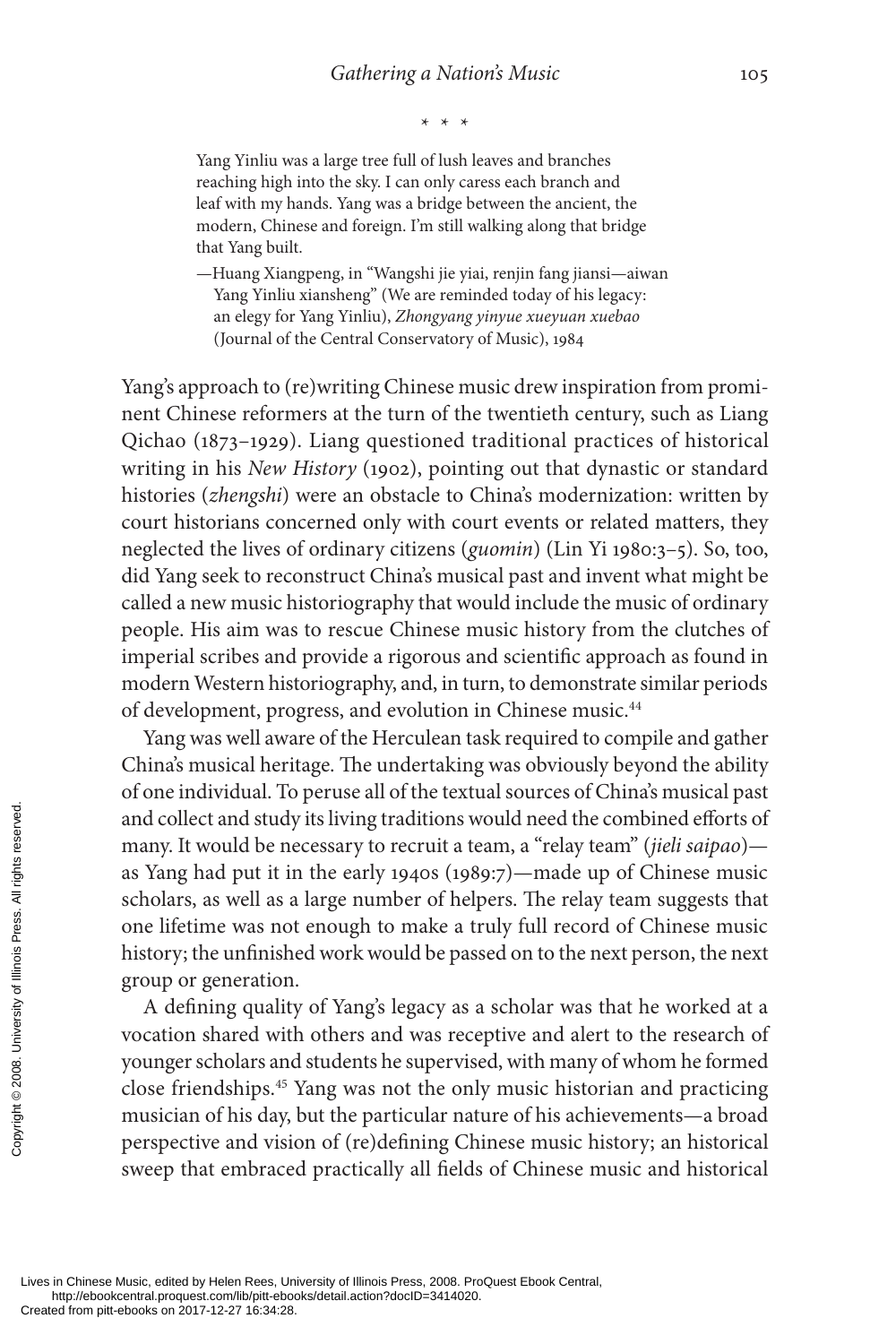periods; an eye for accuracy and detail; an intimate knowledge of the textual sources, artifacts, and musical traditions he studied; and an ethos of hard work and persistence that few of his contemporaries could match—bestowed upon him such labels as "the outstanding scholar" and "the founder of Chinese musicology." Through him, as eminent scholar Qiao Jianzhong notes, Chinese music history was "freed from the shackles of the text, allowing the music and the musicians to take center stage" (Xiao 2000:67).

Throughout his long life, Yang exhibited diffidence and modesty with regard to his own work and achievements. He called his two-volume history on ancient Chinese music a "draft" (*gao*), a rough, preliminary outline of what in fact would have been an ongoing project of compiling a history of Chinese music from antiquity to the early twentieth century. He declared late in his life that his knowledge and understanding of Chinese music were "extremely shallow" (*shifen fuqian*) and "naïve" (*youzhi*) (Yang Yinliu 1981, vol. 2:1066). Was this taking modesty just a bit too far? The statement was characteristically self-effacing, but its underlying meaning was clear to all Chinese music scholars. "We have no doubt of Yang's real meaning," writes Wei Tingge: "Chinese music is of such depth, covering such a broad area and so abundantly rich that a systematic knowledge or understanding of it is really difficult" (1994:1009). Yang's stature in Chinese music is undisputed, but we will need to go beyond simple appraisals of Yang as "the outstanding scholar," the "founder of Chinese musicology," and critically read and study his writings to understand his pivotal role in shaping twentieth-century musicology in China, a role and legacy that continue to speak to us well beyond that century.<sup>46</sup>

#### Selected Character List

#### *Individuals*

|                                                                      | Abing (Hua Yanjun)                                      | 阿炳 (华彦钧) | Xian Xinghai    | 冼星海  |
|----------------------------------------------------------------------|---------------------------------------------------------|----------|-----------------|------|
|                                                                      | Cao Anhe                                                | 曹安和      | Wu Wanqing      | 吴畹卿  |
|                                                                      | Huang Xiangpeng                                         | 黄翔鹏      | Yang Yinliu     | 杨荫浏  |
|                                                                      | Li Yuanqing                                             | 李元庆      | Zhu Qinfu       | 朱勤甫  |
|                                                                      | Nie Er                                                  | 登耳       |                 |      |
| Copyright © 2008. University of Illinois Press. All rights reserved. | <b>Musical Titles and Other Terms</b><br>Erquan yingyue | 二泉映月     | Shifan'gu       | 十番鼓  |
|                                                                      |                                                         |          |                 |      |
|                                                                      | Fanyinpu                                                | 梵音谱      | Shifan luogu    | 十番锣彭 |
|                                                                      | Fenxiang                                                | 分享       | Su'nan chuidaqu | 苏南吹打 |
|                                                                      | Jinling huaigu                                          | 金陵怀古     | Tianyunshe      | 天韵社  |
|                                                                      | Kunju chuanxisuo                                        | 昆剧传习所    | Weikao Yesu     | 惟靠耶稣 |
|                                                                      |                                                         |          |                 |      |
|                                                                      |                                                         |          |                 |      |

| Erquan yingyue   | 二泉映月  | Shifan'gu       | 十番鼓   |
|------------------|-------|-----------------|-------|
| Fanyinpu         | 梵音谱   | Shifan luogu    | 十番锣鼓  |
| Fenxiang         | 分享    | Su'nan chuidaqu | 苏南吹打曲 |
| Jinling huaigu   | 金陵怀古  | Tianyunshe      | 天韵社   |
| Kunju chuanxisuo | 昆剧传习所 | Weikao Yesu     | 惟靠耶稣  |
|                  | .     |                 |       |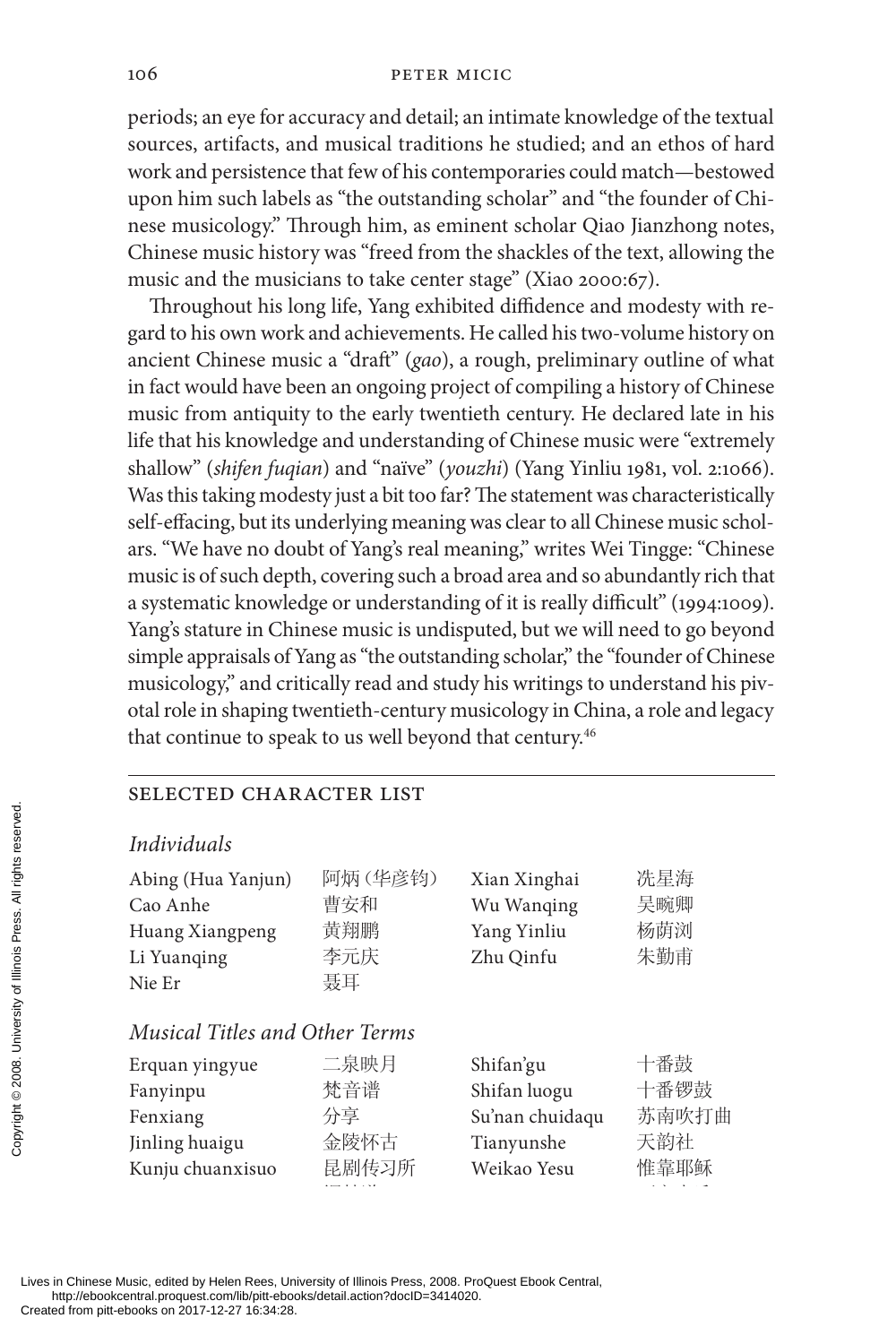| Luogupu             | 锣鼓谱   | Xi'an guyue       | 西安古乐  |  |
|---------------------|-------|-------------------|-------|--|
| Manjiang hong       | 满江红   | Yangguan sandie   | 阳关三叠  |  |
| Putian songzan      | 普天颂赞  | Yinyue xiao zazhi | 音乐小杂志 |  |
| Sanxing             | 三省    | Yuefeng           | 乐风    |  |
| Shengge yu shengyue | 圣歌与圣乐 |                   |       |  |

### *Notes*

I would like to acknowledge the help of staff in the Reference Library at the Music Research Institute, Chinese Academy of Arts, Beijing. Without their kind support and hospitality, this essay could not have been written. I also wish to acknowledge individually the support and encouragement of Qiao Jianzhong, Zhang Zhentao, and Xiao Mei. In particular, my gratitude and heartfelt thanks to Helen Rees, who provided constant support and encouragement at all stages of writing up.

1. This chapter can only briefly touch upon their professional relationship. Cao also provided Yang with encouragement and strength throughout much of his creative adult life. Without her, it is possible that he would never have had the time to write as much as he did: she helped him with his research and supported him through difficult times. Alas, Cao's advanced years and deteriorating health prevented me from conducting any interviews with her during my sojourn in Beijing from late 1999 to December 2002. Cao passed away December 4, 2004, and was buried at Babaoshan Cemetery on December 24. For biographical sketches of Cao, see Zhongguo yishu yanjiuyuan, yinyue yanjiusuo 2006.

2. For a summary of papers delivered at this International Symposium, see Xiao 2000, Zheng and Jones 1999/2000, and Kwan 2000.

3. See, for example, the newspaper reports "Yang Yinliu xiansheng yinbing shishi" (1984), "Yang Yinliu xiansheng zhuidaohui zai Jing juxing" (1984), and Xu Yihe 1984; also tributes by fellow scholars such as Lü Ji (1984), and in particular Huang Xiangpeng's touching elegy (1984).

4. On the history of Wuxi, see *Cihai* 1979:656 and Wagner 1996:127.

5. Information on Yang's father is meager. These dates are taken from the inside cover of Yang Yinliu 1952.

6. See "Arrivals" in *Chinese Recorder,* vol. 44(11):718.

7. We know very little about the daily interactions between Yang and Hammond and between Christians and non-Christians in Wuxi. The Inventory of Eunice Tietjens' Papers 1898–1944, housed in the Roger and Julie Baskes Department of Special Collections in the Newberry Library, Chicago, contains Hammond's personal correspondence to Eunice Tietjens covering the period 1912–43. There are twenty-six folders under Louise Strong Hammond. These include "Chinese Songs" (ten items in one folder, words and music); "Photographs" (two items in one folder); and twenty-four folders of correspondence. I am grateful to Elizabeth Freebairn at Newberry Library for generously providing me with access to two letters from this collection. On a trip to Wuxi in early February 2002, I was investigating Christian churches in the city and visited the Wuxi Christian Church (founded in 1901), which had moved to its present location—130 Zhongshan Road—in From the bistory (1984).<br>
4. On the history of V<br>
5. Information on Yan<br>
of Yang Yinliu 1952.<br>
6. See "Arrivals" in C<br>
7. We know very little<br>
between Christians and<br>
1898–1944, housed in the Newberry Library, C<br>
Tietjens

Lives in Chinese Music, edited by Helen Rees, University of Illinois Press, 2008. ProQuest Ebook Central, http://ebookcentral.proquest.com/lib/pitt-ebooks/detail.action?docID=3414020.<br>Created from pitt-ebooks on 2017-12-27 16:34:28.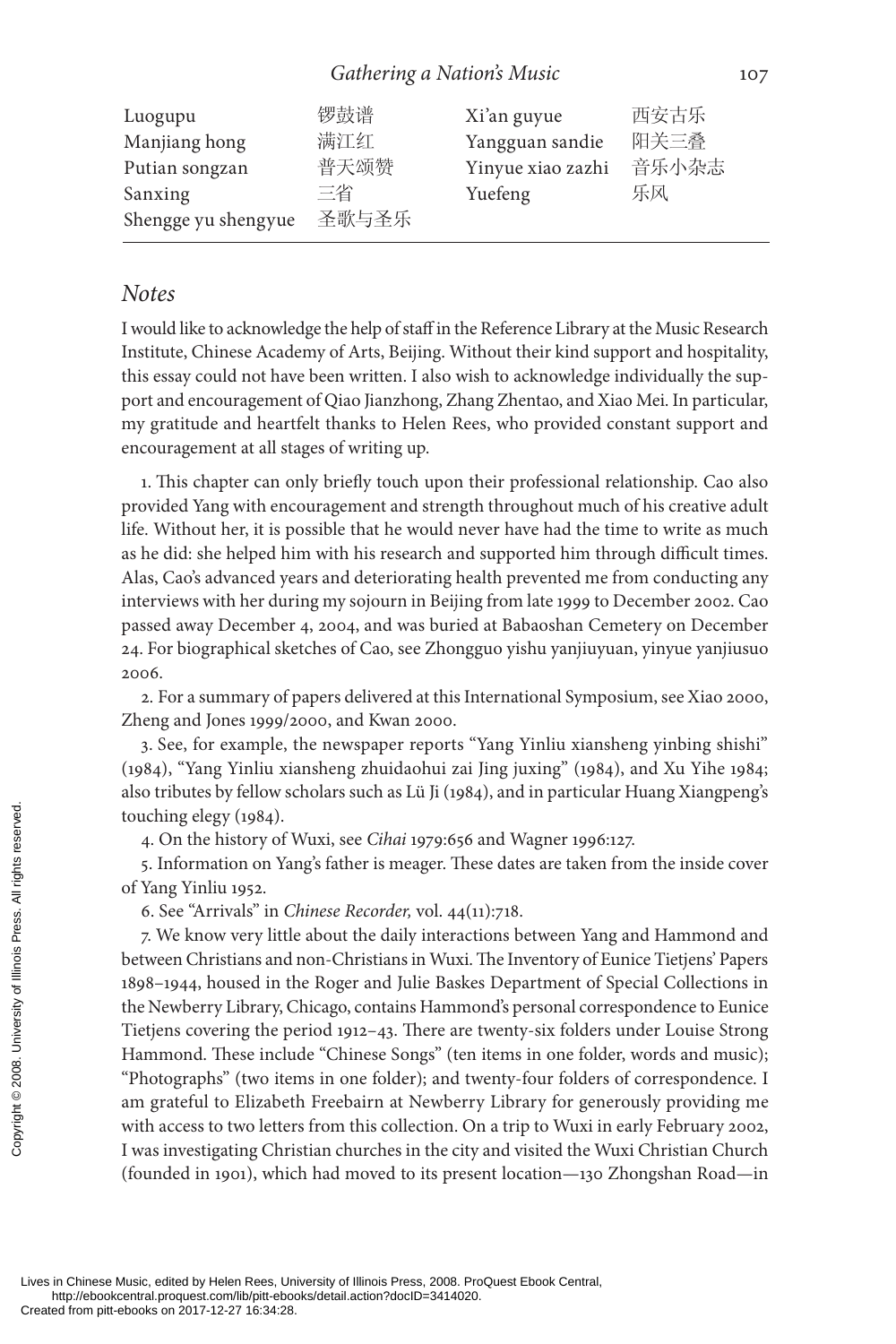1916. I spoke to Mr. Jiang, a retired pastor in his seventies, who recalled that Yang regularly attended church services there (personal communication, February 7, 2002).

8. For an English-language treatment of the now iconic figure of Abing, see Stock 1996; for brief biographies of Zhu, see Qiao Jianzhong 1988 and Jones 1995:255–56.

9. I am grateful to Stephen Jones for drawing my attention to the Webster Chicago wire recorder. Two of these recorders used by Yang and Cao are housed in the Chinese Traditional Music Sound Archive at the Music Research Institute in Beijing. According to Wang Yusang, an audio engineer who works in the archive, two Webster Chicago recorders were brought back from Hong Kong by Li Huanzhi (1919–2000) in 1949. I was able to view the two reels used to record the six works of Abing from a computer in the sound archive, the titles of each piece written on both reels respectively. More recordings could have been made, but there was not enough wire (Wang Yusang, personal communication, December 20, 2003). Schimmelpenninck points out that Yang was among the first Chinese musicologists to experiment with recording musicians in their natural environment (1997:8). Yang and Cao's transcriptions of Abing's six pieces were later published (Yang and Cao 1952).

10. This account is taken from Qiao 2002:21–22.

11. Yang wrote several short biographies of Abing. See Yang, Cao, and Chu 1954; Yang Yinliu 1977; Yang Yinliu 1980a.

12. The name Tianyunshe was not coined until after the collapse of the last imperial dynasty in 1911, when there was renewed interest in and patronage of Kunqu. During the Ming and Qing dynasties (1368–1644, 1644–1911), it was called Quju (Bureau of Tunes). In the late nineteenth century, the society had several hundred members. By the early Republican period, membership had dwindled to under fifty, and by the 1930s, the society had totally disbanded. On Tianyunshe, see Cao Anhe 2006.

13. On the history of St. John's University, see Lamberton 1955.

14. I have not been able to gain access to this important paper.

15. Several major works by Chinese scholars on Chinese music history had already been published in the early twentieth century. For a comprehensive list, see Liu Zaisheng 1999:55.

16. This important missionary journal, generally referred to as the *Chinese Recorder,* actually changed names three times: from *The Missionary Recorder* (1867), to *Chinese Recorder and Missionary Journal* (1868–1912), to *Chinese Recorder* (1912–38), to *Chinese Recorder and Educational Review* (1939–41). The most and Missional proposed and Missional Recorder and Missional Recorder and Education<br>
17. Letter dated Kunr<br>
mond correspondence,<br>
18. The aim of the copyright<br>
E 2008. The Section of Christ in China, the<br>
North, th

17. Letter dated Kunming, Yunnan, August 13, 1939, 6. Contents of Louise Strong Hammond correspondence, Box 7.

18. The aim of the committee was to compile a book that would "express praise and the loftiest aspirations of the whole Christian church in China" (Sheng 1964:184).

19. This committee was appointed by the Chung Hwa Sheng Kung Hwei, the Church of Christ in China, the East China Baptist Convention, the Methodist Episcopal Church North, the Methodist Episcopal Church South, and the North China Kung Li Hui.

20. The first issue was published in March 1934 by the Truth and Life Publishing House in Peiping (now Beijing). The last issue (no. 14) was published in June 1937 (Zhongguo yishu yanjiuyuan 1990:74–75). For a biographical sketch of Liu, see West 1976:59–62. West's list of Chinese Christian educators at Yenching University omits Yang.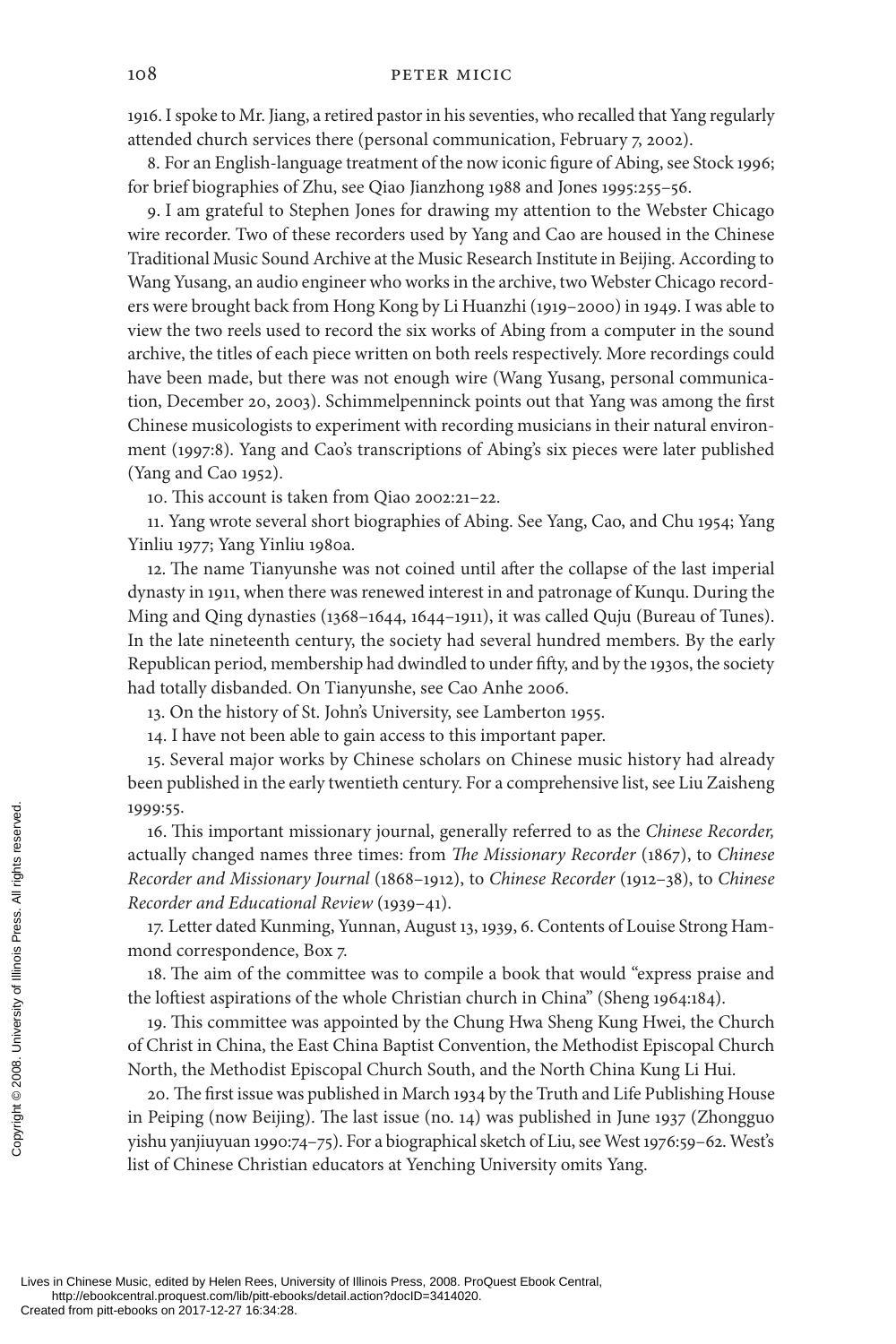21. See the *Chinese Recorder* 65(2) (February 1934):128–29.

22. See "Our Book Table," *Chinese Recorder and Educational Review* 70 (June 1939):333–34.

23. Translated by Frank W. Price (1953). See "Friends of Years with Just One Heart" in *The New Hymnal* (New Hymnal Committee 1999:195). I am grateful to Sun Chenhui for bringing *The New Hymnal* to my attention. The inspiration for Yang's setting originally comes from a poem titled *Yangguan sandie* by the Tang dynasty poet Wang Wei (701–761 A.D.): "In Weicheng, the morning rain has drenched the light dust; willows look freshly green beside the tavern. Let me persuade you to empty one more cup of wine; there are no more friends where you are going, west of Yang Pass."

24. For a brief overview of Yang's contributions to Chinese hymnody, see Wang Shenyin 1991:93–103 and Yang Zhouhuai 1999:39–42.

25. For a history of the institute, see West 1976:187–94.

26. A handwritten copy of Yang's translation, *Yinyue wulixue,* is housed in the library at the Music Research Institute in Beijing. For a discussion on Yang's work on music temperament, see Chen Yingshi 1999:30–38; see also Guo Nai'an 1998:160–65.

27. Bliss Wiant was professor of music at Yenching University from 1923 to 1951. The dust jacket of his well-known book *The Music of China* (Wiant 1965) lists other related publications: *Christmas Carol* (H. W. Gray Co., 1946) and *Chinese Lyrics* (J. Pischer and Bro., 1946). Mildred Artz Wiant died in a nursing home in Columbus, Ohio, on May 15, 2001, aged 102. The Bliss and Mildred Wiant Award was established in their honor in 1989 by the Ohio Wesleyan University Ad Hoc Committee on Religious Life "to remember the importance of leadership which promotes interfaith and intercultural understanding." The Yale Divinity School in New Haven holds forty-nine folders of correspondence of Bliss Wiant from 1922 to 1972. It is possible that we could find correspondence between Wiant and Yang in these folders that would augment the information provided here.

28. Hammond, letter dated August 13, 1939, 6.

29. Hammond, letter dated August 13, 1939, 6. Yang's employer eventually agreed to let Yang resign from his position as head treasurer, but was reluctant to "lose so honest and cooperative a treasurer": "I have every respect for the Christian church," he wrote, "because of the excellent work they do, so I have the greatest sympathy for you wanting to help them. But I hear that the Church's plans reach into the future, for the good of the country a hundred years from now. Can't you afford me five short years of your time at present?" Hammond, letter dated August 13, 1939, 7. The pitt-ebooks on 2017-12-27 16:34:28.<br>
Created from pitt-books on 2017-12-27 16:34:28.<br>
Created from pitt-books on 2017-12-27 16:34:28.<br>
Created from pitt-books on 2017-12-27 16:34:28.

30. Hammond, letter dated August 13, 1939, 6.

31. Kunming was used by the Allies in the early part of World War II to send supplies to Chiang Kai-shek's government in Chongqing, and the threat of air raid strikes hung menacingly over the city. During one air raid, a number of Yang's colleagues took shelter in his home in Wugong, located in the suburbs of Kunming (Hua 1992:110).

32. For an excellent appraisal of Yang's *Concise History,* see Zheng Zuxiang 1999. For a comparative study of Yang's *Concise History* and his later *Draft History of Ancient Chinese Music,* see Kong 2003a:38–49.

33. Yang wrote a critique of the book in the April issue of *Yinyue yanjiu* (Music research) in 1958 (Yang Yinliu 1958). A further critique of his own past failure to conduct scholarship from a proper political viewpoint appeared in the July issue of *Renmin yinyue*

Lives in Chinese Music, edited by Helen Rees, University of Illinois Press, 2008. ProQuest Ebook Central, http://ebookcentral.proquest.com/lib/pitt-ebooks/detail.action?docID=3414020.<br>Created from pitt-ebooks on 2017-12-27 16:34:28.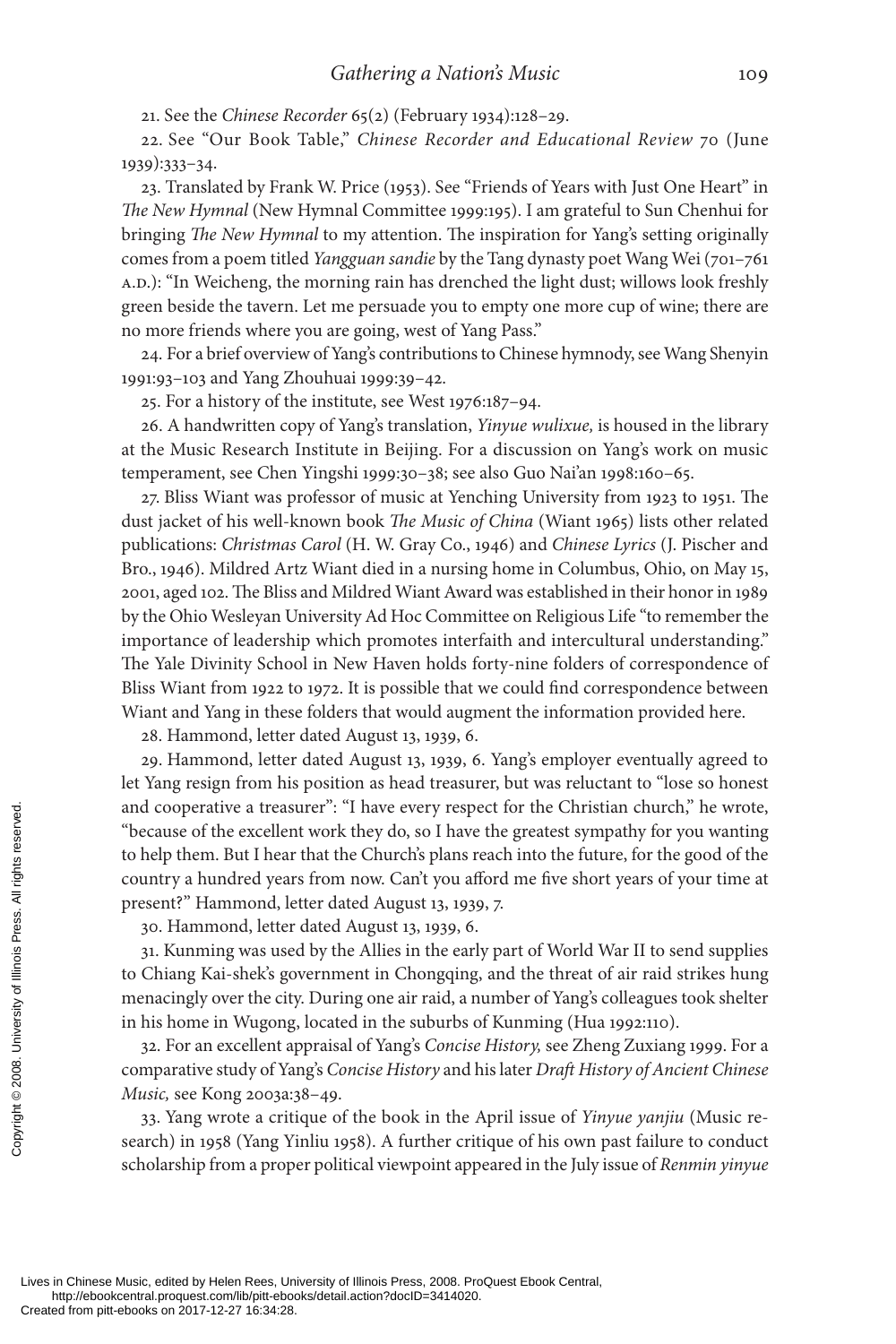(People's music) in 1962 (Yang Yinliu 1962). The public self-criticism, as Barmé writes, "was a typical example of the baleful self-abnegations produced by countless writers, artists, and intellectuals, who were cajoled and threatened into confessing to the heedless errors of their past and swearing allegiance to the people and their ultimate representative, the Communist Party, before they were allowed to serve in the ranks of the new citizens and be institutionalized within the official state structure of cultural production" (2002:297).

34. For an "inside story" of the vicissitudes of the *Draft*'s much-delayed publication, see Ma 1990. Ma writes that in 1965 Mao Zedong instructed that Yang's book be published without delay and that Yang worked frantically to complete the text. However, Yang was reluctant to make any political revisions to the text, so that the book ended up on the printing press shelves for over ten years. Yang made further corrections and changes to the text in the late 1970s. His two-volume *Draft* was officially published on February 2, 1981.

35. See, for example, the first paragraph on the Yuan dynasty (Yang Yingliu 1981, vol.  $2:459$ ).

36. For a comparative study of Yang's *Concise History* and the *Draft,* see Kong Peipei 2003a. A sensitive examination of the ideological slant of the *Draft* is offered also by Lam (1995).

37. The Music Research Institute has had many different names since it began as an offshoot of the Central Conservatory of Music in Beijing in the early 1950s. "Music Research Institute of the Chinese Academy of Arts" (Zhongguo yishu yanjiuyuan, yinyue yanjiusuo) was the name officially chosen in 1980 (Yinyue yanjiusuo 1994:81–83).

38. The holdings of the sound archive have been published (Zhongguo yishu yanjiuyuan, yinyue yanjiusuo ziliaoshi 1994). Major recording projects that Yang supervised include the Abing recordings in August 1950; recordings of religious music at the Zhihua temple in Beijing (November 1952**–**March 1953); recordings of the instrumental genre *Xi'an guyue* in Xi'an (June 15–27, 1953); and recordings of the instrumental genres *Shifan luogu* and *Chuidaqu* in Wuxi in December 1962. Yang also led an army of musicologists to Hunan province between April 25 and July  $7, 1956$ . Forty-four counties in the province were investigated, and over two hundred different kinds of music collected. The trip also yielded important songs and texts from the nineteenth-century Taiping Rebellion (Yinyue yanjiusuo 1994:18–36).

39. The diary is housed in the Music Research Institute and is listed in a catalog of Yang's handwritten manuscripts (Yang Yinliu 1987).

40. See Qiao Jianzhong 1999:9. Qiao's transcript of Yang's final class states that Yang was called a "CC *pai tewu*" ("CC [i.e., KMT] spy") (personal communication, February 5, 2001).

41. During the Cultural Revolution, the term *niupeng* (literally "cow/ox/buffalo shed") was used to denote a form of detention for political outcasts. A *niupeng* was not a genuine stable as such, but could be a place such as a classroom, toilet, cinema, or temple, to which the victims were confined for a period. Melded important song<br>
yanjiusuo 1994:18-36).<br>
39. The diary is hou<br>
Yang's handwritten ma<br>
40. See Qiao Jianzho<br>
was called a "CC *pai te*<br>
5, 2001).<br>
41. During the Cultu<br>
was used to denote a for<br>
stable as such, but c

42. See Yinyue yanjiusuo 1994:7; also Liu Dongsheng 2000:13–14, and Li Ni 2001. Huang Xiangpeng (1927–97), also a leading musicologist of the time, is described as "a leading figure in the field after Yang Yinliu" (Qiao and Zhang 2001:160).

43. Letter to Han Kuo-huang dated May 26, 1980. I am grateful to Han Kuo-huang for making a copy of this letter available to me.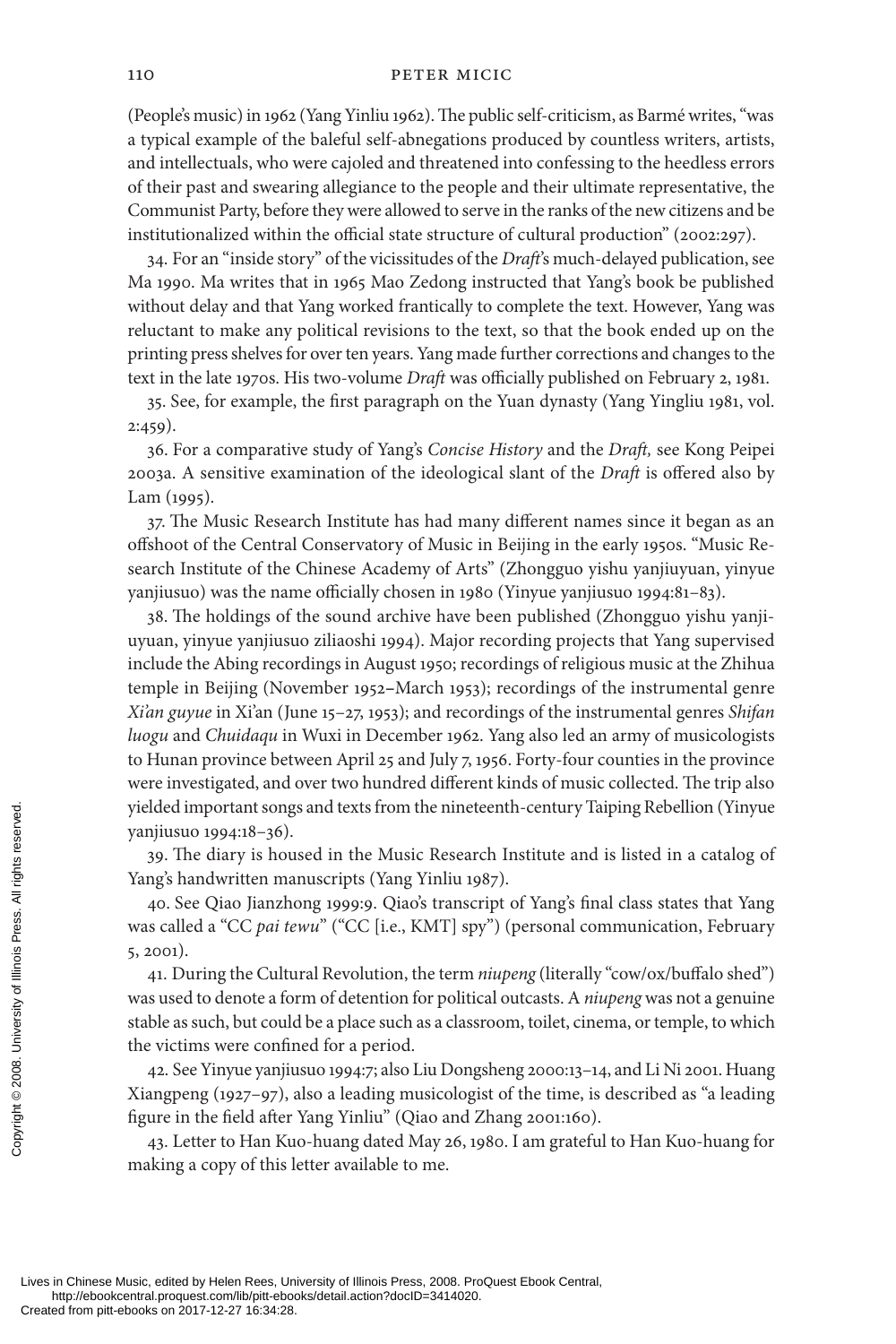44. Such terms as "survival of the fittest" (*yousheng liebai*), "struggle for existence" (*jingcun*), and "evolution" (*jinhua*), which entered the modern Chinese lexicon through Yan Fu's translation of Huxley's *Evolution and Ethics* (1898), captured the imagination of many of China's literati and had a profound impact on how intellectuals reexamined their own history and culture. Translations of works on virtually all branches of Western knowledge at the turn of the twentieth century (many from Japanese texts) highlighted the "evolution," "development," and "progress" of the West, in stark contrast to the purported "stagnation" and "backwardness" of China. Articles and translations on Western music were also published. Li Shutong's *Yinyue xiao zazhi* (Little music magazine), printed in Tokyo and distributed by Kaiming Bookstore in Shanghai (January 1906), introduces various aspects of Western art music; it includes a biographical sketch of "Beethoven, the Saint of Music" by Li (under the pen name Xishuang) and a comparative study of the piano and organ by a Japanese contributor. Other such writings include Wang Guangqi's "On the Evolution of European Music" (1924) and Huang Zi's "A Brief Survey on the Evolution of Western Music" (1930). For these and other examples, see Zhongguo yishu yanjiuyuan, yinyue yanjiusuo ziliaoshi 1990.

45. Yang co-supervised a number of MA students at the Music Research Institute in Beijing who received their degrees in the early 1980s. For a complete list, see Yinyue yanjiusuo 1994:87.

46. Several critiques of Yang's work appeared in the wake of the 1999 conference, for example, Feng 1999a, 1999b, 1999c; Kong 2003a.

#### *References*

- Barmé, Geremie R. 2002. *An Artistic Exile: A Life of Feng Zikai (1898–1975).* Berkeley: University of California Press.
- Candlin, G. T. 1893. "Chinese Hymnology." *The Chinese Recorder and Missionary Journal*  $24(4):167-73.$
- Cao Anhe. 1992. "Yang Yinliu yu yinlü" (Yang Yinliu and musical temperament). In *Yang Yinliu jinianji, Zhongguo yinyuexue yidai zongshi* (Commemorating Yang Yinliu, master of Chinese musicology), edited by Hsu Tsang-houei, Qiao Jianzhong, and Mao Jizeng, 33–37. Taipei: Zhongguo minzu yinyue xuehui.
	- ———. 2006. "Tianyunshe" (Heavenly Sounding Society). In *Cao Anhe: yinyue shengya* (Cao Anhe: a life in music), edited by Zhongguo yishu yanjiuyuan, yinyue yanjiusuo, 205–7. Ji'nan: Shandong wenyi chubanshe.
- Chen Yingshi. 1999. "Faxian, gexin, chuangzao" (Discovery, innovation, and creativity). *Zhongguo yinyuexue* (Musicology in China) 1999(4):30–38.
- *Cihai* (Sea of words). 1979. Shanghai: Shanghai cishu chubanshe.
- Eastman, Lloyd E. 1984. *Seeds of Destruction: Nationalist China in War and Revolution, 1937–1949.* Stanford, Calif.: Stanford University Press.
- Feng Wenci. 1999a. "Chonggu yu shigu—Yang Yinliu zhu *Zhongguo gudai yinyue shigao* zeping" (Praising the ancients and decorating the past—a critique of Yang Yinliu's *A draft history of ancient Chinese music*). *Yinyue yanjiu* (Music research) 1999(1):42–43. ———. 1999b. "Yayue xinlun: zhuanxiang weiwushiguan lutuzhongde mishi—Yang Yinliu *Zhongguo gudai yinyue shigao* zeping zhi'er" (A new debate on elegant music: losing Vinliu jimanji, Zhongg<br>
of Chinese musicolog<br>
33-37. Taipei: Zhongg<br>
23-37. Taipei: Zhongg<br>
23-37. Taipei: Zhongg<br>
2006. "Tianyun:<br>
Chen Yingshi. 1999. "Fa<br>
Zhongguo yinyuexue<br>
Cihai (Sea of words). 19<br>
Eastman, Lloyd E. 1

Lives in Chinese Music, edited by Helen Rees, University of Illinois Press, 2008. ProQuest Ebook Central, http://ebookcentral.proquest.com/lib/pitt-ebooks/detail.action?docID=3414020.<br>Created from pitt-ebooks on 2017-12-27 16:34:28.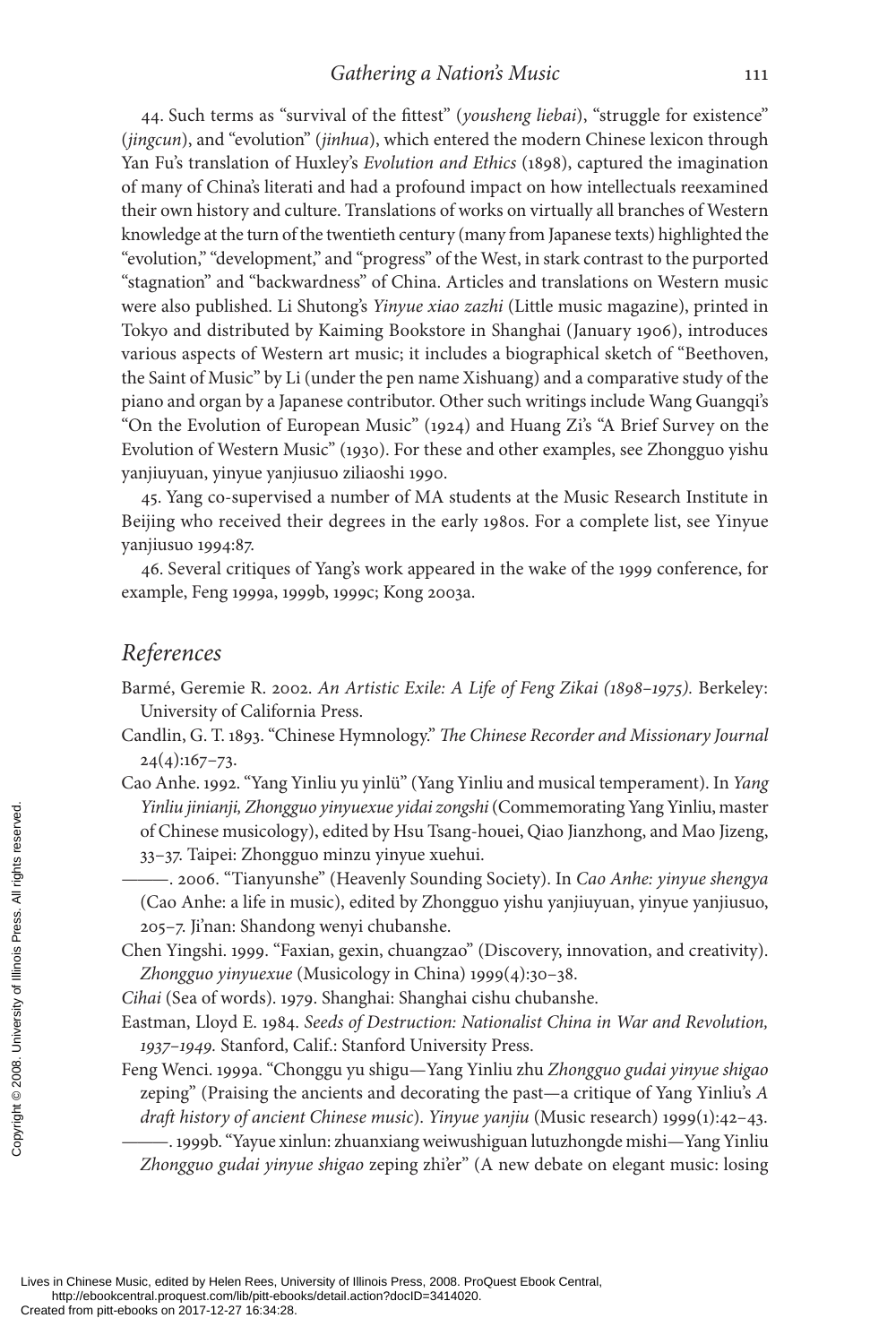#### 112 **PETER MICIC**

one's direction along the path of turning to historical materialism—critique no. 2 of Yang Yinliu's *Draft history of ancient Chinese music*). *Yinyue yanjiu* (Music research) 1999(2):100–102.

- ———. 1999c. "Zhuanxiang weiwushiguande qibu—*lüeping Zhongguo gudai yinyue shigao* de lishi diwei" (The initial stage of turning to historical materialism—a brief review of the place of Yang Yinliu's *Draft history of ancient Chinese music* in Chinese music history). *Zhongguo yinyuexue* (Musicology in China) 1999(4):15–20.
- Fitch, R. F. 1895. "Hymns and Hymn Books for the Chinese." *The Chinese Recorder and Missionary Journal* 26(10):466–70.
- Goodrich, Rev. C. 1878. "Importance of a Vernacular Christian Literature, with Special Reference to the Mandarin." In *Records of the General Conference of the Protestant Missionaries of China, Held at Shanghai, May 10–24, 1877,* edited by M. T. Yates, R. Nelson, and E. R. Barrett, 213–19. Shanghai: Presbyterian Mission Press.
- Guo Nai'an. 1998. *Yinyuexue: qing ba muguang tou xiang ren* (Musicology: please pass on your scholarly vision to others). Ji'nan: Shandong wenyi chubanshe.
- Howell, P. A. 1995. "One Hundred Years After: Reassessing Lives from The New Dictionary of National Biography." *Voices* (Quarterly Journal of the National Library of Australia)  $5(3):6$ .
- Hua Weifang. 1992. "Yang Yinliu nianpu" (A chronological biography of Yang Yinliu). In *Yang Yinliu jinianji, Zhongguo yinyuexue yidai zongshi* (Commemorating Yang Yinliu, master of Chinese musicology), edited by Hsu Tsang-houei, Qiao Jianzhong, and Mao Jizeng, 105–17. Taipei: Zhongguo minzu yinyue xuehui.
- Huang Xiangpeng. 1984. "Wangshi jie yiai, renjin fang jiansi—aiwan Yang Yinliu xiansheng" (We are reminded today of his legacy: an elegy for Yang Yinliu). *Zhongyang yinyue xueyuan xuebao* (Journal of the Central Conservatory of Music) 1984(2):34–37.
- Hsu Tsang-houei, Qiao Jianzhong, and Mao Jizeng, eds. 1992. *Yang Yinliu jinianji, Zhongguo yinyuexue yidai zongshi* (Commemorating Yang Yinliu, master of Chinese musicology). Taipei: Zhongguo minzu yinyue xuehui.
- Jones, Stephen. 1995. *Folk Music of China: Living Instrumental Traditions.* Oxford, UK: Clarendon Press.
- Kong Peipei. 2003a. "Yang Yinliu zhu *Zhongguo yinyue shigang* he *Zhongguo gudai yinyue shigao* bijiao yanjiu" (A comparative study of Yang Yinliu's *Concise history of Chinese music* and *Draft history of ancient Chinese music*). *Zhongguo yinyuexue* (Musicology in China) 2003(3):38–49.
- ———. 2003b. "Ye tan 'chonggu,' 'fangfan xintai' yu 'weiwu shiguan'—yu Feng Wenci xiansheng shangque dui yidai zongshi Yang Yinliu de pingjia" (Another discussion on "praising the ancients," "decorating the past," and "historical materialism"—a critique of Yang Yinliu by Feng Wenci). In *Liu Zaisheng yinyue wenji* (An anthology of musical writings by Liu Zaisheng). Shanghai: Yinyue xueyuan chubanshe. Clarendon Press.<br>
Kong Peipei. 2003a. "Ya<br> *shigao* bijiao yanjiu"<br>
music and *Draft hist*<br>
in China) 2003(3):38<br>
——. 2003b. "Ye tan<br>
xiansheng shangque<br>
"praising the ancient<br>
of Yang Yinliu by Fer<br>
writings by Liu Zaisl<br>
	- Kuttner, Fritz A. 1990. *The Archaeology of Music in Ancient China: 2000 Years of Acoustical Experimentation, 1400 b.c.–a.d. 750.* New York: Paragon House.
	- Kwan, Yinyee. 2000. "Some Thoughts on the 1999 Conference in Memory of Mr. Yang Yinliu." *Association for Chinese Music Research Reports* 13:119–22.
	- Lam, Joseph S. C. 1995. "Chinese Music Historiography: From Yang Yinliu's *A Draft History of Ancient Chinese Music* to Confucian Classics." *Association for Chinese Music Research Reports* 8(2):1–45.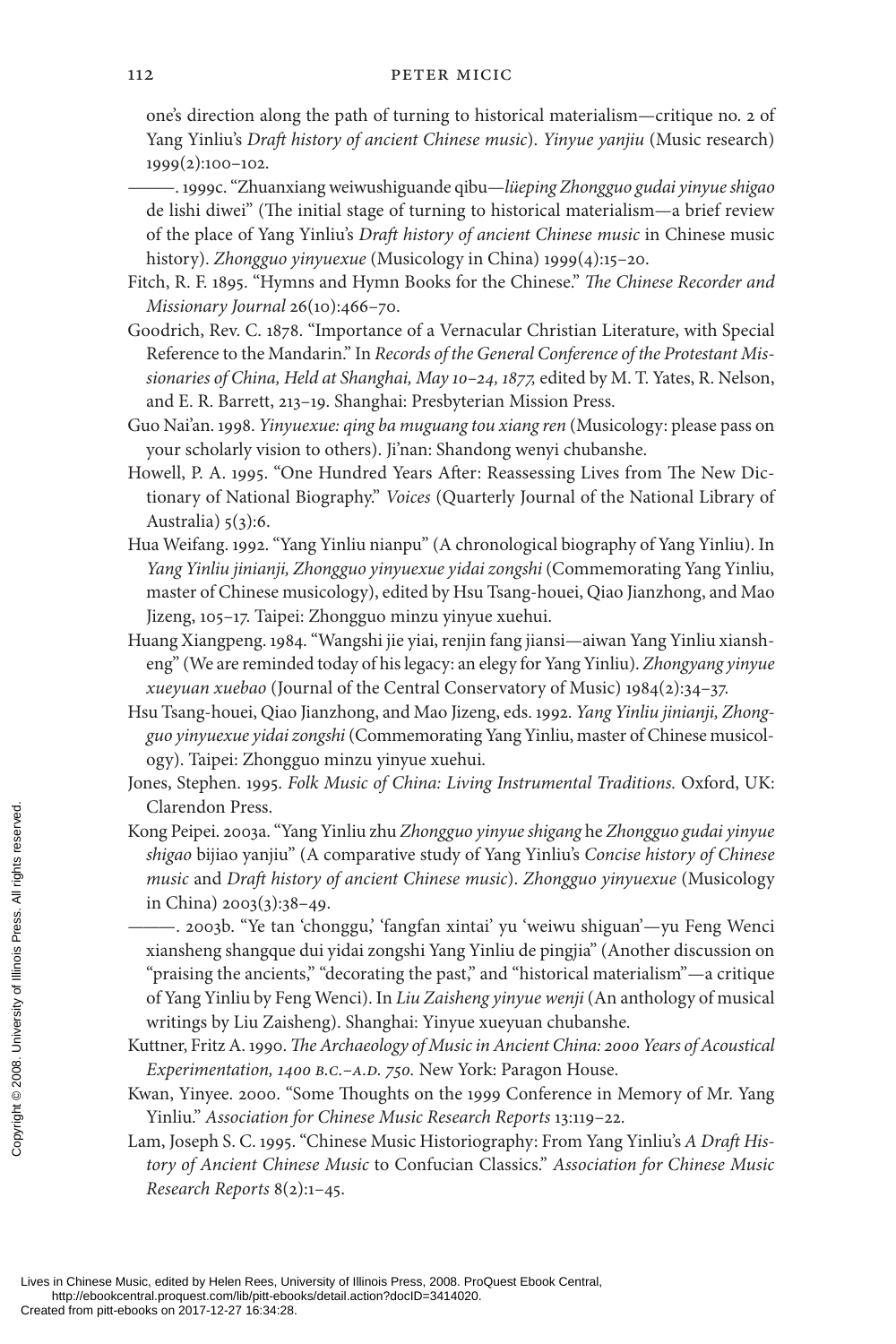- Lamberton, Mary. 1955. *St John's University, Shanghai, 1879–1951.* New York: United Board of Christian Colleges in China.
- Li Ni. 2001. "Yinyuejia Huang Xiangpeng" (Musicologist Huang Xiangpeng). In *Huang Xiangpeng ji'nian wenji* (Collection of works in honor of Huang Xiangpeng), edited by Zhou Chen et al., 42–87. Fuzhou: Fujian jiaoyu chubanshe.
- Li Xing. 1984. "Yang Devoted His Life to Chinese Music." *China Daily,* March 13, 5.
- Lin Yi. 1980. "Xin shixue" (New history). In *Liang Qichao shixue lunzhu sanzhong* (Liang Qichao's new history; a combined edition of three separately published works), 3–5. Hong Kong: Shenghuo, dushu, xinzhi sanlian shudian.
- Liu Dongsheng. 2000. "Yang Yinliu yu yinyue tuxiang yanjiu" (Yang Yinliu and music iconography). *Zhongguo yinyuexue* (Musicology in China) 2000(1):13.
- Liu Zaisheng. 1999. "Heng kan chengling ce chengfeng, yuanjin gaodi ge butong—ershi shiji Zhongguo gudai yinyueshi de yanjiu" (From different vantage points we have different perspectives: studies in twentieth-century ancient Chinese music). *Zhongguo yinyuexue* (Musicology in China) 1999(4):53–67.
- Lü Ji. 1984. "Daonian zhuoyue de yinyueshi xuejia Yang Yinliu xiansheng" (Mourning over the death of the outstanding music historian Yang Yinliu). *Renmin yinyue* (People's music) 1984(4):11–14.
- Luan, Guijuan. 2000. "Shijie mo de fansi" (Reflections at the end of the century). *Zhongguo yinyuexue* (Musicology in China) 2000(1):18–28.
- Moloughney, Brian. 1992. "Biographical History to Historical Biography: A Transformation in Chinese History Writing." *East Asian History* 4:1–30.
- New Hymnal Committee, ed. 1999. *The New Hymnal/Zanmeishi.* New edition, English-Chinese. Shanghai: China Christian Council.
- Pian, Rulan Chao, et al. 1984. "In Memoriam: Yang Yinliu (1899–1984)." *Ethnomusicology* 28(2):289–90.
- Qian Renkang. 1997. "'Manjiang hong' zai Meiguo" ("All the river red" in America). In *Qian Renkang yinyue wenxuan* (Selected musical writings of Qian Renkang), edited by Qian Yiping, 187–88. Shanghai: Shanghai yinyue chubanshe.
- Qiao Jianzhong. 1988. "Nan'gu wang Zhu Qinfu" (Zhu Qinfu, king of the southern drum). *Renmin yinyue* (People's music) 1988(7):35–37.
	- ———. 1999. "Yang Yinliu xiansheng de yinyue zhi lu" (Yang Yinliu's musical journey). *Zhongguo yinyuexue* (Musicology in China) 1999(4):5–14.
	- ———. 2002. *Tanyong bainian: yinyuexue yanjiu wenji* (Praising the past hundred years: a collection of musicology studies). Ji'nan: Shandong yishu chubanshe.
- Qiao Jianzhong and Zhang Zhentao. 2001. "Ranxi: yinyue xuejia Huang Xiangpeng he tade xueshu rensheng" (Value is proven in the fire: musicologist Huang Xiangpeng and his academic life). In *Huang Xiangpeng ji'nian wenji* (Collection of works in honor of Huang Xiangpeng), edited by Zhou Chen et al., 160–79. Fuzhou: Fujian jiaoyu chubanshe. Created from pitt-ebooks on 2017-12-27 16:34:28.<br>Created from pitt-ebooks on 2017-12-27 16:34:28. Copyright Created from pitt-ebooks on 2017-12-27 16:34:28. Copyright-ebooks on 2017-12-27 16:34:28. Copyright-ebooks on 2017
	- Schimmelpenninck, Antoinet. 1997. *Chinese Folk Songs and Folk Singers: Shan'ge Traditions in Southern Jiangsu.* Leiden, Netherlands: CHIME Foundation.
	- Schwarz, Benjamin. 1964. *In Search of Wealth and Power: Yen Fu and the West.* Cambridge, Mass.: Harvard University Press.
	- Sheng, David. 1964. "A Study of Indigenous Elements in Chinese Christian Hymnody." DMA dissertation, University of Southern California.

Lives in Chinese Music, edited by Helen Rees, University of Illinois Press, 2008. ProQuest Ebook Central, http://ebookcentral.proquest.com/lib/pitt-ebooks/detail.action?docID=3414020.<br>Created from pitt-ebooks on 2017-12-27 16:34:28.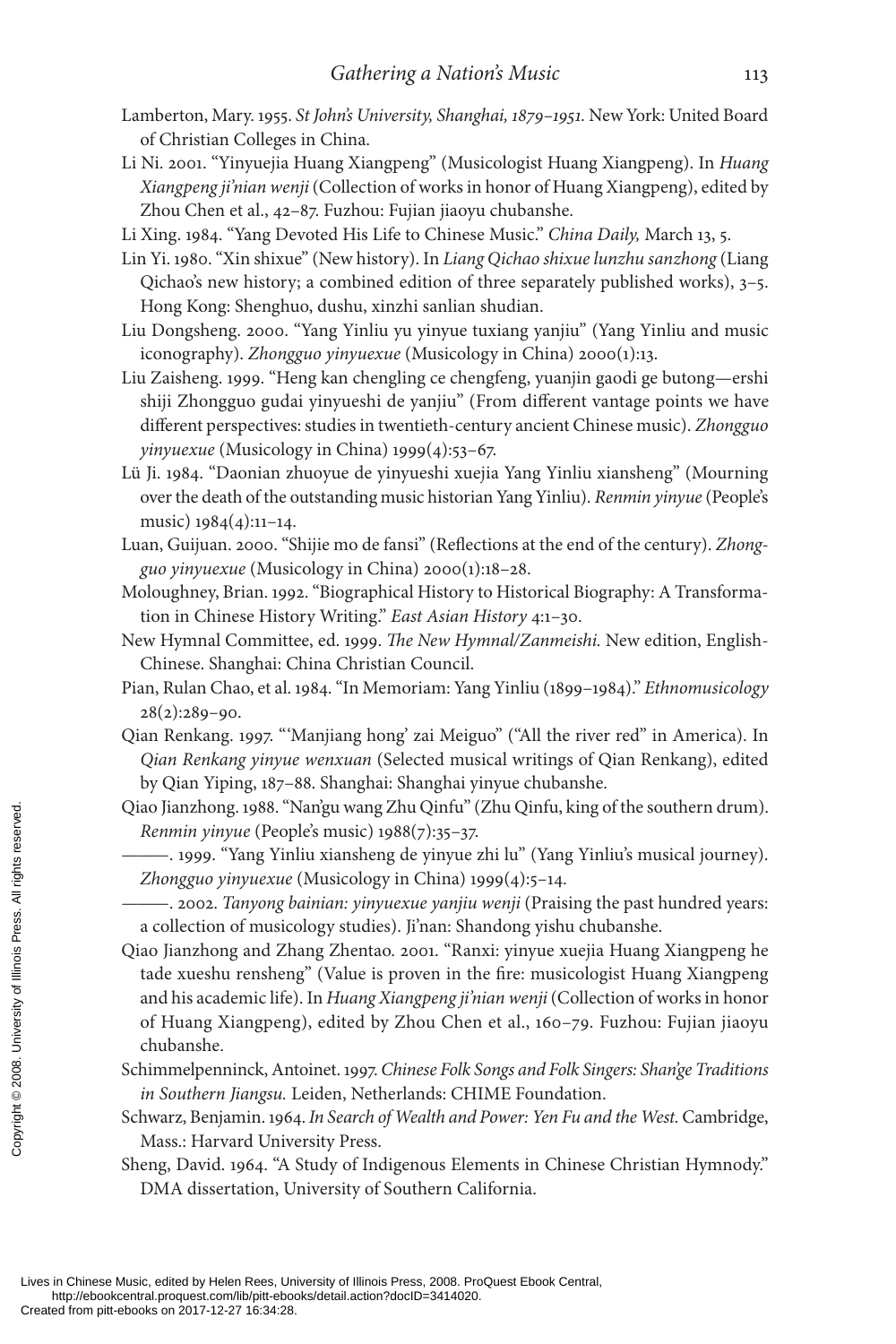- Stock, Jonathan P. J. 1996. *Musical Creativity in Twentieth-Century China: Abing, His Music, and Its Changing Meanings.* Rochester, N.Y.: University of Rochester Press.
- Tang Caoyuan. 1981. "Kunju chuanxisuo" (Institute for the Preservation and Transmission of Kunju). In *Zhongguo xiqu quyi cidian* (Dictionary of Chinese opera and narrative song), 410–11. Shanghai: Shanghai cishu chubanshe.
- Tian Qing. 2000. *Jingtu tianyin* (Celestial sounds of Pure Land Buddhism). Ji'nan: Shandong wenyi chubanshe.
- Union Hymnal Committee, ed. 1936. *Hymns of Universal Praise*/*Putian Songzan.* Shanghai: The Christian Literature Society for China.
- ———, ed. 1947. *Hymns of Universal Praise*/*Putian Songzan.* Shanghai: The Christian Literature Society for China.
- Wagner, Donald B. 1996. *Iron and Steel in Ancient China.* Leiden, Netherlands: E. J. Brill.
- Wang Shenyin. 1991. "Yang Yinliu yu jidujiao shengshi" (Yang Yinliu and Christian hymns). *Wuxi wenshi ziliao* (Cultural and historical materials of Wuxi) 24:93–103.
- Wei Tingge. 1994. "Zaiyi Yang Yinliu de guoyue gua" (Another discussion on Yang Yinliu's perspective on national music). In *Yinyuexue wenji: ji'nian Zhongguo yishu yanjiuyuan yinyue yanjiusuo jiansuo sishinian zhounian* (Collected essays on musicology: commemorating forty years of the Music Research Institute of the Chinese Academy of Arts), edited by Zhongguo yishu yanjiuyuan, yinyue yanjiusuo, 1009. Ji'nan: Shandong youyi chubanshe.
- West, Philip. 1976. *Yenching University and Sino–Western Relations, 1916–1952.* Cambridge, Mass.: Harvard University Press.
- Wiant, Bliss. 1965. *The Music of China.* Hong Kong: Chung Chi Publications, Chung Chi College, Chinese University of Hong Kong.
- Wong, Isabel K. F. 1991. "From Reaction to Synthesis: Chinese Musicology in the Twentieth Century." In *Comparative Musicology and Anthropology of Music,* edited by Bruno Nettl and Philip V. Bohlman, 37–55. Chicago: University of Chicago Press.
- ———. 2002. "Kunqu." In *Garland Encyclopedia of World Music,* vol. 7 (East Asia), edited by Robert C. Provine, Yosihiko Tokumaru, and J. Lawrence Witzleben, 289–96. New York: Routledge.
- Xiao Mei. 2000. "Ershi shiji yu Zhongguo yinyuexue" (The twentieth century and Chinese musicology). *Zhongguo yinyuexue* (Musicology in China) 2000(1):60–78.
- Xu Yihe. 1984. "Daonian Yang Yinliu xiansheng" (Mourning the death of Yang Yinliu). *Wuxi ribao* (Wuxi daily), March 16, 3.
	- ———. 1988. "Yang Yinliu" (Yang Yinliu). In *Wuxi lishi mingren zhuan* (Biographies of famous historical figures in Wuxi), vol. 1, edited by Wuxishi zhengxie weiyuanhui wenshi ziliao yanjiu weiyuanhui, 165–68.
- Yang Yinliu. 1986 [1937]. "Pingjunlü suanjie" (Musical temperament calculations). Originally published in *Yanjing xuebao,* issue no. 21 (1937). Reprinted in *Yang Yinliu yinyue lunwen xuanji* (A selection of writings by Yang Yinliu), 25–81. Shanghai: Shanghai wenji chubanshe. by Robert C. Province<br>
York: Routledge.<br>
Xiao Mei. 2000. "Ershi :<br>
musicology). Zhongg<br>
Xu Yihe. 1984. "Daonia<br> *Wuxi ribao* (Wuxi di<br>
— 1988. "Yang Yir<br>
famous historical fi<sub>l</sub><br>
wenshi ziliao yanjiu<br>
Yang Yinliu. 1986 [1
	- ———. 1952. *Zhongguo yinyue shigang* (Concise history of Chinese music). Shanghai: Wenye shudian.
	- ———. 1958. "Dui jiuzhu *Zhongguo yinyue shigang* de chubu pipan" (A preliminary

Lives in Chinese Music, edited by Helen Rees, University of Illinois Press, 2008. ProQuest Ebook Central, http://ebookcentral.proquest.com/lib/pitt-ebooks/detail.action?docID=3414020.<br>Created from pitt-ebooks on 2017-12-27 16:34:28.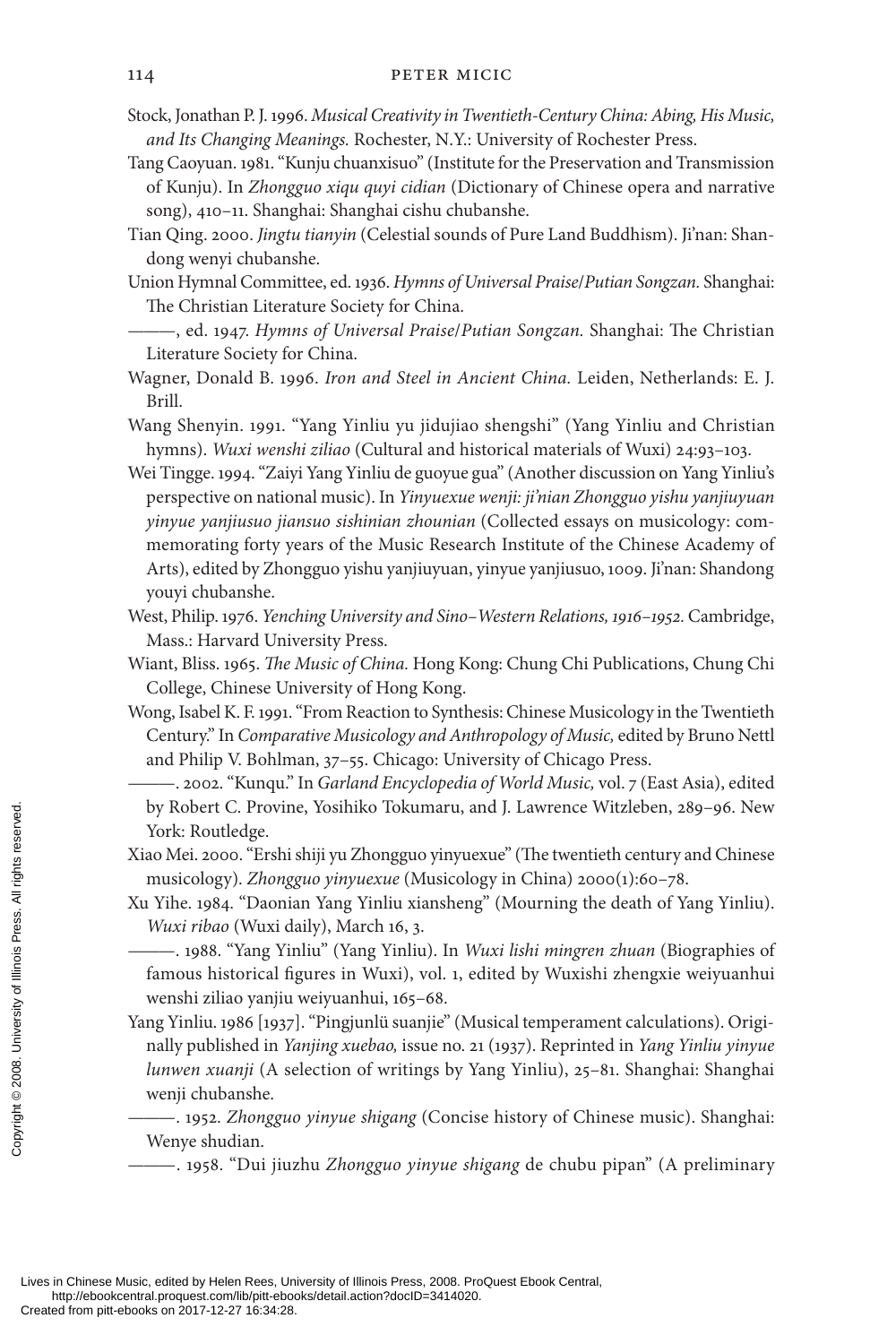critique of my *Concise history of Chinese music*). *Yinyue yanjiu* (Music research) 1958(4):90–93.

———. 1960. "Zai youyi he reqing zhong guonian" (Spending the new year amidst friendship and good cheer). *Renmin yinyue* (People's music) 1960(3): 29–31.

———. 1962. "Yi ge yinyueshi yanjiuzhe de tihui" (The realization of a music historian). *Renmin yinyue* (People's music) 1962(7):10–11.

———. 1975. "'Erquan yinyue' de zuozhe Abing" (Abing: the composer of "Moon Reflected in the Second Spring"). *Renmin yinyue* (People's music) 1975(6):32–33.

———. 1977. "'Erquan yinyue' de zuozhe Abing" (Abing: composer of "Moon reflected in the Second Spring"). *Renmin yinyue* (People's Music) 1977(6):32–33.

———. 1980a. "Abing qiren qiqu" (Abing: his life and his music). *Renmin yinyue* (People's music) 1980(3):31–34.

———. 1980b. *Shifan luogu* (The Shifan luogu ensemble). Beijing: Renmin yinyue chubanshe.

———. 1981. *Zhongguo gudai yinyue shigao* (A draft history of ancient Chinese music). 2 vols. Beijing: Renmin yinyue chubanshe.

———. 1984. "A Bewildered Western Musician." *Chinese Music* 7(1):4.

———. 1987. "Yang Yinliu suozhang shougaodeng mulu" (A catalog of handwritten manuscripts and other documents of Yang Yinliu, Dean of the Music Research Institute). Manuscript, held at the Music Research Institute, Beijing.

———. 1989. "Guoyue qiantu jiqi yanjiu" (The future and research of national music). *Zhongguo yinyuexue* (Musicology in China) 1989(4):4–15.

Yang Yinliu, Cao Anhe, Chu Shizhu. 1954. "Xiazi Abing de xiaozhuan" (A biographical sketch of Blind Abing). In *Xiazi Abing quji* (A collection of pieces by Blind Abing), 1–3. Shanghai: Yinyue chubanshe.

Yang, Y. L. Ernest, and Robert F. Fitch. 1934. "Divergent Opinions on Chinese Hymnology." *Chinese Recorder* 65(5):293–300.

"Yang Yinliu xiansheng zhuidaohui zai Jing juxing" (Yang Yinliu's memorial service held in Beijing). 1984. *Renmin ribao* (People's daily), March 9.

- Yang Zhouhuai. 1999. "Yang Yinliu xiansheng zai Zhongguo jidujiao zanmeishide fanyi, bianqu, zuoquji zuoci fangmian suozuode gongxian" (Yang Yinliu's contribution to translating, editing, composing, and writing Christian hymns). *Zhongguo yinyuexue* (Musicology in China) 1999(4):39–42. Example 1 All reserved. The press of the Musicology in China<br>
Example 1 All reserved. The press of the Music Res<br>
general of the Music Res<br>
general of the Music Res<br>
general of the Music Res<br>
general of the Music Res<br>
gene
	- Yinyue yanjiusuo, ed. 1994. *Zhongguo yishu yanjiuyuan yinyue yanjiusuo 40 nian* (Forty years of the Music Research Institute of the Chinese Academy of Arts). Beijing: Zhongguo yishu yanjiuyuan yinyue yanjiusuo.
	- Zheng Su and Stephen Jones. 1999/2000. "A Meeting in Memory of Yang Yinliu: 'Musicology in China,' Beijing 1999." *Chime* 14/15:164–66.
	- Zheng Zuxiang. 1999. "Yibu rengjiu xueshu jiazhide 'jiuzhu'" (An old work that still has scholarly value today). *Zhongguo yinyuexue* (Musicology in China) 1999(4):21–29.
	- Zhongguo yishu yanjiuyuan, yinyue yanjiusuo, ed. 2006. *Cao Anhe yinyue shengya* (Cao Anhe: a life in music). Ji'nan: Shandong wenyi chubanshe.
	- Zhongguo yishu yanjiuyuan, yinyue yanjiusuo ziliaoshi, ed. 1990. *Zhongguo yinyue qikan pianmu huilu 1906–1949* (A list of music journals published in China, 1906–1949). Beijing: Wenhua yishu chubanshe.